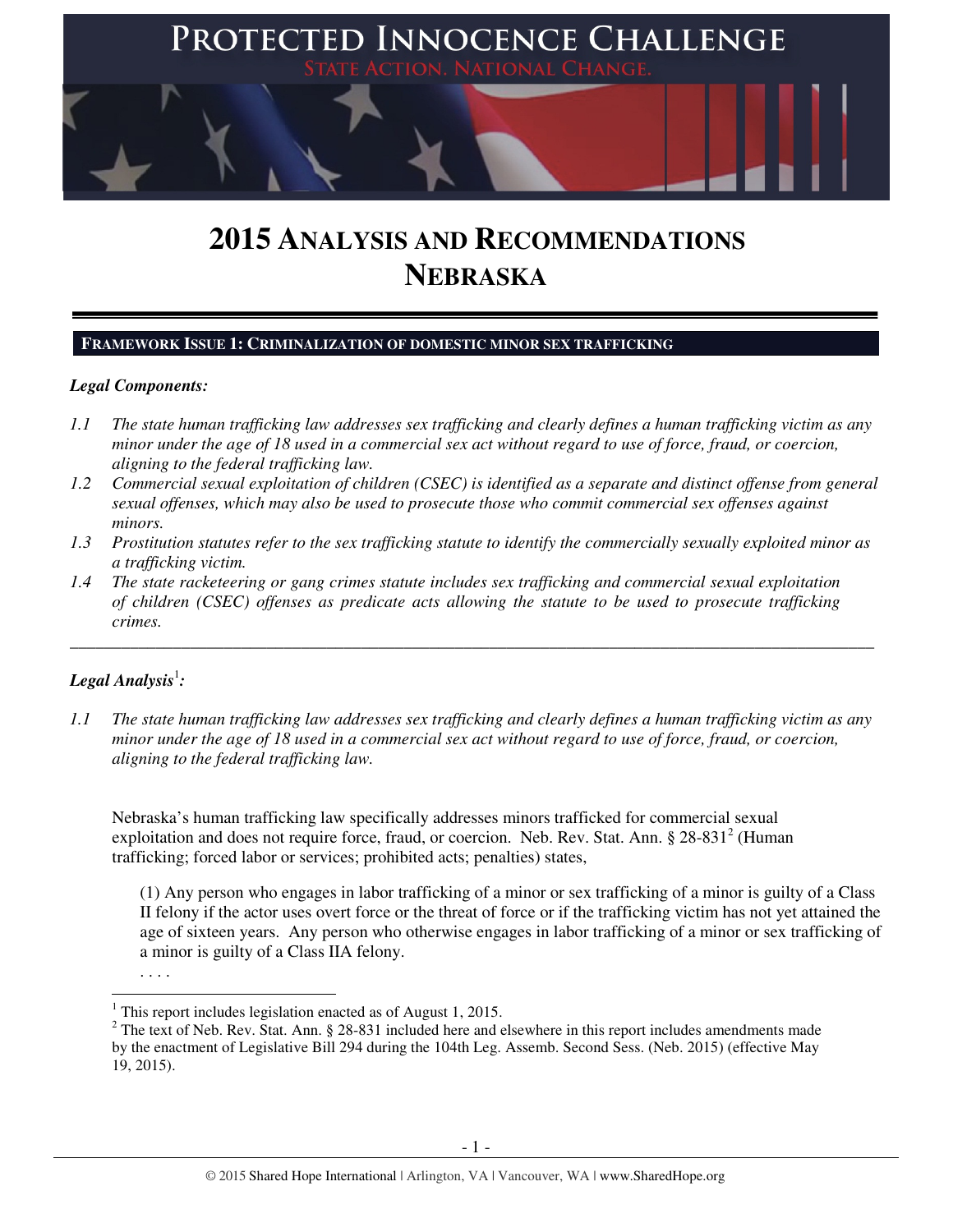(3) Any person who knowingly benefits from or participates in a venture which has, as part of the venture, an act that is in violation of this section, is guilty of a Class IIIA felony.

Neb. Rev. Stat. Ann. § 28-830(14)(Human trafficking; forced labor or services; terms, defined) defines sex trafficking of a minor as:

knowingly recruiting, enticing, harboring, transporting, providing, or obtaining by any means or knowingly attempting to recruit, entice, harbor, transport, provide, or obtain by any means a minor for the purpose of having such minor engage in commercial sexual activity, $3$  sexually explicit performance,<sup>4</sup> or the production of pornography or to cause or attempt to cause a minor to engage in commercial sexual activity, sexually explicit performance, or the production of pornography.

A Class II felony is punishable by imprisonment for 1–50 years, while Class IIA felonies are punishable by imprisonment for up to 20 years. Aa Class IIIA felony is punishable by imprisonment up to 3 years, a fine not to exceed \$10,000, or both. Neb. Rev. Stat. Ann.  $\S 28-105(1)$ .<sup>5</sup>

*1.2 Commercial sexual exploitation of children (CSEC) is identified as a separate and distinct offense from general sexual offenses, which may also be used to prosecute those who commit commercial sex offenses against minors.* 

Nebraska has several statutes specifically criminalizing CSEC, including the following:

1. Neb. Rev. Stat. Ann. § 28-707<sup>6</sup> (Child abuse; privileges not available; penalties) states,

(1) A person commits child abuse if he or she knowingly, intentionally, or negligently causes or permits a minor child to be:

. . . .

(d) Placed in a situation to be sexually exploited by allowing, encouraging, or forcing such minor child to solicit for or engage in prostitution, debauchery, public indecency, or obscene or pornographic photography, films, or depictions . . .

. . . .

(f) Placed in a situation to be a trafficking victim as defined in section 28-830.

. . . .

 $\overline{a}$ 

(3) Child abuse is a Class I misdemeanor if the offense is committed negligently and does not result in serious bodily injury as defined in section  $28-109^7$  or death.

(4) Child abuse is a Class IIIA felony if the offense is committed knowingly and intentionally and does not result in serious bodily injury as defined in section 28-109 or death.

 $3$  "Commercial sex act" is defined as "any sex act on account of which anything of value is given, promised to, or received by any person." Neb. Rev. Stat. Ann. § 28-830(2).

<sup>&</sup>lt;sup>4</sup> "Sexually explicit performance" is defined as "a live or public play, dance, show, or other exhibition intended to arouse or gratify sexual desire or to appeal to prurient interests." Neb. Rev. Stat. Ann. § 28-830(15).

 $<sup>5</sup>$  The text of Neb. Rev. Stat. Ann. § 28-105 included here and elsewhere in this report includes amendments made</sup> by the enactment of Legislative Bill 605 during the 104th Leg. Assemb. Second Sess. (Neb. 2015) (effective May 27, 2015).

 $6$  The text of Neb. Rev. Stat. Ann. § 28-707 included here and elsewhere in this report includes amendments made by the enactment of Legislative Bill 605 during the 104th Leg. Assemb. Second Sess. (Neb. 2015) (effective May 27, 2015).

<sup>&</sup>lt;sup>7</sup> Neb. Rev. Stat. Ann. § 28-109(20) (Terms, defined) defines "serious bodily injury" as "bodily injury which involves a substantial risk of death, or which involves substantial risk of serious permanent disfigurement, or protracted loss or impairment of the function of any part or organ of the body."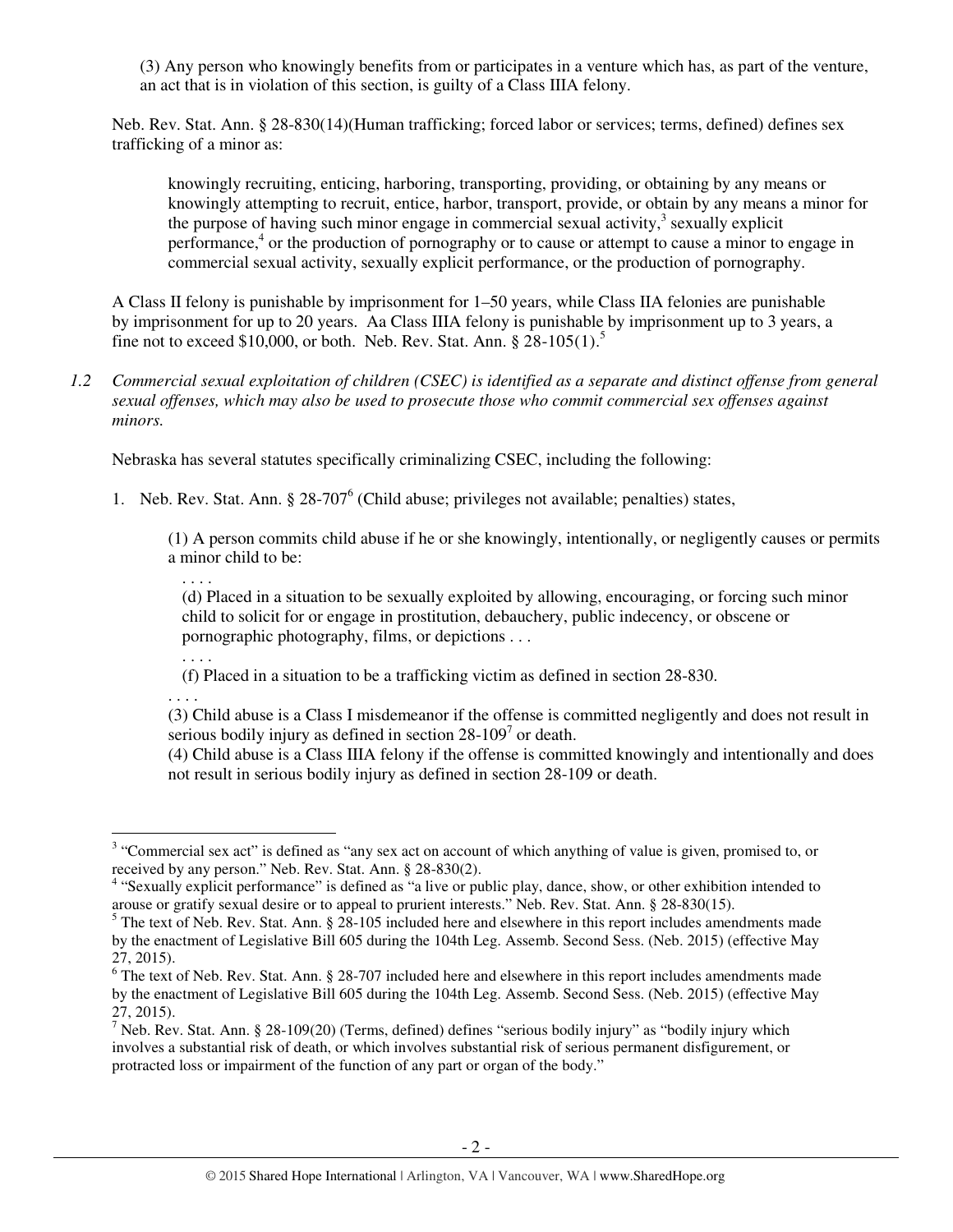(5) Child abuse is a Class IIIA felony if the offense is committed negligently $\delta$  and results in serious bodily injury as defined in section 28-109.

(6) Child abuse is a Class IIA felony if the offense is committed negligently and results in the death of such child.

(7) Child abuse is a Class II felony if the offense is committed knowingly and intentionally and results in serious bodily injury as defined in such section.

(8) Child abuse is a Class IB felony if the offense is committed knowingly and intentionally and results in the death of such child.

(9) For purposes of this section, negligently refers to criminal negligence and means that a person knew or should have known of the danger involved and acted recklessly, as defined in section 28-109, with respect to the safety or health of the minor child.

Pursuant to Neb. Rev. Stat. Ann. § 28-106(1), a Class I misdemeanor is punishable by imprisonment up to 1 year, a fine not to exceed \$1,000, or both. A Class IIIA felony is punishable by imprisonment up to 3 years, a fine not to exceed \$10,000, or both; a Class II felony is punishable by imprisonment for 1–50 years; and a Class IB felony is punishable by imprisonment for 20 years to life. Neb. Rev. Stat. Ann.  $\S 28-105(1)$ .

2. Neb. Rev. Stat. Ann. § 28-1463.03 (Visual depiction of sexually explicit conduct; prohibited acts; affirmative defense) states,

(3) It shall be unlawful for a person to knowingly employ, force, authorize, induce, or otherwise cause a child to engage in any visual depiction of sexually explicit conduct<sup>10</sup> which has a child<sup>11</sup> as one of its participants or portrayed observers.

(4) It shall be unlawful for a parent, stepparent, legal guardian, or any person with custody and control of a child, knowing the content thereof, to consent to such child engaging in any visual depiction of sexually explicit conduct which has a child as one of its participants or portrayed observers.

. . . .

A conviction under this statute by a person 18 years of age or younger is punishable as a Class III felony by imprisonment for up to 4 years, a fine not to exceed \$25,000, or both, while a violation by a person 19 years of age or older is a Class ID felony<sup>12</sup> punishable by imprisonment for 3–50 years. Neb. Rev. Stat. Ann. §§ 28-1463.04(1), (2), 28-105(1). A conviction under this statute is punishable as a Class IC felony<sup>13</sup> by

 $8$  Neb. Rev. Stat. Ann. § 28-707(9) defines "negligently" as referring to "criminal negligence and means that a person knew or should have known of the danger involved and acted recklessly, as defined in section 28-109, with respect to the safety or health of the minor child."

<sup>9</sup> *See supra* note 5.

<sup>&</sup>lt;sup>10</sup> Neb. Rev. Stat. Ann. § 28-1463.02(5) (Terms, defined) defines "sexually explicit conduct" as

<sup>(</sup>a) Real or simulated intercourse, whether genital-genital, oral-genital, anal-genital, or oral-anal between persons of the same or opposite sex or between a human and an animal or with an artificial genital; (b) real or simulated masturbation; (c) real or simulated sadomasochistic abuse; (d) erotic fondling; (e) erotic nudity; or (f) real or simulated defecation or urination for the purpose of sexual gratification or sexual stimulation of one or more of the persons involved.

<sup>&</sup>lt;sup>11</sup> Neb. Rev. Stat. Ann. § 28-1463.02(1) (Terms, defined) defines "child" as "in the case of a participant, . . . any person under the age of eighteen years and, in the case of a portrayed observer, . . . any person under the age of sixteen years."

<sup>&</sup>lt;sup>12</sup> According to Neb. Rev. Stat. Ann. § 28-105(1) Class IC and ID felonies are subject to mandatory minimum sentences of 5 and 3 years, respectively. Pursuant to Neb. Rev. Stat. Ann. § 28-105(4), "A person convicted of a felony for which a mandatory minimum sentence is prescribed shall not be eligible for probation." <sup>13</sup> *See supra* note12.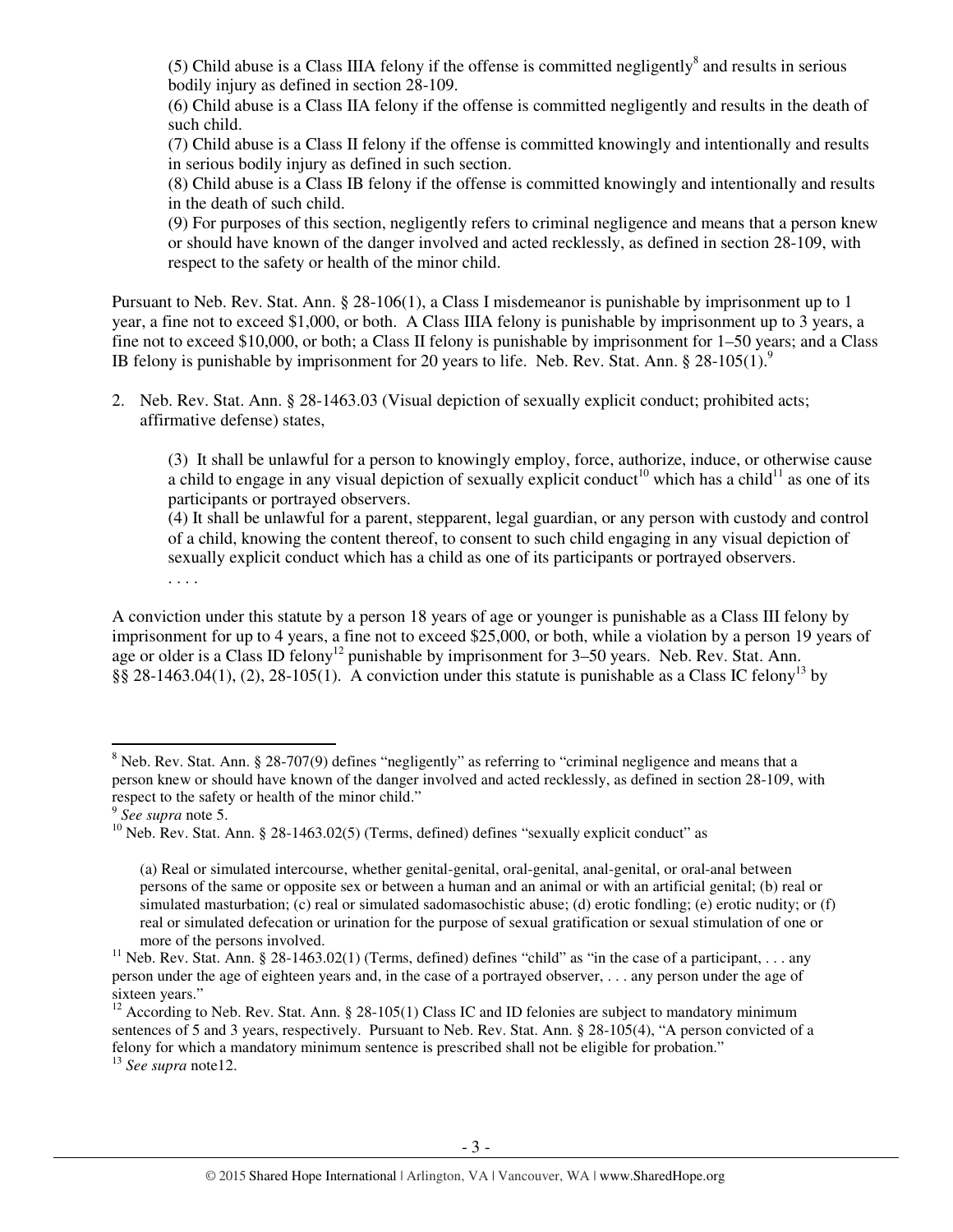imprisonment for 5–50 years, however, if a person has a prior conviction under this statute or a number of other specific statutes.<sup>14</sup> Neb. Rev. Stat. Ann.  $\S$ § 28-1463.04(3), 28-105(1).

3. Neb. Rev. Stat. Ann.  $\S 28-802^{15}$  (Pandering) states,

(1) A person commits pandering if such person:

(a) Entices another person to become a prostitute; or

(b) Procures or harbors therein an inmate for a house of prostitution or for any place where prostitution is practiced or allowed; or

(c) Inveigles, entices, persuades, encourages, or procures any person to come into or leave this state for the purpose of prostitution or debauchery; or

(d) Receives or gives or agrees to receive or give any money or other thing of value for procuring or attempting to procure any person to become a prostitute or commit an act of prostitution or come into this state or leave this state for the purpose of prostitution or debauchery.

(2) Pandering is a Class III felony for a first offense, unless the person being enticed, procured, harbored, or otherwise persuaded to become a prostitute is under the age of eighteen years, in which case pandering is a Class II felony for a first offense. Pandering is a Class II felony for a second or subsequent offense.

A Class III felony is punishable by imprisonment for up to 4 years, a fine not to exceed \$25,000, or both. Neb. Rev. Stat. Ann. § 28-105(1). A Class II felony is punishably by imprisonment for 1–50 years. Neb. Rev. Stat. Ann. §§ 28-320.01(2), 28-105(1).

4. Neb. Rev. Stat. Ann.  $\S$  28-801.01<sup>16</sup> (Solicitation of prostitution) states,

(1) Any person who solicits another person not his or her spouse to perform any act of sexual contact or sexual penetration, as those terms are defined in section 28-318, in exchange for money or other thing of value, commits solicitation of prostitution.

(2) Any person convicted of violating subsection (1) of this section shall be punished as follows: (a) If such person has had no prior convictions, such person shall be guilty of a Class I misdemeanor and pay a fine of not less than two hundred fifty dollars, unless the person solicited is under the age of eighteen years, in which case such person violating this section shall be guilty of a Class IV felony. If the court places such person on probation, such order of probation shall include, as one of its conditions, the payment of a fine of not less than two hundred fifty dollars and such person shall

<sup>14</sup> Pursuant to Neb. Rev. Stat. Ann. § 28-1463.04(3),

Any person who violates section 28-1463.03 and has previously been convicted of a violation of section 28-1463.03 or section 28-308 [Assault in the first degree], 28-309 [Assault in the second degree], 28-310 [Strangulation], 28-311 [Criminal child enticement], 28-313 [Kidnapping], 28-314 [False imprisonment in the first degree], 28-315 [False imprisonment in the second degree], 28-319 [Sexual assault; first degree], 28-319.01 [Sexual assault on a child; first degree], 28-320.01 [Sexual assault on a child; second or third degree], 28-813 [Obscene literature or material; prepares; distributes; promotes; penalty], 28-833 [Enticement by electronic communication device; penalty], or 28-1463.05 [Visual depiction of sexually explicit acts related to possession; violation; penalty] or subsection (1) or (2) of section 28-320 [Sexual assault; second or third degree; penalty] shall be guilty of a Class IC felony for each offense.

<sup>&</sup>lt;sup>15</sup> The text of Neb. Rev. Stat. Ann. § 28-802 included here and elsewhere in this report includes amendments made by the enactment of Legislative Bill 294 during the 104th Leg. Assemb. Second Sess. (Neb. 2015) (effective May 19, 2015).

<sup>&</sup>lt;sup>16</sup> The text of Neb. Rev. Stat. Ann. § 28-801.01 included here and elsewhere in this report includes amendments made by the enactment of Legislative Bill 294 during the 104th Leg. Assemb. Second Sess. (Neb. 2015) (effective May 19, 2015).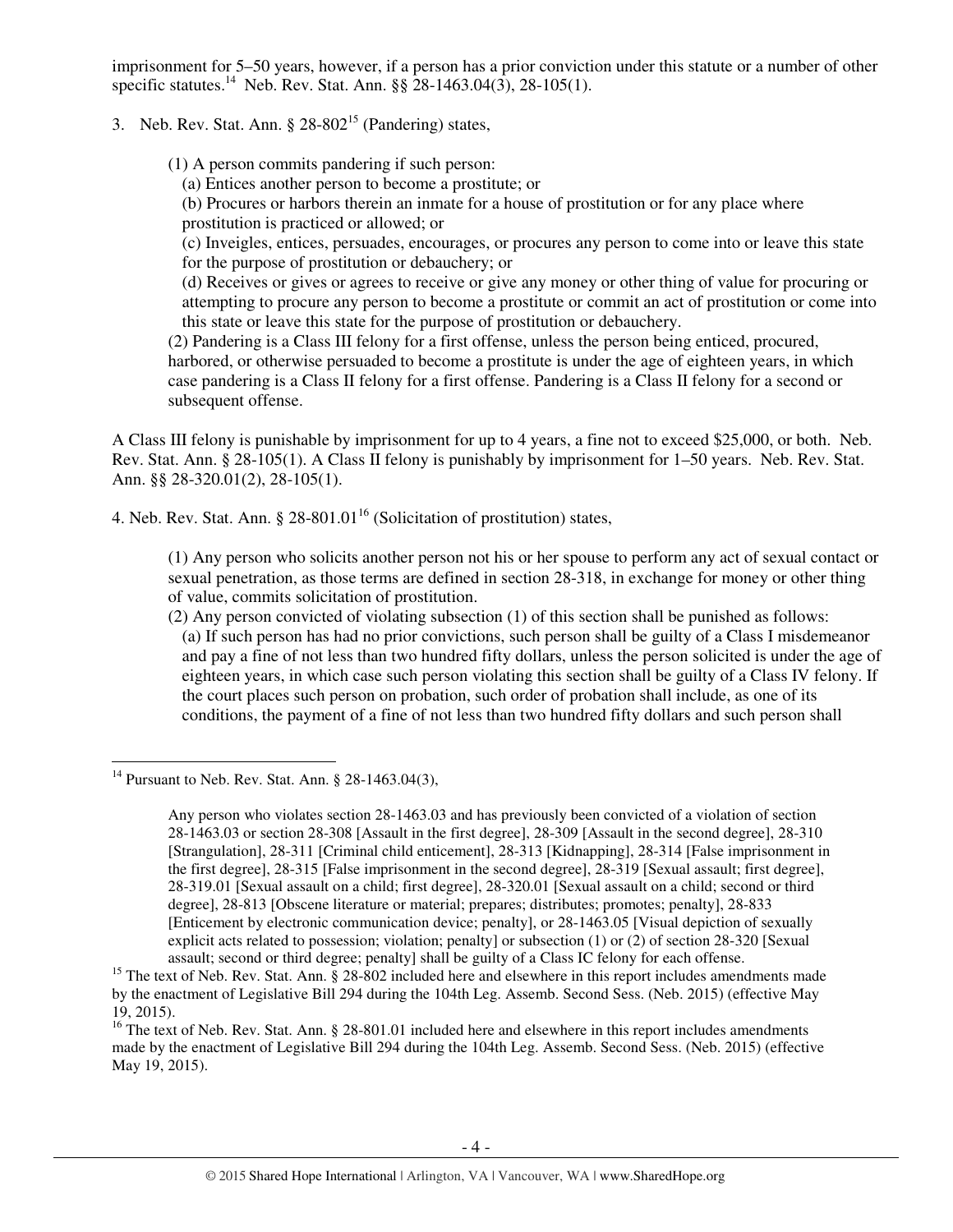satisfactorily attend and complete an appropriate mental health and substance abuse assessment conducted by a licensed mental health professional or substance abuse professional authorized to complete such assessment, and that such person shall satisfactorily attend and complete, at his or her own expense, an educational program designed to educate participants on the effect of prostitution on the participants' health, on the person solicited, and on the community . . . .

A Class IV felony is punishable by imprisonment up to 2 years, a fine not to exceed \$10,000, or both. Neb. Rev. Stat. Ann. § 28-105(1).

4. Neb. Rev. Stat. Ann.  $\S 28-804^{17}$  (Keeping a place of prostitution) states,

(1) Any person who has or exercises control over the use of any place which offers seclusion or shelter for the practice of prostitution and who knowingly grants or permits the use of such place for the purpose of prostitution commits the offense of keeping a place of prostitution. (2) Keeping a place of prostitution is a Class IV felony, unless any person using such place for the practice of prostitution is under the age of eighteen years, in which case any person convicted of keeping a place of prostitution shall be guilty of a Class III felony.

A Class IV felony is punishable by imprisonment up to 2 years, a fine not to exceed \$10,000, or both. Neb. Rev. Stat. Ann. § 28-105(1). A Class III felony is punishable by imprisonment for up to 4 years, a fine not to exceed \$25,000, or both. Neb. Rev. Stat. Ann. § 28-105(1).

Several other laws, while not expressly commercial in nature, may also be applicable in cases involving the commercial sexual exploitation of a child. Some of those statutes are as follows:

- 1. Neb. Rev. Stat. Ann. § 28-805(1)(a) (Debauching a minor; penalty)<sup>18</sup> states, "(1) Any person not a minor commits the offense of debauching a minor if he or she shall debauch or deprave the morals of any boy or girl under the age of seventeen years by: (a) Lewdly inducing such boy or girl carnally to know any other person."<sup>19</sup> A conviction under Neb. Rev. Stat. Ann. § 28-805(1) is punishable as a Class I misdemeanor by imprisonment up to 1 year, a fine not to exceed \$1,000, or both. Neb. Rev. Stat. Ann. §§ 28-805(2), 28- 106(1).
- 2. Neb. Rev. Stat. Ann. § 28-833 (Enticement by electronic communication device; penalty) states,

(1) A person commits the offense of enticement by electronic communication<sup>20</sup> device if he or she is nineteen years of age or over and knowingly and intentionally utilizes an electronic communication device to contact a child under sixteen years of age or a peace officer who is believed by such person to be a child under sixteen years of age and in so doing:

 $17$  The text of Neb. Rev. Stat. Ann. § 28-804 included here and elsewhere in this report includes amendments made by the enactment of Legislative Bill 294 during the 104th Leg. Assemb. Second Sess. (Neb. 2015) (effective May 19, 2015).

 $18$  This statute clearly implicates adults who solicit minors under the age of 17 to visit a house of prostitution for the purpose of the minor engaging in sexual penetration with a prostitute, but it is not clear whether this statute also implicates adult buyers or traffickers who solicit a minor under the age of 17 to enter a house of prostitution for purposes of engaging in sexual penetration with a buyer. Therefore, because it is possible that a violation of this statute may involve a commercial transaction, it has been listed as a CSEC offense.

<sup>&</sup>lt;sup>19</sup> See State v. Parmer, 313 N.W.2d 237, 240 (Neb. 1981) ("We therefore construe 'any other person' to mean any person other than the victim.").

 $^{20}$  For purposes of Neb. Rev. Stat. Ann. § 28-833, "electronic communication" is defined as "any device which, in its ordinary and intended use, transmits by electronic means writings, sounds, visual images, or data of any nature to another electronic communication device." Neb. Rev. Stat. Ann. § 28-833(4).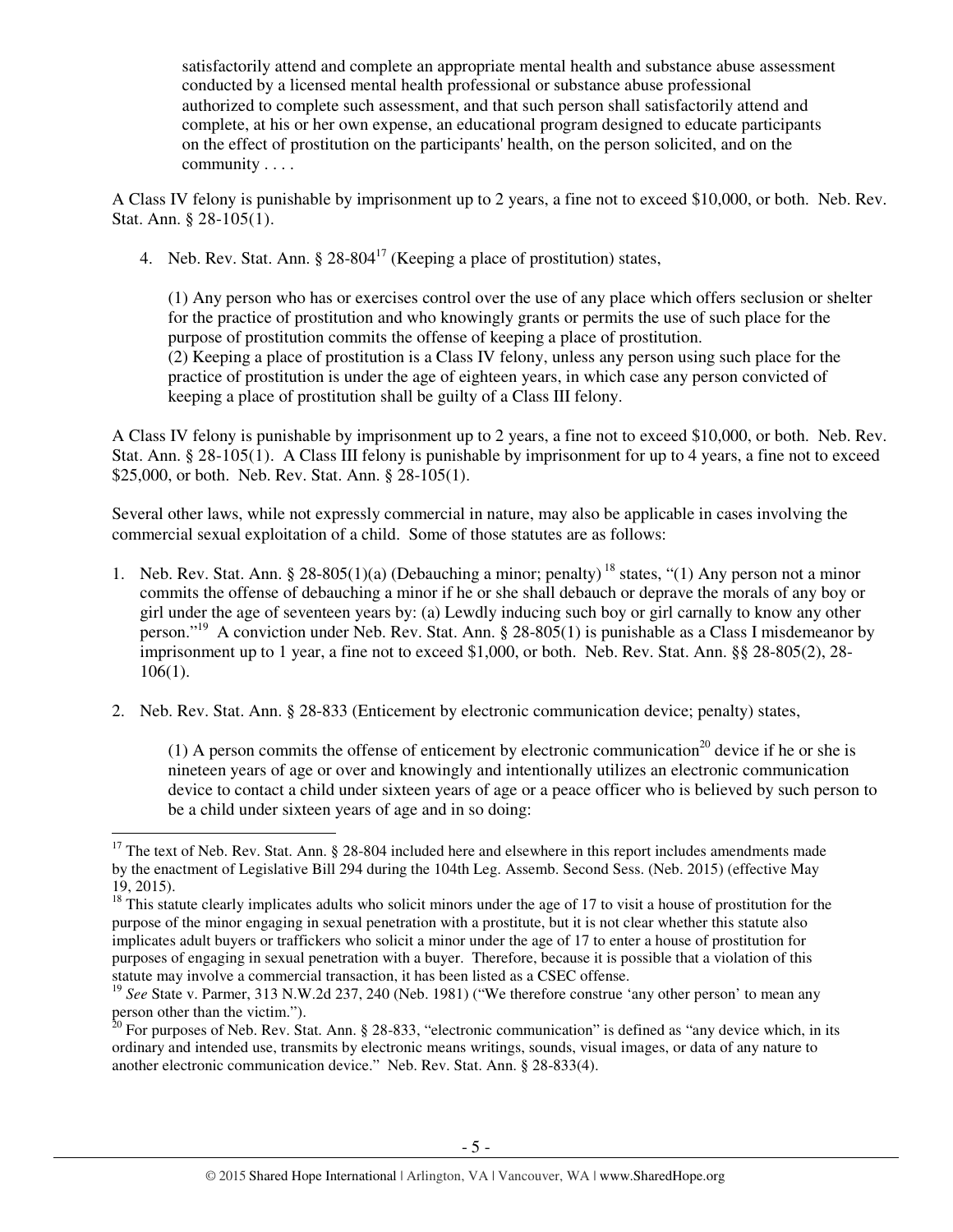(a) Uses or transmits any indecent, lewd, lascivious, or obscene language, writing, or sound; (b) Transmits or otherwise disseminates any visual depiction of sexually explicit conduct as defined in section 28-1463.02 [Terms, defined];<sup>21</sup> or

(c) Offers or solicits any indecent, lewd, or lascivious act.

A conviction under this statute is punishable as a Class IV felony by imprisonment up to 2 years, a fine not to exceed \$10,000, or both. Neb. Rev. Stat. Ann. §§ 28-833(2), 28-105(1).

3. Neb. Rev. Stat. Ann. § 28-319.01(1) (Sexual assault of a child; first degree; penalty) states,

(1) A person commits sexual assault of a child in the first degree: (a) When he or she subjects another person under twelve years of age to sexual penetration<sup>22</sup> and the actor is at least nineteen years of age or older; or (b) When he or she subjects another person who is at least twelve years of age but less than sixteen years of age to sexual penetration and the actor is twenty-five years of age or older.

A first conviction under this statute is punishable as a Class IB felony by imprisonment for 15 years to life. Neb. Rev. Stat. Ann. §§ 28-319.01(2), 28-105(1). The penalty is enhanced to 25 years to life imprisonment, however, if an offender has a prior conviction under this statute or a number of other specific statutes.<sup>23</sup> Neb. Rev. Stat. Ann.  $\S$ § 28-319.01(3), 28-105(1).

4. Neb. Rev. Stat. Ann. § 28-320.01 (Sexual assault of a child; second or third degree; penalties) states,

(1) A person commits sexual assault of a child in the second or third degree if he or she subjects another person fourteen years of age or younger to sexual contact<sup>24</sup> and the actor is at least nineteen years of age or older.

<sup>21</sup> *See supra* note10.

l

Sexual penetration means sexual intercourse in its ordinary meaning, cunnilingus, fellatio, anal intercourse, or any intrusion, however slight, of any part of the actor's or victim's body or any object manipulated by the actor into the genital or anal openings of the victim's body which can be reasonably construed as being for nonmedical or nonhealth purposes. Sexual penetration shall not require emission of semen.

<sup>23</sup> Neb. Rev. Stat. Ann. § 28-319.01(3) states,

(3) Any person who is found guilty of sexual assault of a child in the first degree under this section and who has previously been convicted (a) under this section, (b) under section 28-319 of first degree or attempted first degree sexual assault, (c) under section 28-320.01 before July 14, 2006, of sexual assault of a child or attempted sexual assault of a child, (d) under section 28-320.01 on or after July 14, 2006, of sexual assault of a child in the second or third degree or attempted sexual assault of a child in the second or third degree, or (e) in any other state or federal court under laws with essentially the same elements as this section, section 28-319, or section 28-320.01 as it existed before, on, or after July 14, 2006, shall be guilty of a Class IB felony with a mandatory minimum sentence of twenty-five years in prison.

 $24$  Neb. Rev. Stat. Ann. § 28-318(5) defines "sexual contact" as

the intentional touching of the victim's sexual or intimate parts or the intentional touching of the victim's clothing covering the immediate area of the victim's sexual or intimate parts. Sexual contact shall also mean the touching by the victim of the actor's sexual or intimate parts or the clothing covering the immediate area of the actor's sexual or intimate parts when such touching is intentionally caused by the actor. Sexual contact shall include only such conduct which can be reasonably construed as being for the

<sup>&</sup>lt;sup>22</sup> Neb. Rev. Stat. Ann. § 28-318(6) (Terms, defined) states,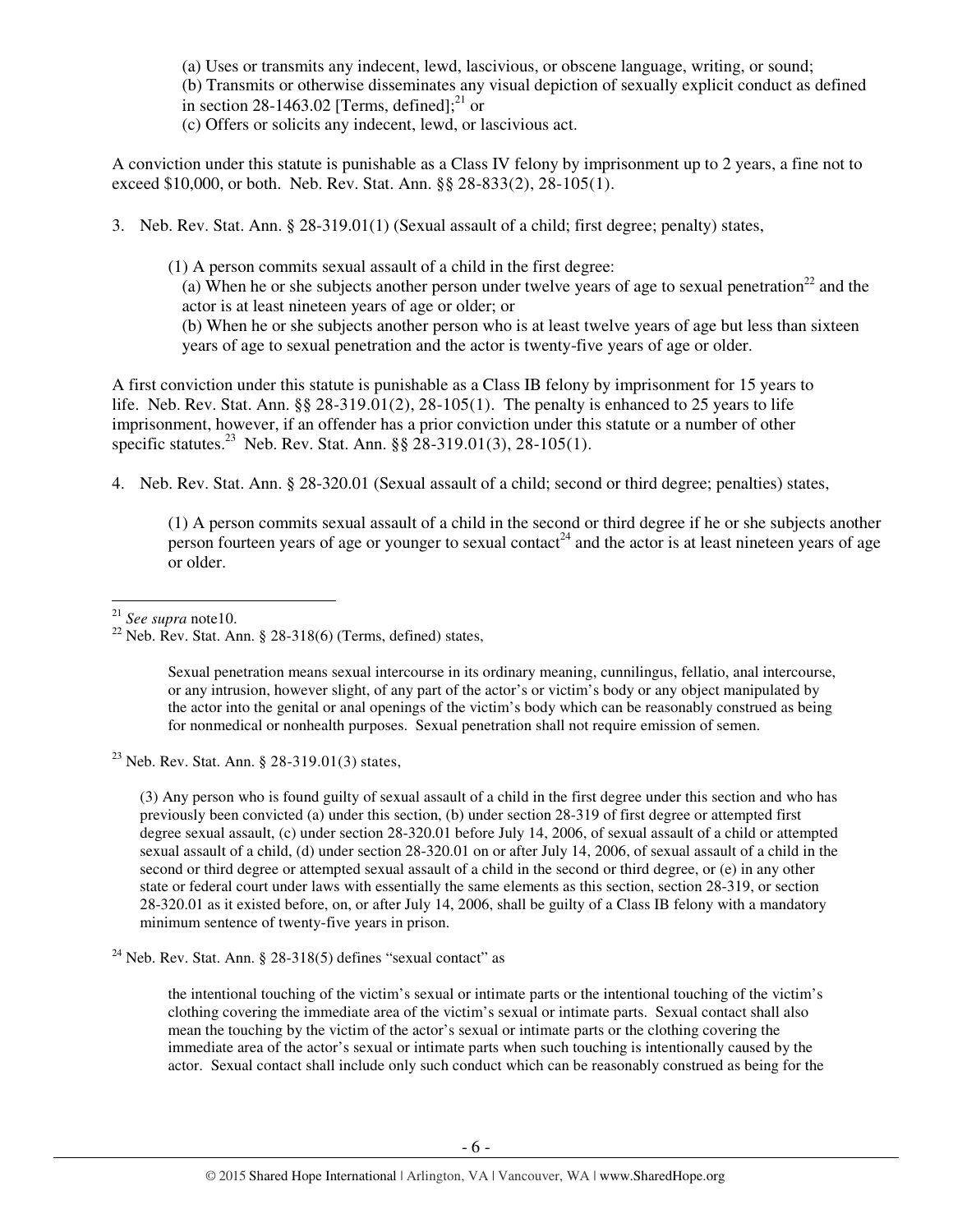(2) Sexual assault of a child is in the second degree if the actor causes serious personal injury to the victim. Sexual assault of a child in the second degree is a Class II felony for the first offense. (3) Sexual assault of a child is in the third degree if the actor does not cause serious personal injury to the victim. Sexual assault of a child in the third degree is a Class IIIA felony for the first offense. . . . .

A first conviction for second degree sexual assault of a child is punishable as a Class II felony by imprisonment for 1–50 years. Neb. Rev. Stat. Ann. §§ 28-320.01(2), 28-105(1). A conviction is punishable as a class IC felony by imprisonment for 5–50 years, however, if a person has a prior conviction under this statute or a number of other specific statutes.<sup>25</sup> Neb. Rev. Stat. Ann. §§ 28-320.01(4), 28-105(1). A first conviction for third degree sexual assault of a child is a Class IIIA felony punishable by imprisonment up to 3 years, a fine not to exceed \$10,000, or both. Neb. Rev. Stat. Ann. §§ 28-320.01(3), 28-105(1). A conviction is punishable as a class IC felony punishable by imprisonment for 5–50 years, however, if a person has a prior conviction under this statute or a number of other specific statutes.<sup>26</sup> Neb. Rev. Stat. Ann.  $\S$ § 28-320.01(5), 28-105(1).

5. Neb. Rev. Stat. Ann. § 28-320.02(1) (Sexual assault; use of electronic communication device; prohibited acts; penalties) states,

No person shall knowingly solicit, coax, entice, or lure (a) a child sixteen years of age or younger or (b) a peace officer who is believed by such person to be a child sixteen years of age or younger, by means of an electronic communication device as that term is defined in section 28-833, to engage in an act which would be in violation of section 28-319 [Sexual assault; first degree; penalty], 28-319.01 [Sexual assault of a child; first degree; penalty], or 28-320.01 [Sexual assault of a child; second or third degree; penalties] or subsection (1) or (2) of section 28-320 [Sexual assault; second or third degree; penalty].<sup>27</sup>

A conviction under this statute is punishable as a Class ID felony by imprisonment for 3–50 years. Neb. Rev. Stat. Ann. §§ 28-320.02(2), 28-105(1). A conviction is punishable as a Class IC felony by l

Any person who is found guilty of second degree sexual assault of a child under this section and who has previously been convicted (a) under this section, (b) under section 28-319 of first degree or attempted first degree sexual assault, (c) under section 28-319.01 for first degree or attempted first degree sexual assault of a child, or (d) in any other state or federal court under laws with essentially the same elements as this section, section 28-319, or section 28-319.01 shall be guilty of a Class IC felony and shall be sentenced to a mandatory minimum term of twenty-five years in prison.

<sup>26</sup> Pursuant to Neb. Rev. Stat. Ann. § 28-320.01(5),

(5) Any person who is found guilty of third degree sexual assault of a child under this section and who has previously been convicted (a) under this section, (b) under section 28-319 of first degree or attempted first degree sexual assault, (c) under section 28-319.01 for first degree or attempted first degree sexual assault of a child, or (d) in any other state or federal court under laws with essentially the same elements as this section, section 28-319, or 28-319.01 shall be guilty of a Class IC felony.

<sup>27</sup> Neb. Rev. Stat. Ann. § 28-320.02(1) also states, "A person shall not be convicted of both a violation of this subsection and a violation of section 28-319, 28-319.01, or 28-320.01 or subsection (1) or (2) of section 28-320 if the violations arise out of the same set of facts or pattern of conduct and the individual solicited, coaxed, enticed, or lured under this subsection is also the victim of the sexual assault under section 28-319, 28-319.01, or 28-320.01 or subsection  $(1)$  or  $(2)$  of section 28-320."

purpose of sexual arousal or gratification of either party. Sexual contact shall also include the touching of a child with the actor's sexual or intimate parts on any part of the child's body for purposes of sexual assault of a child under sections 28-319.01 [Sexual assault of a child; first degree; penalty] and 28-320.01 [Sexual assault of a child; second or third degree; penalties];

<sup>&</sup>lt;sup>25</sup> Pursuant to Neb. Rev. Stat. Ann.  $§$  28-320.01(4),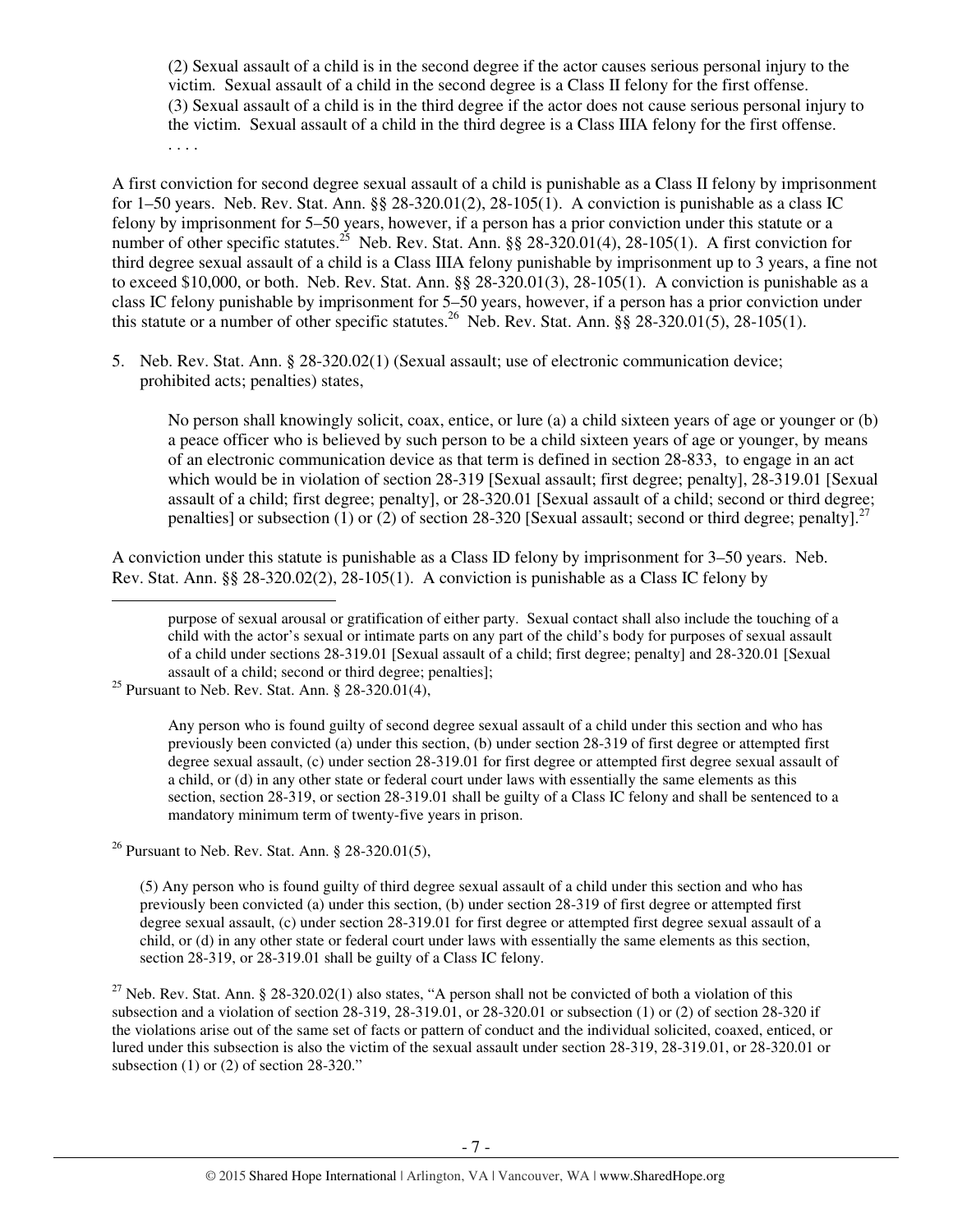imprisonment for 5–50 years, however, if a person has a prior conviction under this or other specific statutes.<sup>28</sup> Neb. Rev. Stat. Ann. §§ 28-320.02(2), 28-105(1).

*1.3 Prostitution statutes refer to the sex trafficking statute to identify the commercially sexually exploited minor as a trafficking victim.* 

Nebraska's prostitution law, Neb. Rev. Stat. Ann. § 28-801(Prostitution; penalty) refers to the human trafficking law to provide an affirmative defense for victims of human trafficking. Pursuant to Neb. Rev. Stat. Ann. § 28-  $801.01(3)$ ,<sup>29</sup> "It is an affirmative defense to prosecution under this section [28-831] that such person was a trafficking victim as defined in section 28-830." Pursuant to Neb. Rev. Stat. Ann. § 28-830(16) (Human trafficking; forced labor or services; terms, defined), "[t]rafficking victim means a person subjected to any act or acts prohibited by section 28-831(Human trafficking; forced labor or services; prohibited acts; penalties)."

*1.4 The state racketeering or gang crimes statute includes sex trafficking and commercial sexual exploitation of children (CSEC) offenses as predicate acts allowing the statute to be used to prosecute trafficking crimes.* 

Nebraska's Public Protection Act,<sup>30</sup> codified at Neb. Rev. Stat. Ann. § 28-1355 (Pattern of racketeering activity or collection of an unlawful debt; prohibited acts) provides,

(1) It shall be unlawful for any person $31$  who has received any proceeds that such person knew were derived, directly or indirectly, from a pattern of racketeering activity<sup>32</sup> or through collection of an unlawful debt to use or invest, whether directly or indirectly, any part of such proceeds, or the proceeds derived from the investment or use thereof, in the acquisition of any right, interest, or equity in real property or in the establishment or operation of any enterprise. $33$ ...

(2) It shall be unlawful for any person through a pattern of racketeering activity or through collection of an unlawful debt to acquire or maintain, directly or indirectly, any interest in or control of any enterprise or real property.

If a person who violates this section has previously been convicted of a violation of this section or section 28-308 [Assault in the first degree), 28-309 [Assault in the second degree], 28-310 [Strangulation], 28-311 [Criminal child enticement], 28-313 [Kidnapping], 28-314 [False imprisonment in the first degree], 28-315 [False imprisonment in the second degree], 28-319 [Sexual assault; first degree], 28-319.01 [Sexual assault on a child; first degree], 28-320.01 [Sexual assault on a child; second or third degree], 28-813 [Obscene literature or material; prepares; distributes; promotes; penalty], 28-833 [Enticement by electronic communication device; penalty], or 28-1463.05 [Visual depiction of sexually explicit acts related to possession; violation; penalty] or subsection (1) or (2) of section 28-320 [Sexual assault; second or third degree; penalty], the person is guilty of a Class IC felony.

l

 $31$  "Person means any individual or entity, as defined in section 21-2014, holding or capable of holding a legal, equitable, or beneficial interest in property." Neb. Rev. Stat. Ann. § 28-1354(3).  $32^{32}$  Pursuant to Neb. Rev. Stat. Ann. § 28-1354(2),

Pattern of racketeering activity means a cumulative loss for one or more victims or gains for the enterprise of not less than one thousand five hundred dollars resulting from at least two acts of racketeering activity, one of which occurred after August 30, 2009, and the last of which occurred within ten years, excluding any period of imprisonment, after the commission of a prior act of racketeering activity.

<sup>33</sup> "Enterprise means any individual, sole proprietorship, partnership, corporation, trust, association, or any legal entity, union, or group of individuals associated in fact although not a legal entity, and shall include illicit as well as licit enterprises as well as other entities." Neb. Rev. Stat. Ann. § 28-1354(1).

<sup>28</sup> Neb. Rev. Stat. Ann. § 28-320.02(2) states,

<sup>29</sup> *See supra* note 16.

<sup>30</sup> Neb. Rev. Stat. Ann. §§ 28-1352 to -1356.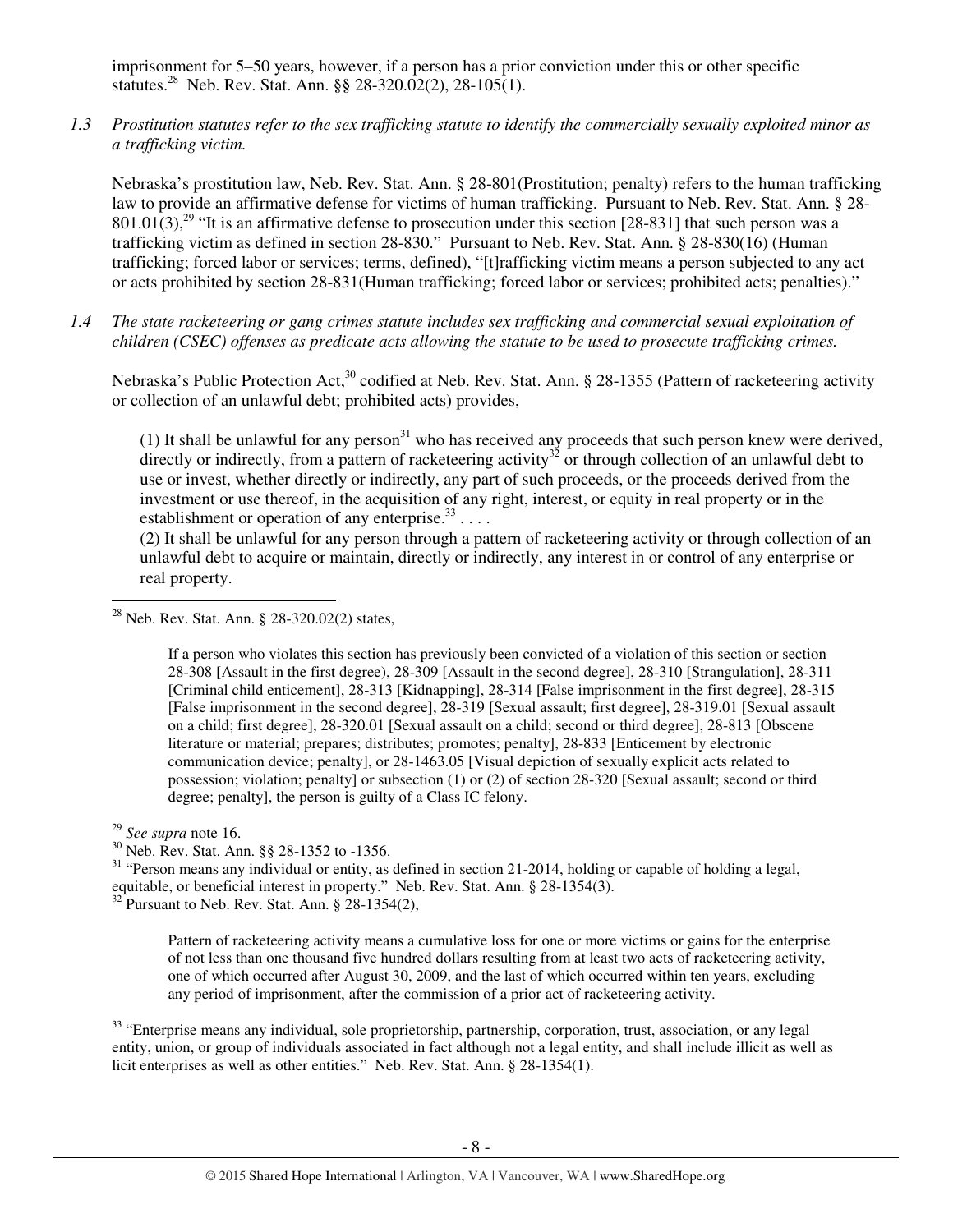(3) It shall be unlawful for any person employed by or associated with any enterprise to conduct or participate in, directly or indirectly, the conduct of such enterprise's affairs through a pattern of racketeering activity or collection of unlawful debt.

(4) It shall be unlawful for any person to conspire or attempt to violate any of the provisions of subsection (1), (2), or (3) of this section.

Pursuant to Neb. Rev. Stat. Ann. § 28-1354(5)(Terms, defined),

Racketeering activity includes the commission of, criminal attempt to commit, conspiracy to commit, aiding and abetting in the commission of, aiding in the consummation of, acting as an accessory to the commission of, or the solicitation, coercion, or intimidation of another to commit or aid in the commission of any of the following:

(j) Offenses relating to public health and morals which include: Prostitution under section 28-801; pandering under section 28-802; keeping a place of prostitution under section 28-804; labor trafficking, sex trafficking, labor trafficking of a minor, or sex trafficking of a minor under section 28-831; a violation of section 28-1005; and any act relating to the visual depiction of sexually explicit conduct prohibited in the Child Pornography Prevention Act;<sup>34</sup>

. . . .

. . .

Sex trafficking and commercial sexual exploitation of children constitute predicate crimes under the racketeering law, making this law an available tool for combatting criminal enterprises that engage in domestic minor sex trafficking. A conviction under Neb. Rev. Stat. Ann. § 28-1355 is punishable as a Class III felony by imprisonment for up to 4 years, a fine not to exceed \$25,000, or both. Neb. Rev. Stat. Ann. §§ 28-1356(1), 28- 105(1).<sup>35</sup> Although Neb. Rev. Stat. Ann. § 28-1356(1)<sup>36</sup> additionally states that "if the violation is based upon racketeering activity which is punishable as a Class IA or IB felony," a conviction is punishable as a Class IB felony, convictions for prostitution are not punishable as Class IA or IB felonies.

A conviction is also punishable by a fine not to exceed \$25,000. However, under Neb. Rev. Stat. Ann. § 28- 1356(2),

In lieu of the fine authorized by section 28-105, any person convicted of engaging in conduct in violation of section 28-1355, through which pecuniary value was derived, or by which personal injury or property damage or other loss was caused, may be sentenced to pay a fine that does not exceed three times the gross value gained or three times the gross loss caused, whichever is greater, plus court courts and the costs of investigation and prosecution reasonably incurred. . . .

Gangs and criminal enterprises may face additional penalties under Neb. Rev. Stat. Ann. § 28-1351 (Unlawful membership recruitment into an organization or association; penalty). Neb. Rev. Stat. Ann. §28-1351(1) makes it a crime if a person

knowingly and intentionally coerces, intimidates, threatens, or inflicts bodily harm upon another person in order to entice that other person to join or prevent that other person from leaving any organization, group, enterprise, or association whose members, individually or collectively, engage in or have engaged in any of

 $34$  Neb. Rev. Stat. Ann. §§ 28-1463.01 to -1463.05. This includes offenses under Neb. Rev. Stat. Ann. § 28-1463.03 (Visual depiction of sexually explicit conduct; prohibited acts; affirmative defense) or § 28-1463.05 (Visual depiction of sexually explicit acts related to possession; violation; penalty).

<sup>35</sup> *See supra* note 11.

<sup>&</sup>lt;sup>36</sup> The text of Neb. Rev. Stat. Ann. § 28-1356 included here and elsewhere in this report includes amendments made by the enactment of Legislative Bill 268 during the 104th Leg. Assemb. Second Sess. (Neb. 2015) (effective May 19, 2015).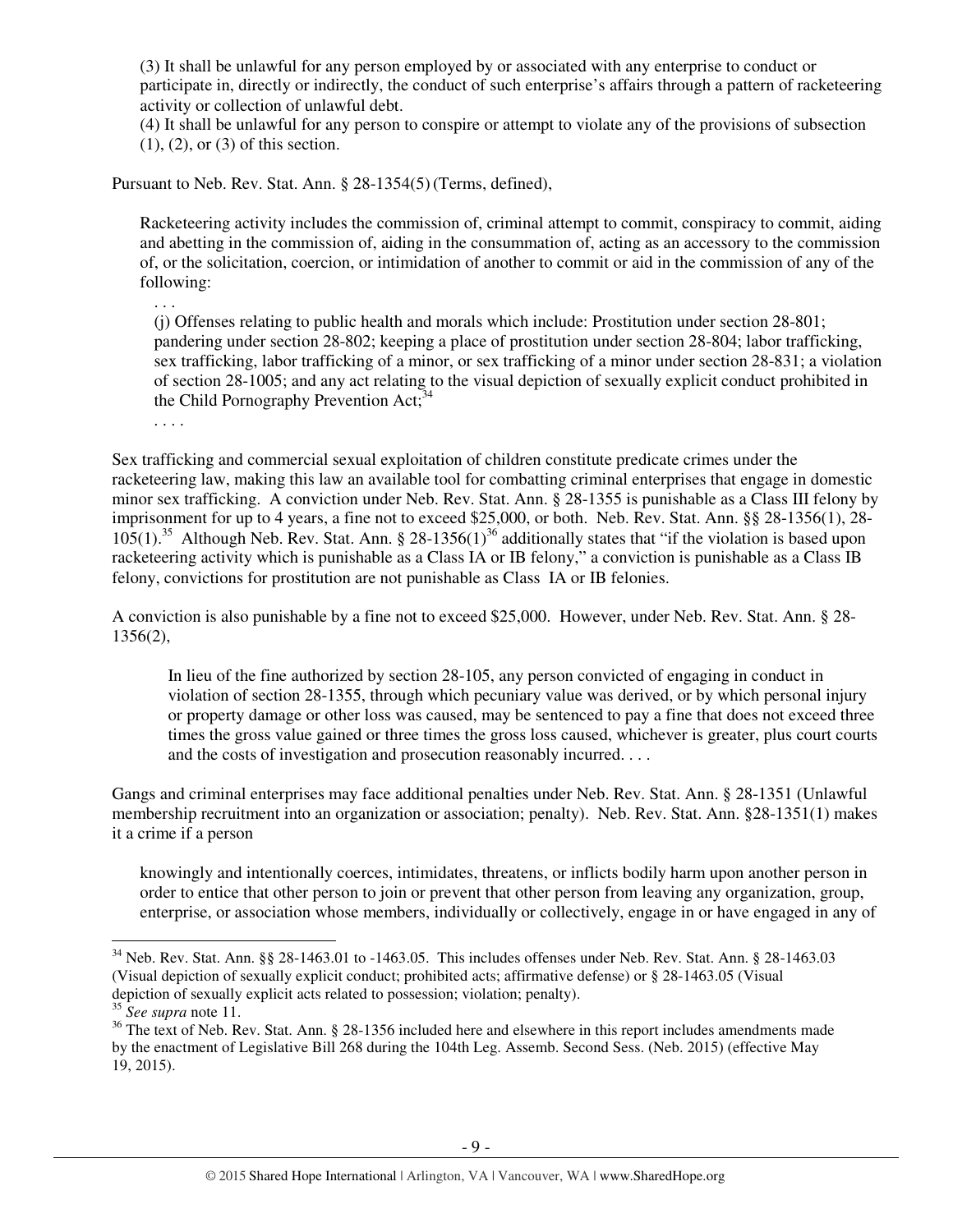the following criminal acts for the benefit of, at the direction of, or on behalf of the organization, group, enterprise, or association or any of its members:

. . . (m) Kidnapping under section 28-313;

(r) Pandering under section 28-802 [Pandering; penalty];

. . . .

A conviction under this statute is punishable as a Class IV felony by imprisonment up to 2 years, a fine not to exceed \$10,000, or both. Neb. Rev. Stat. Ann. §§ 28-1351(2), 28-105(1).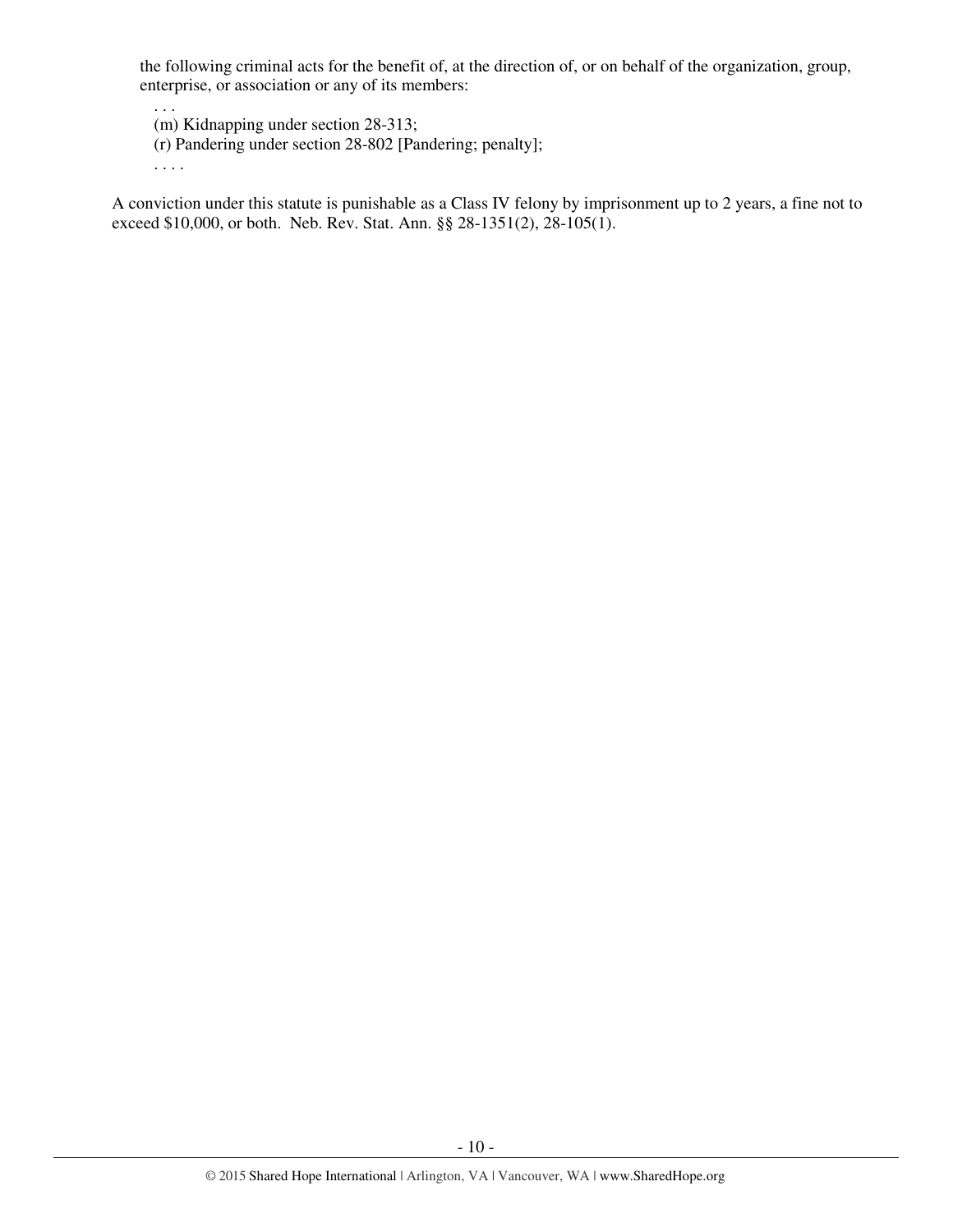#### **FRAMEWORK ISSUE 2: CRIMINAL PROVISIONS FOR DEMAND**

## *Legal Components:*

- *2.1 The state sex trafficking law can be applied to the buyers of commercial sex acts with a victim of domestic minor sex trafficking.*
- *2.2 Buyers of commercial sex acts with a minor can be prosecuted under commercial sexual exploitation of children (CSEC) laws.*
- *2.3 Solicitation laws differentiate buying sex acts with an adult and buying sex acts with a minor under 18.*
- *2.4 Penalties for buyers of commercial sex acts with minors are as high as federal penalties.*
- *2.5 Using the Internet or electronic communications to lure, entice, or purchase, or attempt to lure, entice, or purchase commercial sex acts with a minor is a separate crime or results in an enhanced penalty for buyers.*
- *2.6 No age mistake defense is permitted for a buyer of commercial sex acts with any minor under 18.*
- *2.7 Base penalties for buying sex acts with a minor under 18 are sufficiently high and not reduced for older minors.*
- *2.8 Financial penalties for buyers of commercial sex acts with minors are sufficiently high to make it difficult for buyers to hide the crime.*
- *2.9 Buying and possessing child pornography carries penalties as high as similar federal offenses.*
- *2.10 Convicted buyers of commercial sex acts with minors and child pornography are required to register as sex offenders.*

\_\_\_\_\_\_\_\_\_\_\_\_\_\_\_\_\_\_\_\_\_\_\_\_\_\_\_\_\_\_\_\_\_\_\_\_\_\_\_\_\_\_\_\_\_\_\_\_\_\_\_\_\_\_\_\_\_\_\_\_\_\_\_\_\_\_\_\_\_\_\_\_\_\_\_\_\_\_\_\_\_\_\_\_\_\_\_\_\_\_\_\_\_\_

## *Legal Analysis:*

*2.1 The state sex trafficking law can be applied to the buyers of commercial sex acts with a victim of domestic minor sex trafficking.* 

Neb. Rev. Stat. Ann. § 28-831(1)<sup>37</sup> (Human trafficking; forced labor or services; prohibited acts; penalties) prohibits sex trafficking of a minor, which is defined under Neb. Rev. Stat. Ann. § 28-830(14) (Human trafficking; forced labor or services; terms, defined) as "knowingly recruiting, enticing, harboring, transporting, providing, or obtaining by any means or knowingly attempting to recruit, entice, harbor, transport, provide, or obtain by any means a minor for the purpose of having such minor engage in commercial sexual activity,<sup>38</sup> sexually explicit performance,<sup>39</sup> or the production of pornography or to cause or attempt to cause a minor to engage in commercial sexual activity, sexually explicit performance, or the production of pornography."

The statute's use of "cause or attempt to cause a minor to engage in commercial sexual activity" is language that could be applied to buyers of sex with minors. Neb. Rev. Stat. Ann. § 28-830(14). In addition, Neb. Rev. Stat. Ann. § 28-831(1) (Human trafficking; forced labor or services; prohibited acts; penalties) can apply to buyers of sex with minors following federal precedent through the term "obtain."<sup>40</sup>

<sup>37</sup> *See supra* note 2.

<sup>&</sup>lt;sup>38</sup> "Commercial sex act" is defined as "any sex act on account of which anything of value is given, promised to, or received by any person." Neb. Rev. Stat. Ann. § 28-830(2).

<sup>&</sup>lt;sup>39</sup> "Sexually-explicit performance" is defined as "a live or public play, dance, show, or other exhibition intended to arouse or gratify sexual desire or to appeal to prurient interests." Neb. Rev. Stat. Ann. § 28-830(15).

<sup>40</sup> *See United States v. Jungers*, 702 F.3d 1066 (8th Cir. 2013). In this case, the Eighth Circuit held that the federal sex trafficking law, 18 U.S.C. § 1591 (Sex trafficking of children or by force, fraud, or coercion) applies to buyers of sex with minors. Reversing a District of South Dakota ruling that Congress did not intend the string of verbs constituting criminal conduct under 18 U.S.C. § 1591(a)(1) ("recruits, entices, harbors, transports, provides, obtains, or maintains") to reach the conduct of buyers (United States v. Jungers, 834 F. Supp. 2d 930, 931 (D.S.D. 2011)), the Eighth Circuit concluded that 18 U.S.C. § 1591 does not contain "a latent exemption for purchasers" because buyers can "engage in at least some of the prohibited conduct." Jungers, 702 F. 3d 1066, 1072. Congress codified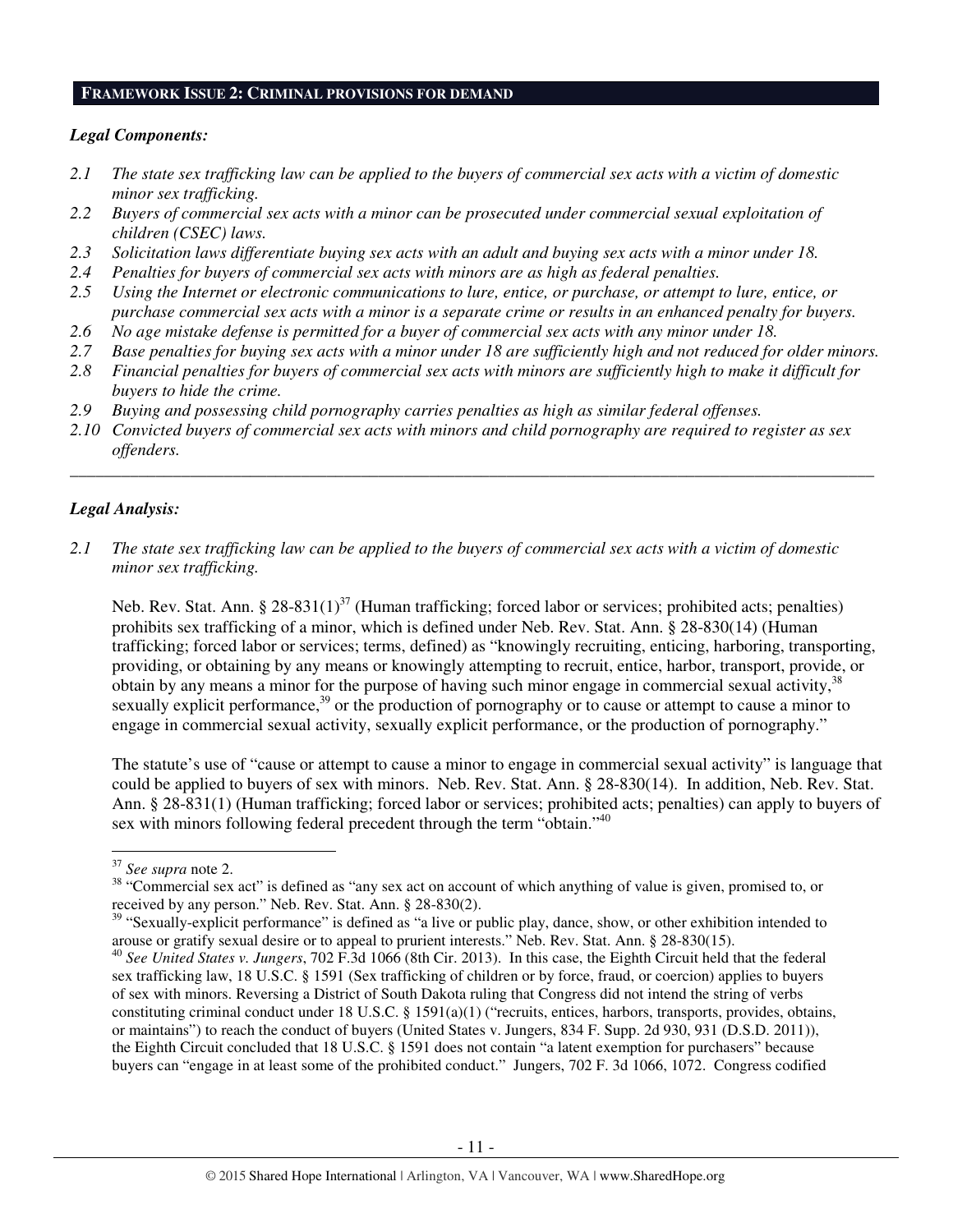2.1.1 Recommendation: Amend Neb. Rev. Stat. Ann. § 28-831(1) (Human trafficking; forced labor or services; prohibited acts; penalties) to clarify that buyer conduct is included as a violation of Neb. Rev. Stat. Ann. § 28-831.<sup>41</sup>

## *2.2 Buyers of commercial sex acts with a minor can be prosecuted under commercial sexual exploitation of children (CSEC) laws.*

Neb. Rev. Stat. Ann. § 28-801.01(1) (Solicitation of prostitution; penalty) provides, "Any person who solicits another person who is not his spouse to perform any act of sexual contact or sexual penetration . . . in exchange for money or other thing of value, commits solicitation of prostitution." When the victim is a minor, this offense is punishable as a Class IV felony by imprisonment up to 2 years, 12 months post-release supervision, and a fine not to exceed \$10,000, or both. Neb. Rev. Stat. Ann. §§ 28-801.01(2)(a), 28-106(1).

Neb. Rev. Stat. Ann. § 28-802(1)(d)<sup>42</sup> (Pandering) also applies to buyers of sex with minors. It states, "A person commits pandering if such person . . . gives or agrees to . . . give any money or other thing of value for procuring or attempting to procure any person to . . . commit an act of prostitution or come into this state or leave this state for the purpose of prostitution . . . ."

Pursuant to Neb. Rev. Stat. Ann. § 28-802(2), "[p]andering is a Class III felony for a first offense, unless the person being enticed, procured, harbored, or otherwise persuaded to become a prostitute is under the age of eighteen years, in which case pandering is a Class II felony for a first offense. Pandering is a Class II felony for a second or subsequent offense."

Several sexual offenses also could be used to prosecute certain buyers of commercial sex acts with a minor.<sup>43</sup> These statutes, however, do not specifically criminalize the commercial sexual exploitation of a child and do not refer to Neb. Rev. Stat. Ann. § 28-831(1)(Human trafficking; forced labor or services; prohibited acts; penalties).

<sup>41</sup> *See generally* SHARED HOPE INTERNATIONAL, "Eliminating the Third Party Control Barrier to Identifying Juvenile Sex Trafficking Victims," JuST Response Policy Paper (2015), http://sharedhope.org/wpcontent/uploads/2015/08/Policy-Paper\_Eliminating-Third-Party-Control\_Final1.pdf (discussing need to include buyer conduct in core sex trafficking offense regardless of whether victim is under control of a third party and explaining negative impact on victims and victim-identification when buyers are excluded as sex trafficking offenders).

<sup>42</sup> *See supra* note 15.

l

<sup>43</sup> See supra Section 1.2 for a full description of the sexual offense laws that may be used to prosecute some buyers.

Jungers clarifying that the federal sex trafficking law is intended to apply to buyers in the Justice for Victims of Trafficking Act (JVTA) of 2015 Pub. L. No. 114-22, 129 Stat 227), enacted on May 29, 2015. The JVTA adds the terms "patronize" and "solicit" to the list of prohibited conduct and expressly states, "section 108 of this title amends section 1591 of title 18, United States Code, to add the words 'solicits or patronizes' to the sex trafficking statute making absolutely clear for judges, juries, prosecutors, and law enforcement officials that criminals who purchase sexual acts from human trafficking victims may be arrested, prosecuted, and convicted as sex trafficking offenders when this is merited by the facts of a particular case." Id. at Sec. 109. The Eighth Circuit decision in *United States v. Jungers* and the federal sex trafficking law as amended by the Justice for Victims of Trafficking Act establish persuasive authority when state courts interpret the string of verbs constituting prohibited conduct in state sex trafficking laws (in particular the term "obtains") to the extent such interpretation does not conflict with state case law.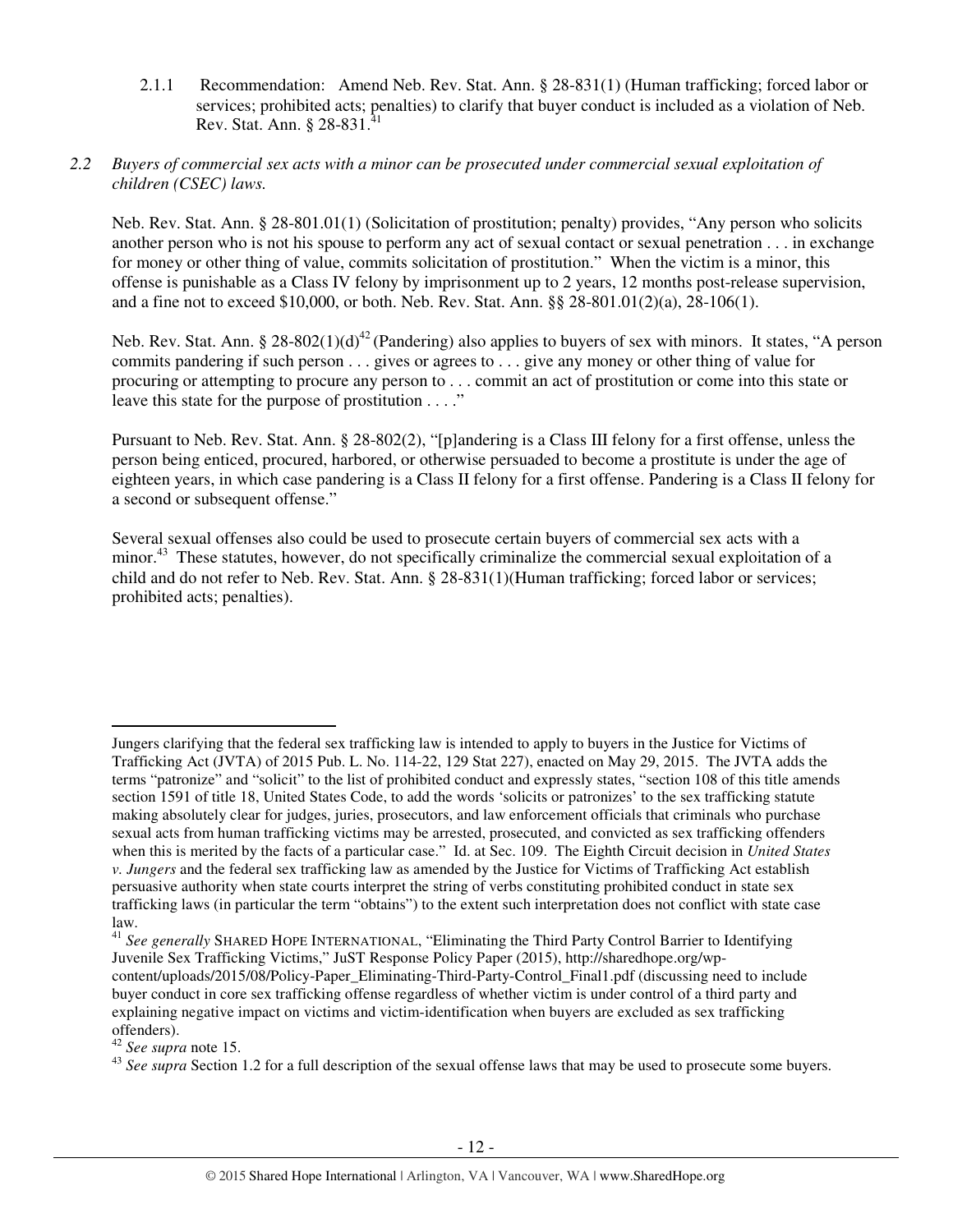#### *2.3 Solicitation laws differentiate buying sex acts with an adult and buying sex acts with a minor under 18.*

Nebraska's general solicitation law differentiates between buying sex with an adult and buying sex with a minor. Neb. Rev. Stat. Ann. § 28-801.01(1)<sup>44</sup> (Solicitation of prostitution; penalty) provides, "Any person who solicits another person who is not his spouse to perform any act of sexual contact or sexual penetration . . . in exchange for money or other thing of value, commits solicitation of prostitution." A first conviction under this statute is punishable as a Class I misdemeanor. However if the victim is a minor, then it is a Class IV felony.<sup>45</sup> A Class IV felony provides for imprisonment up to 2 years, a fine not to exceed \$10,000, or both. Neb. Rev. Stat. Ann. §§ 28-801.01(2)(a), 28-106(1). A subsequent conviction is also a Class IV felony punishable by imprisonment up to 2 years and a fine of \$500–\$10,000.<sup>46</sup> Neb. Rev. Stat. Ann. §§ 28-801.01(2)(b), 28- $105(1).^{47}$ 

#### *2.4 Penalties for buyers of commercial sex acts with minors are as high as federal penalties.*

If a victim is under 16 years of age or the offender "uses overt force or the threat of force," a conviction under Neb. Rev. Stat. Ann. § 28-831(1)<sup>48</sup> (Human trafficking; forced labor or services; prohibited acts; penalties) is punishable as a Class II felony by imprisonment for 1–50 years. Neb. Rev. Stat. Ann. §§ 28-831(1), (b), 28- 105(1). If the victim is between the age of 16 and 17 years and the buyer did not use force or the threat of force, a conviction is punishable as a Class IIA felony by imprisonment for up to 20 years. Neb. Rev. Stat. Ann. §§  $28-831(1)$ ,  $28-105(1)$ ,  $49$ 

If convicted under Neb. Rev. Stat. Ann. § 28-801.01(1)<sup>50</sup> (Solicitation of prostitution; penalty) a buyer would be guilty of a Class IV felony which is punishable by imprisonment up to 2 years, a fine not to exceed \$10,000, or both. Neb. Rev. Stat. Ann. §§ 28-801.01(2)(a), 28-106(1). If a buyer is convicted of pandering under Neb. Rev.

l

If the court places such person on probation, such order of probation shall include, as one of its conditions, the payment of a fine of not less than two hundred fifty dollars, and such person shall satisfactorily attend and complete an appropriate mental health and substance abuse assessment conducted by a licensed mental health professional or substance abuse professional authorized to complete such assessment, and that such person shall satisfactorily attend and complete, at his or her own expense, an educational program designed to educate participants on the effect of prostitution on the participants' health, on the person solicited, and on the community . . . ..

*See supra* note16.

 $^{46}$  Neb. Rev. Stat. Ann. § 28-801.01(2)(b) similarly states,

If the court places such person on probation, such order of probation shall include, as one of its conditions, the payment of a fine of not less than five hundred dollars and such person shall satisfactorily attend and complete an appropriate mental health and substance abuse assessment conducted by a licensed mental health professional or substance abuse professional authorized to complete such assessment, and that such person shall satisfactorily attend and complete, at his or her own expense, an educational program designed to educate participants on the effect of prostitution on the participants' health, on the person solicited, and on the community . . . ..

*See supra* note16.

<sup>44</sup> *See supra* note 16.

<sup>&</sup>lt;sup>45</sup> Neb. Rev. Stat. Ann. § 28-801.01(2)(a) also states,

<sup>47</sup> *See supra* note 11.

<sup>48</sup> *See supra* note 2.

<sup>49</sup> *See supra* note 11.

<sup>50</sup> *See supra* note 16.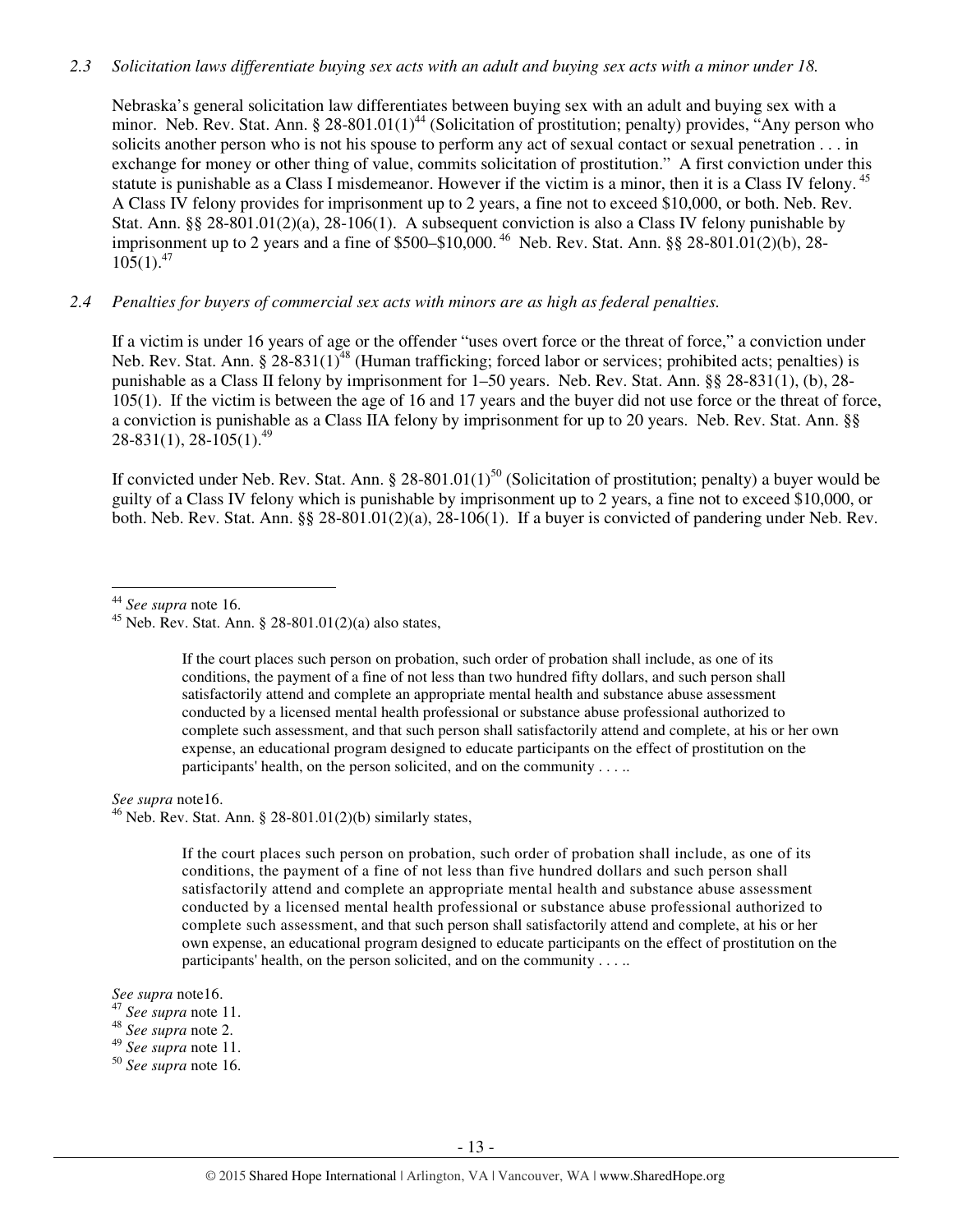Stat. Ann. § 28-802(2),<sup>51</sup> and the "person being enticed, procured, harbored, or otherwise persuaded to become a prostitute is under the age of eighteen years," pandering is a Class III felony for a first offense.

Several sexual offenses could be used to prosecute certain buyers of commercial sex acts with a minor but do not specifically criminalize the commercial sexual exploitation of a child.<sup>52</sup>

In comparison, if the victim is under the age of 14, a conviction under the Trafficking Victims Protection Act  $(TVPA)^{53}$  for child sex trafficking is punishable by 15 years to life imprisonment and a fine not to exceed \$250,000. 18 U.S.C. §§ 1591(b)(1), 3559(a)(1), 3571(b)(3). If the victim is between the ages of 14–17, a conviction is punishable by 10 years to life imprisonment and a fine not to exceed \$250,000. 18 U.S.C. §§ 1591(b)(2), 3559(a)(1), 3571(b)(3). A conviction is punishable by mandatory life imprisonment, however, if the buyer has a prior conviction for a federal sex offense<sup>54</sup> against a minor. 18 U.S.C. § 3559(e)(1). To the extent buyers can be prosecuted under other federal CSEC laws,<sup>55</sup> a conviction is punishable by penalties ranging from a fine not to exceed \$250,000 to life imprisonment and a fine not to exceed \$250,000.<sup>56</sup>

*2.5 Using the Internet or electronic communications to lure, entice, or purchase, or attempt to lure, entice, or purchase commercial sex acts with a minor is a separate crime or results in an enhanced penalty for buyers.* 

Although neither is expressly commercial in nature, two of Nebraska's laws criminalize the use of the Internet to lure, entice, or recruit a child to engage in sexual conduct.

Neb. Rev. Stat. Ann. § 28-833(1) (Enticement by electronic communication device; penalty) states,

(1) A person commits the offense of enticement by electronic communication device if he or she is nineteen years of age or over and knowingly and intentionally utilizes an electronic communication device to contact a child under sixteen years of age or a peace officer who is believed by such person to be a child under sixteen years of age and in so doing:

 $\overline{a}$ 

an offense under section 1591 [18 USCS § 1591] (relating to sex trafficking of children), 2241 [18 USCS § 2241] (relating to aggravated sexual abuse), 2242 [18 USCS § 2242] (relating to sexual abuse),  $2244(a)(1)$  [18 USCS §  $2244(a)(1)$ ] (relating to abusive sexual contact),  $2245$  [18 USCS § 2245] (relating to sexual abuse resulting in death), 2251 [18 USCS § 2251] (relating to sexual exploitation of children), 2251A [18 USCS § 2251A] (relating to selling or buying of children), 2422(b) [18 USCS § 2422(b)] (relating to coercion and enticement of a minor into prostitution), or 2423(a) [18 USCS § 2423(a)] (relating to transportation of minors).

<sup>55</sup> 18 U.S.C. §§ 2251A(b) (Selling or buying of children), 2251(a) (Sexual exploitation of children), 2423(a) (Transportation of a minor with intent for minor to engage in criminal sexual activity), 2422(a) (Coercion and enticement), 2252(a)(2), (a)(4) (Certain activities relating to material involving the sexual exploitation of minors). <sup>56</sup> 18 U.S.C. §§ 2251A(b) (conviction punishable by imprisonment for 30 years to life and a fine), 2251(e) (conviction punishable by imprisonment for 15–30 years and a fine), 2423(a) (conviction punishable by imprisonment for 10 years to life and a fine), 2422(a) (conviction punishable by a fine, imprisonment up to 20 years, or both),  $2252(a)(2)$ , (4) (stating that a conviction under subsection (a)(2) is punishable by imprisonment for 5–20 years and a fine, while a conviction under subsection (a)(4) is punishable by imprisonment up to 10 years, a fine, or both); *see also* 18 U.S.C. §§ 3559(a)(1) (classifying all of the above listed offenses as felonies), 3571(b)(3) (providing a fine up to \$250,000 for any felony conviction).

<sup>.</sup> *See supra* note 15.

<sup>&</sup>lt;sup>52</sup> See supra Section 1.2 for a full description of the sexual offense laws that may be used to prosecute certain buyers.

<sup>&</sup>lt;sup>53</sup> Trafficking Victims Protection Act (TVPA) of 2000, Pub. L. No. 106-386, 114 Stat. 1464, 1466 (codified in scattered sections of 18 and 22 U.S.C.).

<sup>&</sup>lt;sup>54</sup> Pursuant to 18 U.S.C. § 3559(e)(2), "federal sex offense" is defined as,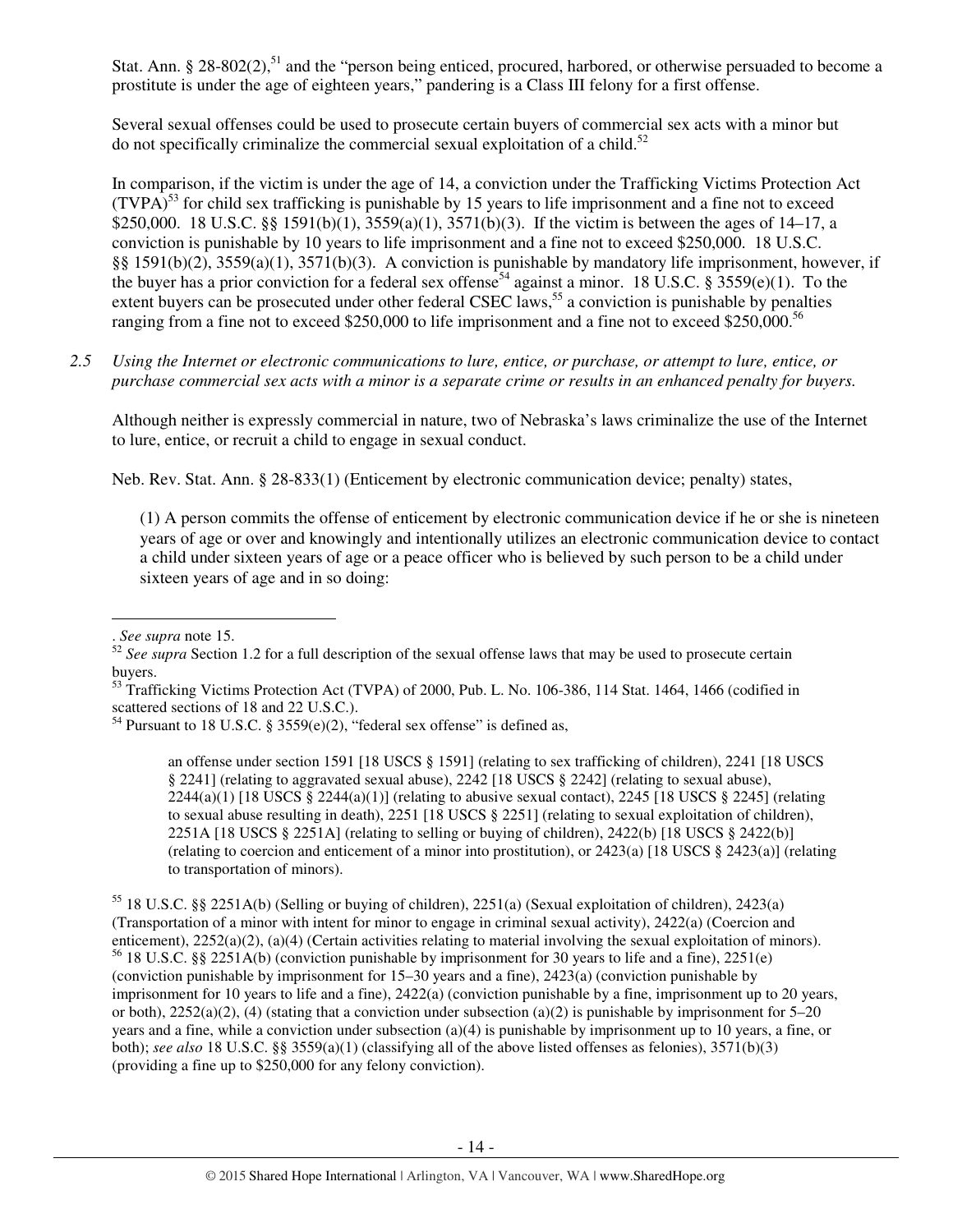. . . (c) Offers or solicits any indecent, lewd, or lascivious act.

A conviction under this statute is punishable as a Class IV felony by imprisonment up to 2 years, a fine not to exceed \$10,000, or both. Neb. Rev. Stat. Ann.  $88\,28-833(2)$ ,  $28-105(1)$ .  $57$ 

Additionally, Neb. Rev. Stat. Ann. § 28-320.02(1) (Sexual assault; use of electronic communication device; prohibited acts; penalties) states,

(1) No person shall knowingly solicit, coax, entice, or lure (a) a child sixteen years of age or younger or (b) a peace officer who is believed by such person to be a child sixteen years of age or younger, by means of an electronic communication device as that term is defined in section 28-833, to engage in an act which would be in violation of section 28-319 [Sexual assault; first degree; penalty], 28-319.01 [Sexual assault of a child; first degree; penalty], or 28-320.01 [Sexual assault of a child; second or third degree; penalties] or subsection (1) or (2) of section 28-320 [Sexual assault; second or third degree; penalty].

A conviction under this statute is punishable as a Class ID felony by imprisonment for 3–50 years. Neb. Rev. Stat. Ann. §§ 28-320.02(2), 28-105(1). A conviction is punishable as a Class IC felony by imprisonment for 5–50 years, however, if a person has a prior conviction under this or other specific statutes. Neb. Rev. Stat. Ann. §§ 28-320.02(2), 28-105(1).

*2.6 No age mistake defense is permitted for a buyer of commercial sex acts with any minor under 18.* 

Neb. Rev. Stat. Ann. §  $28-831(1)^{58}$  (Human trafficking; forced labor or services; prohibited acts; penalties), § 28-802<sup>59</sup> (Pandering), § 28-801.01(1)<sup>60</sup> (Solicitation of prostitution; penalty) and § 28-1463.03 (Visual depiction of sexually explicit conduct; prohibited acts; affirmative defense) do not expressly prohibit an offender from asserting a mistake of age defense.

- 2.6.1 Recommendation: Amend Neb. Rev. Stat. Ann. § 28-831(1) (Human trafficking; forced labor or services; prohibited acts; penalties), § 28-802 (Pandering), § 28-801.01(1) (Solicitation of prostitution; penalty) and § 28-1463.03 (Visual depiction of sexually explicit conduct; prohibited acts; affirmative defense) to expressly prohibit an offender from asserting a mistake of age defense.
- *2.7 Base penalties for buying sex acts with a minor under 18 are sufficiently high and not reduced for older minors.*

Neb. Rev. Stat. Ann. § 28-831(1)<sup>61</sup> (Human trafficking; forced labor or services; prohibited acts; penalties) staggers its penalties and bases them, in part, on the age of the victim. If a victim is under 16 years of age or the offender "uses overt force or the threat of force," a conviction is punishable as a Class II felony by imprisonment for 1–50 years. Neb. Rev. Stat. Ann. §§ 28-831(1), 28-105(1).<sup>62</sup> If the victim is 16 years of age or older and the buyer did not use force or the threat of force, however, a conviction is punishable as a Class IIA felony by imprisonment up to 20 years. Neb. Rev. Stat. Ann. §§ 28-831(1), 28-105(1).

<sup>57</sup> *See supra* note 11.

<sup>58</sup> *See Supra* note 2.

<sup>59</sup> *See supra* note 15.

<sup>60</sup> *See supra* note 16.

<sup>61</sup> *See Supra* note 2.

<sup>62</sup> *See supra* note 11.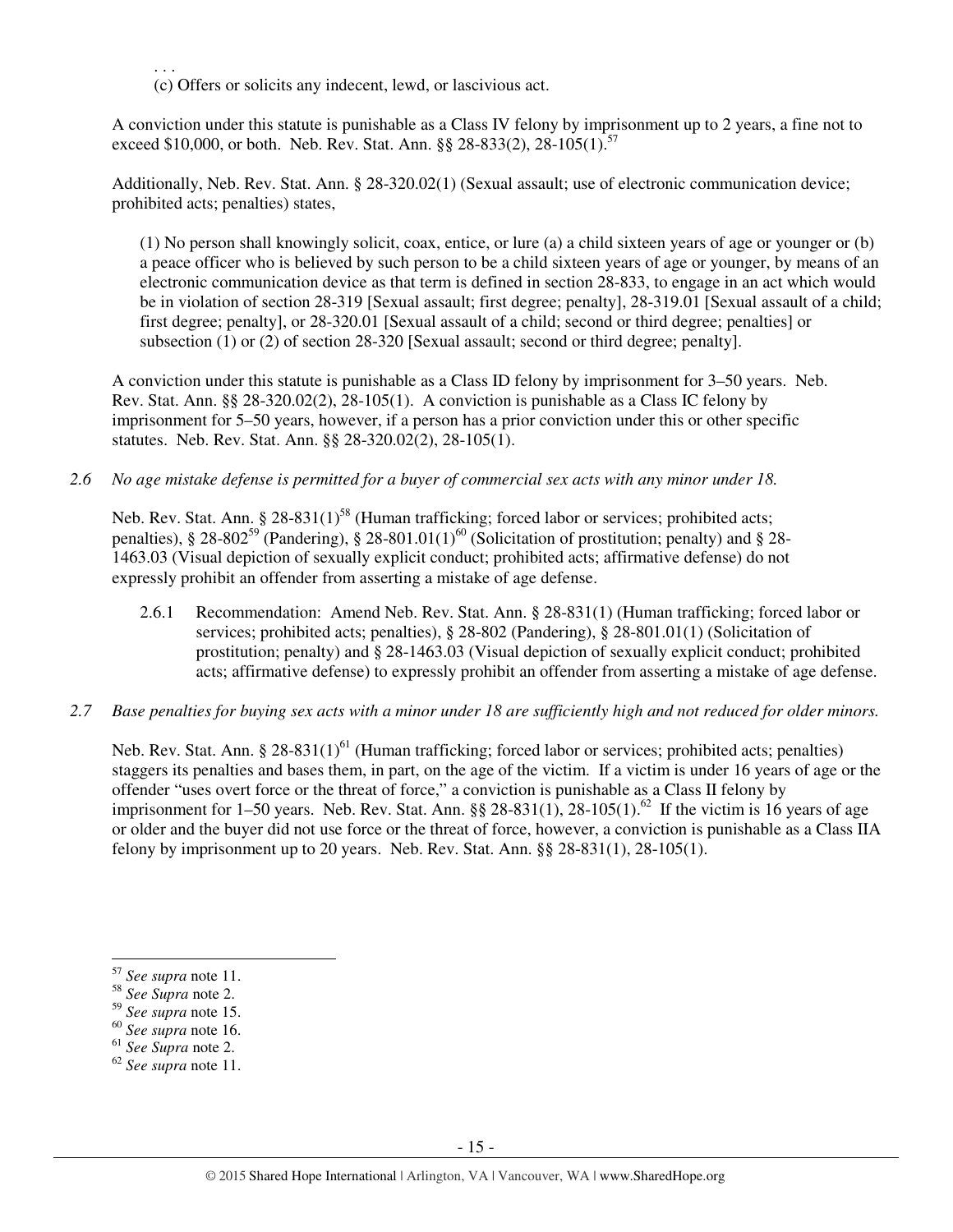*2.8 Financial penalties for buyers of commercial sex acts with minors are sufficiently high to make it difficult for buyers to hide the crime.* 

A buyer will not be required to pay a fine if convicted under Neb. Rev. Stat. Ann.  $\S 28-831(1)^{63}$  (Human trafficking; forced labor or services; prohibited acts; penalties)<sup>64</sup> or pandering under Neb. Rev. Stat. Ann. § 28-802(2).<sup>65</sup> A buyer's first conviction for soliciting prostitution with a minor under Nebraska's general solicitation law, Neb. Rev. Stat. Ann. § 28-801.01<sup>66</sup> (Solicitation of prostitution; penalty), carries a fine not to exceed \$10,000. Neb. Rev. Stat. Ann. §§ 28-801.01(2)(a), 28-106(1). Subsequent convictions, however, are subject to a fine of \$500–\$10,000. Neb. Rev. Stat. Ann. §§ 28-801.01(2)(a), (2)(b), 28-105(1).

Buyers are also subject to a discretionary restitution order. Neb. Rev. Stat. Ann. § 29-2280 (Restitution; order; when) states,

A sentencing court may order the defendant to make restitution for the actual physical injury or property damage or loss sustained by the victim as a direct result of the offense for which the defendant has been convicted. With the consent of the parties, the court may order restitution for the actual physical injury or property damage or loss sustained by the victim of an uncharged offense or an offense dismissed pursuant to plea negotiations. . . .

The court determines the amount of restitution "based on the actual damages sustained by the victim." Neb. Rev. Stat. Ann. § 29-2281. Additionally, Neb. Rev. Stat. Ann. § 29-2282 (Property damage; bodily injury; death; relief authorized) states, "If the offense results in bodily injury, the court may require payment of necessary medical care, including, but not limited to, physical or psychological treatment and therapy, and payment for income lost due to such bodily injury."

While other criminal laws in Nebraska authorize the seizure of contraband,  $67$  no similar asset forfeiture provisions apply to violations of Neb. Rev. Stat. Ann. § 28-831(1) (Human trafficking; forced labor or services; prohibited acts; penalties) or other Nebraska CSEC laws.

2.8.1 Recommendation: Enact a law requiring buyers who violate Neb. Rev. Stat. Ann. § 28-831(1) (Human trafficking; forced labor or services; prohibited acts; penalties) or other Nebraska CSEC laws to forfeit property used in the commission of the crime.

## *2.9 Buying and possessing child pornography carries penalties as high as similar federal offenses.*

Nebraska law prohibits both the possession and purchasing of child pornography. Neb. Rev. Stat. Ann. § 28- 1463.03(2) (Visual depiction of sexually explicit conduct; prohibited acts; affirmative defense) makes it illegal for "a person knowingly to purchase rent . . . trade, or provide to any person any visual depiction of sexually explicit conduct which has a child as one of its participants or portrayed observers." A violation under this statute by a person 18 years of age or younger is a Class III felony punishable by imprisonment for up to 4 years, a fine not to exceed \$25,000, or both, while a violation by a person 19 years of age or older is a Class ID

<sup>63</sup> *See Supra* note 2.

<sup>64</sup> *See supra* note 11.

<sup>65</sup> *See supra* note 15.

<sup>66</sup> *See supra* note 16,

<sup>67</sup> *See, e.g.*, Neb. Rev. Stat. Ann. § 29-440(1)(a) (Domestic assault; weapons; seizure and disposition) (authorizing the seizure of "weapons that are alleged to have been involved or threatened to be used" in a domestic assault); Neb. Rev. Stat. Ann. § 37-809(3) (Violations; penalties; conservation or peace officer; powers and duties; regulations) (authorizing seizure of "business records, wildlife, wild plants, or other contraband taken, used, or possessed in connection with any violation of the Nongame and Endangered Species Conservation Act").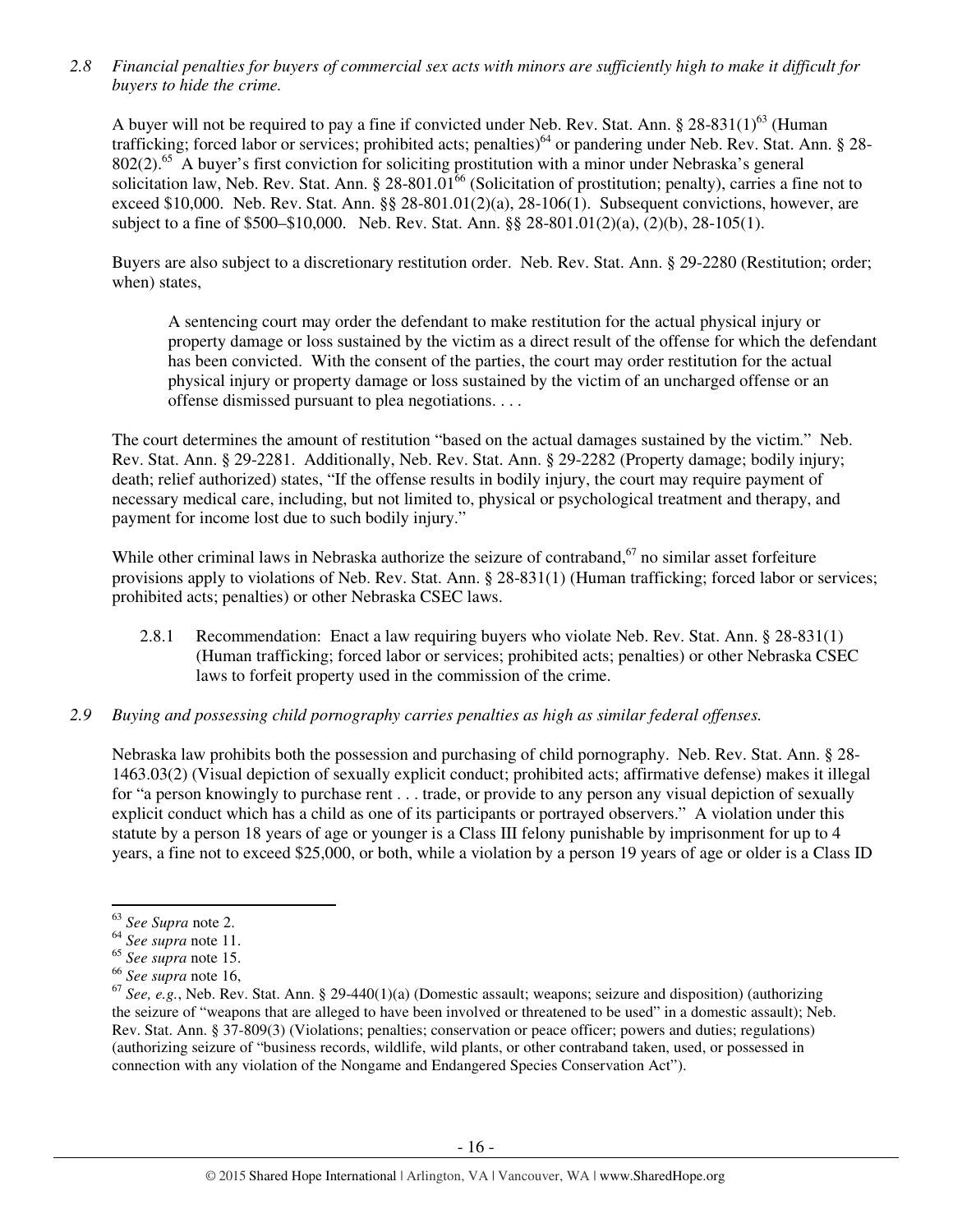felony punishable by imprisonment for 3–50 years. Neb. Rev. Stat. Ann. §§ 28-1463.04(1), (2), 28-105(1).<sup>68</sup> A conviction under this statute is a Class IC felony punishable by imprisonment for 5–50 years, however, if a person has a prior conviction under this statute or a number of other specific statutes. Neb. Rev. Stat. Ann. §§ 28-1463.04(3), 28-105(1).

Neb. Rev. Stat. Ann. § 28-813.01(1) (Sexually explicit conduct; visual depiction; unlawful; penalty; affirmative defense) makes it illegal for a person "to knowingly possess any visual depiction of sexually explicit conduct, as defined in section  $28-1463.02$ ,<sup>69</sup> which has a child, as defined in such section,<sup>70</sup> as one of its participants or portrayed observers." If the offender is under 19 year old, a first conviction under this statute is punishable as a Class IV felony by imprisonment up to 2 years, a fine not to exceed \$10,000, or both. Neb. Rev. Stat. Ann. §§ 28-813.01(2)(a), 28-105(1). If the offender is 19 years of age or older, a first conviction is punishable as a Class IIA felony by imprisonment for up to 4 years, a fine up to \$25,000, or both. Neb. Rev. Stat. Ann. §§ 28-813.01(2)(b), 28-105(1). In instances where the offender has a prior conviction under this statute or other specific criminal statutes, $^{71}$  a conviction is punishable as a Class IC felony by imprisonment for 5–50 years.

In comparison, a federal conviction for possession of child pornography<sup>72</sup> is generally punishable by imprisonment for 5–20 years and a fine not to exceed \$250,000.<sup>73</sup> Subsequent convictions, however, are punishable by imprisonment up to 40 years and a fine not to exceed \$250,000.<sup>74</sup>

l

 $\frac{71}{71}$  Pursuant to Neb. Rev. Stat. Ann. § 28-813.01(2)(c),

Any person who violates this section and has previously been convicted of a violation of this section or section 28-308 [Assault in the first degree], 28-309 [Assault in the second degree], 28-310 [Strangulation], 28-311 [Criminal child enticement], 28-313 [Kidnapping], 28-314 [False imprisonment in the first degree], 28-315 [False imprisonment in the second degree], 28-319 [Sexual assault; first degree], 28-319.01 [Sexual assault on a child; first degree], 28-320.01 [Sexual assault on a child; second or third degree], 28-813 [Obscene literature or material; prepares; distributes; promotes; penalty], 28-833 [Enticement by electronic communication device; penalty], 28-1463.03 [Visual depiction of sexually explicit conduct; prohibited acts; affirmative defense], or 28-1463.05 [Visual depiction of sexually explicit acts related to possession; violation; penalty] or subsection (1) or (2) of section 28-320 [Sexual assault; second or third degree; penalty] shall be guilty of a Class IC felony for each offense.

<sup>72</sup> 18 U.S.C. §§ 2252(a)(2), (a)(4) (Certain activities relating to material involving the sexual exploitation of minors),  $2252A(a)(2)$ –(3) (Certain activities relating to material constituting or containing child pornography), 1466A(a), (b) (Obscene visual representations of the sexual abuse of children).

<sup>73</sup> 18 U.S.C. §§ 2252(b) (stating that a conviction under subsection (a)(2) is punishable by imprisonment for 5–20 years and a fine, while a conviction under subsection (a)(4) is punishable by imprisonment up to 10 years, a fine, or both),  $2252A(b)(1)$  (a conviction is punishable by imprisonment for 5–20 years and a fine),  $1466A(a)$ , (b) (stating that a conviction under subsection (a) is "subject to the penalties provided in section  $2252A(b)(1)$ ," imprisonment for 5–20 years and a fine, while a conviction under subsection (b) is "subject to the penalties provided in section 2252A(b)(2)," imprisonment up to 10 years, a fine, or both); *see also* 18 U.S.C. §§ 3559(a)(1) (classifying all of the above listed offenses as felonies), 3571(b)(3) (providing a fine up to \$250,000 for any felony conviction).

<sup>74</sup> 18 U.S.C. §§ 2252(b) (stating if a person has a prior conviction under subsection (a)(2), or a list of other statutes, a conviction is punishable by a fine and imprisonment for 15–40 years, but if a person has a prior conviction under subsection (a)(4), or a list of other statutes, a conviction is punishable by a fine and imprisonment for  $10-20$  years),  $2252A(b)(1)$  (stating if a person has a prior conviction under subsection (a)(2), (a)(3), or a list of other statutes, a conviction is punishable by a fine and imprisonment for  $15-40$  years),  $1466A(a)$ , (b) (stating that the penalty scheme for section 2252A(b) applies); *see also* 18 U.S.C. §§ 3559(a)(1) (classifying all of the above listed offenses as felonies), 3571(b)(3) (providing a fine up to \$250,000 for any felony conviction).

<sup>68</sup> *See supra* note 11.

<sup>69</sup> *See supra* note10.

<sup>&</sup>lt;sup>70</sup> "Child, in the case of a participant, means any person under the age of eighteen years and, in the case of a portrayed observer, means any person under the age of sixteen years." Neb. Rev. Stat. Ann. § 28-1463.02(1).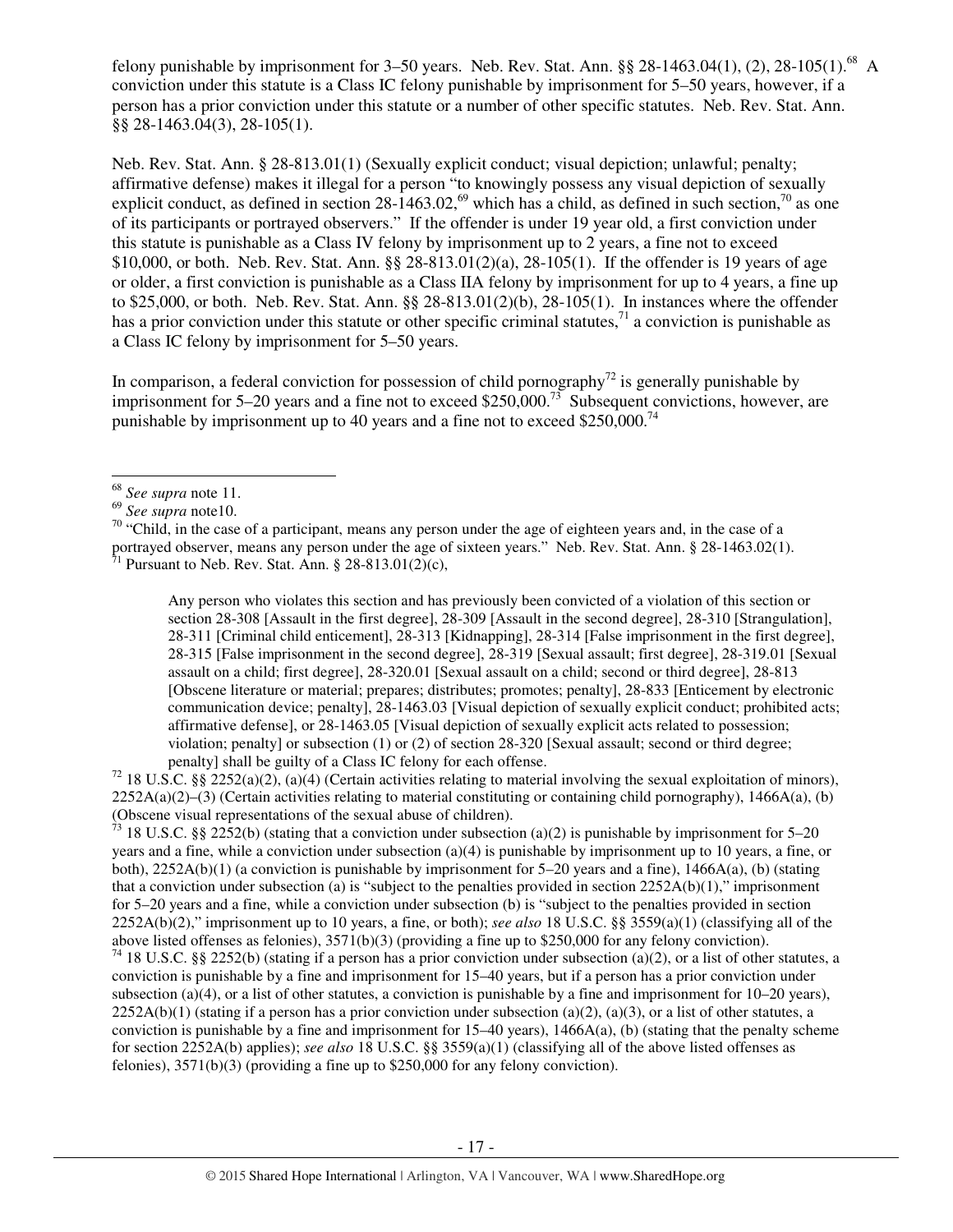*2.10 Convicted buyers of commercial sex acts with minors and child pornography are required to register as sex offenders.* 

Neb. Rev. Stat. Ann. § 29-4004(1) (Registration; location; sheriff; duties; Nebraska State Patrol; duties; name-change order; treatment) states, "Any person subject to the Sex Offender Registration  $Act^{75}$  shall register within three working days after becoming subject to the act . . . ." Neb. Rev. Stat. Ann. § 29- 4003(1)(Applicability of act) states,

(a) The Sex Offender Registration Act applies to any person who on or after January 1, 1997:

(i) Has ever pled guilty to, pled nolo contendere to, or been found guilty of any of the following: . . . .

- (D) Sexual assault of a child in the second or third degree pursuant to section 28-320.01;
- (E) Sexual assault of a child in the first degree pursuant to section 28-319.01;

. . . .

(H) Pandering of a minor pursuant to section 28-802;

(I) Visual depiction of sexually explicit conduct of a child pursuant to section 28-1463.03 or 28- 1463.05;

(J) Knowingly possessing any visual depiction of sexually explicit conduct which has a child as one of its participants or portrayed observers pursuant to section 28-813.01;

. . . .

(K) Criminal child enticement pursuant to section 28-311.

(L) Child enticement by means of an electronic communication device pursuant to section 28-320.02; (N) Attempt, solicitation, aiding or abetting, being an accessory, or conspiracy to commit an offense listed in subdivisions  $(1)(a)(i)(A)$  through  $(1)(a)(i)(M)$  of this section;

. . . .

. . .

. . . .

(b) In addition to the registrable offenses under subdivision  $(1)(a)$  of this section, the Sex Offender Registration Act applies to any person who on or after January 1, 2010:

 $(i)(A)$  Except as provided in subdivision  $(1)(b)(i)(B)$  of this section, has ever pled guilty to, pled nolo contendere to, or been found guilty of any of the following:

(XVI) Enticement by electronic communication device pursuant to section 28-833; or (XVII) Attempt, solicitation, aiding or abetting, being an accessory, or conspiracy to commit an offense listed in subdivisions  $(1)(b)(i)(A)(I)$  through  $(1)(b)(i)(A)(XVI)$  of this section.

. . . .

l

Buyers convicted under Neb. Rev. Stat. Ann. § 28-831(1) (Human trafficking; forced labor or services; prohibited acts; penalties) or § 28-801.01(1) (Solicitation of prostitution), however, are not required to register as sex offenders under Nebraska law.

2.10.1 Recommendation: Amend Neb. Rev. Stat. Ann. § 29-4003(1) (Applicability of act) to make the Sex Offender Registration Act applicable to buyers convicted under Neb. Rev. Stat. Ann. § 28-831 (Human trafficking; forced labor or services; prohibited acts; penalties), or § 28-801.01 (Solicitation of prostitution) in instances where the person trafficked, abused, or solicited is a minor under the age of 18.

<sup>75</sup> Neb. Rev. Stat. Ann. §§ 29-4001–4014.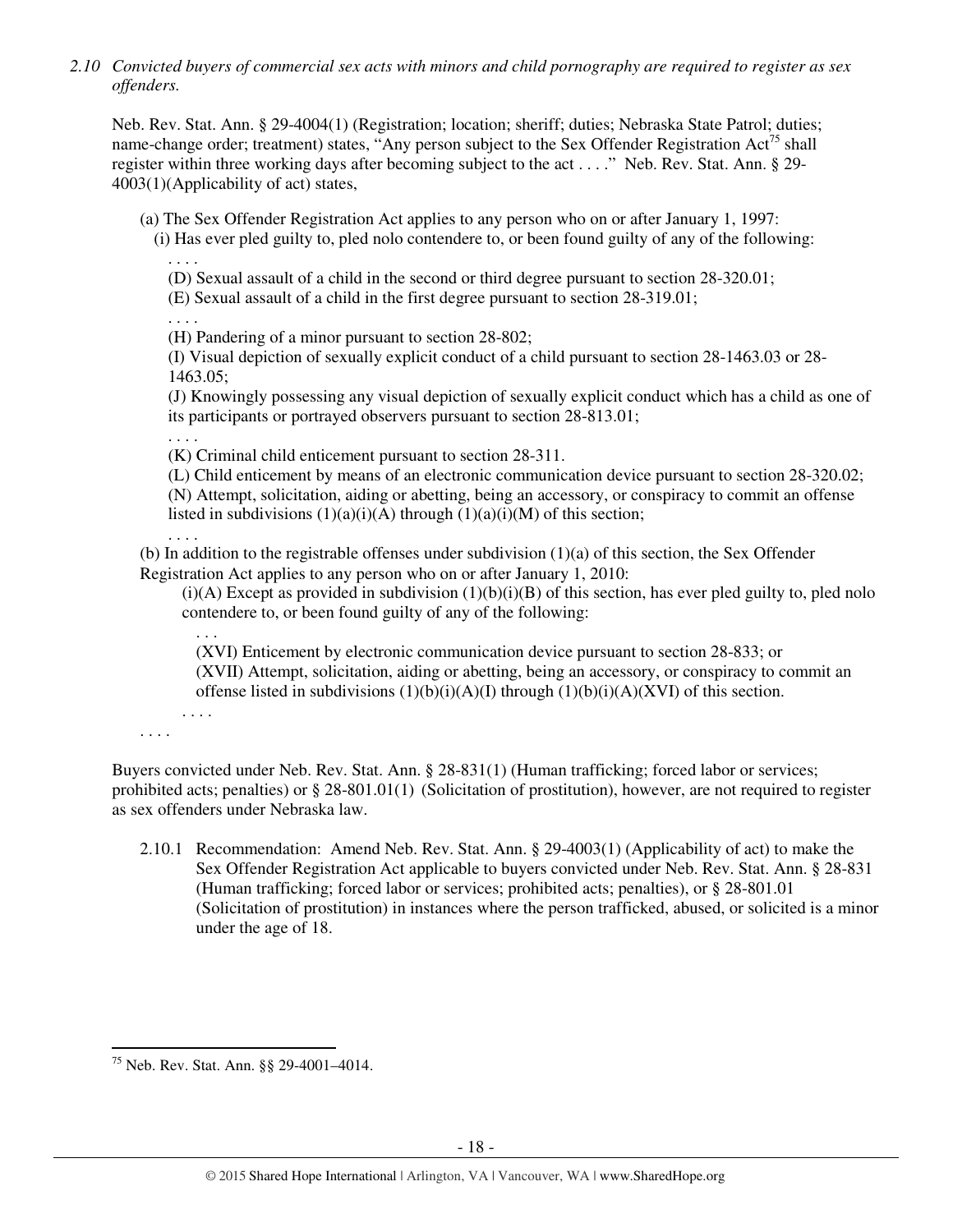#### **FRAMEWORK ISSUE 3: CRIMINAL PROVISIONS FOR TRAFFICKERS**

#### *Legal Components:*

- *3.1 Penalties for trafficking a child for sexual exploitation are as high as federal penalties.*
- *3.2 Creating and distributing child pornography carries penalties as high as similar federal offenses.*
- *3.3 Using the Internet or electronic communications to lure, entice, recruit or sell commercial sex acts with a minor is a separate crime or results in an enhanced penalty for traffickers.*
- *3.4 Financial penalties for traffickers, including asset forfeiture, are sufficiently high.*
- *3.5 Convicted traffickers are required to register as sex offenders.*
- *3.6 Laws relating to termination of parental rights for certain offenses include sex trafficking or commercial sexual exploitation of children (CSEC) offenses in order to remove the children of traffickers from their control and potential exploitation.*

*\_\_\_\_\_\_\_\_\_\_\_\_\_\_\_\_\_\_\_\_\_\_\_\_\_\_\_\_\_\_\_\_\_\_\_\_\_\_\_\_\_\_\_\_\_\_\_\_\_\_\_\_\_\_\_\_\_\_\_\_\_\_\_\_\_\_\_\_\_\_\_\_\_\_\_\_\_\_\_\_\_\_\_\_\_\_\_\_\_\_\_\_\_\_* 

#### *Legal Analysis:*

*3.1 Penalties for trafficking a child for sexual exploitation are as high as federal penalties.* 

If a victim is under 16 years of age or the offender "uses overt force or the threat of force," a trafficker convicted under Neb. Rev. Stat. Ann. § 28-831(1)<sup>76</sup> (Human trafficking; forced labor or services; prohibited acts; penalties) is guilty of a Class II felony punishable by imprisonment for 1–50 years. Neb. Rev. Stat. Ann.  $§$ § 28-831(3)(a), (b), 28-105(1).<sup>77</sup> If the victim is 16–17 years of age and the trafficker did not use force or the threat of force, however, a conviction is punishable as a Class IIA felony by imprisonment for up to 20 years. Neb. Rev. Stat. Ann. §§ 28-831(1), 28-105(1).

Under Neb. Rev. Stat. Ann. § 28-802(1)<sup>78</sup> (Pandering; penalty), traffickers face heightened penalties for pandering a minor. Pandering is a Class III felony "unless the person being enticed, procured, harbored, or otherwise persuaded to become a prostitute is under the age of eighteen years, in which case pandering is a Class II felony for a first offense," punishable by imprisonment for 1–50 years. . Neb. Rev. Stat. Ann. §§ 28- 320.01(2), 28-105(1).Neb. Rev. Stat. Ann. §§ 28-802(2). A second or subsequent pandering offense is also a Class II felony. Neb. Rev. Stat. Ann. § 28-802(2).

Traffickers also may be convicted under Neb. Rev. Stat. Ann. § 28-707(1)(d)<sup>79</sup> (Child abuse; privileges not available; penalties), which may be used to prosecute a trafficker who commits child abuse by placing a child "in a situation to be sexually exploited by allowing, encouraging, or forcing such minor child to . . . engage in prostitution," or placing the child "in a situation to be a trafficking victim." A violation of this statute is a Class I misdemeanor if "committed negligently," a Class IIIA felony if "committed knowingly and intentionally and does not result in serious bodily injury," a Class II felony if "committed knowingly and intentionally and results in serious bodily injury," or a Class IB felony if "committed knowingly and intentionally and results in the death of such child." Neb. Rev. Stat. Ann. § 28-707(1)(3)–(8). A Class I misdemeanor is punishable by imprisonment up to 1 year, a fine not to exceed \$1,000, or both. Neb. Rev. Stat. Ann. § 28-106(1). A Class IIIA felony is punishable by imprisonment up to 3 years, a fine not to exceed \$10,000, or both. Neb. Rev. Stat. Ann. § 28-105(1). A Class III felony is punishable by imprisonment for up to 4 years, a \$25,000 fine, or both. Neb. Rev. Stat. Ann. § 28-105(1). A Class II felony is punishable by imprisonment for 1–50 years, while a Class IB felony is punishable by imprisonment for 20 years to life. Neb. Rev. Stat. Ann. § 28-105(1). Lastly, a

<sup>76</sup> *See supra* note 2.

<sup>77</sup> *See supra* note 11.

<sup>78</sup> *See supra* note 15.

<sup>79</sup> *See supra* note 6.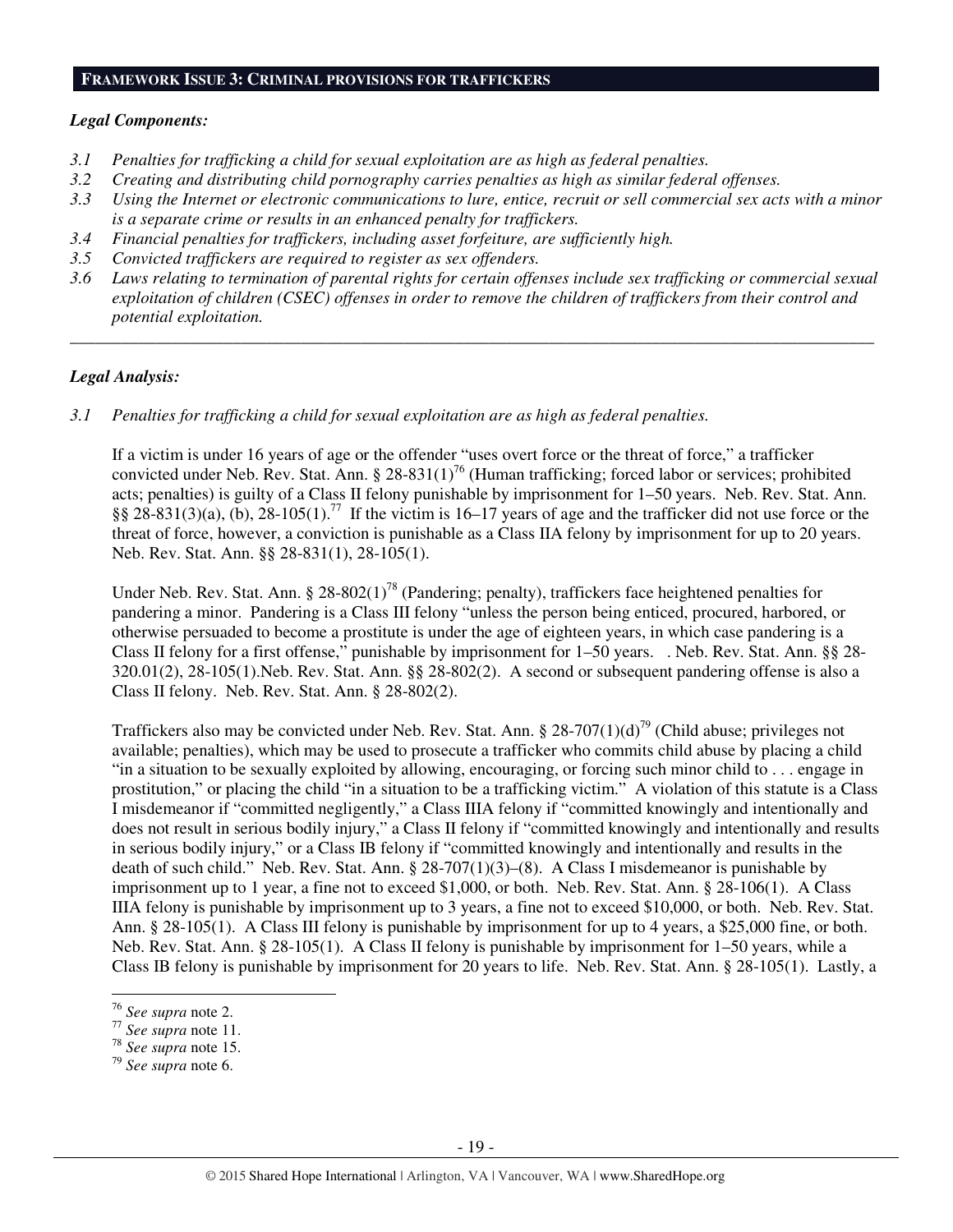trafficker may be convicted under Neb. Rev. Stat. Ann. § 28-805(1)(b) (Debauching a minor; penalty),  $80$  which is punishable as a Class I misdemeanor by imprisonment up to 1 year, a fine not to exceed \$1,000, or both. Neb. Rev. Stat. Ann. §§ 28-805(2), 28-106(1).

In comparison, if the victim is under the age of 14, a conviction under the Trafficking Victims Protection Act (TVPA) for child sex trafficking is punishable by 15 years to life imprisonment and a fine not to exceed \$250,000. 18 U.S.C. §§ 1591(b)(1), 3559(a)(1), 3571(b)(3). If the victim is between the ages of 14–17, a conviction is punishable by 10 years to life imprisonment and a fine not to exceed \$250,000. 18 U.S.C. §§ 1591(b)(2), 3559(a)(1), 3571(b)(3). A conviction is punishable by mandatory life imprisonment, however, if the trafficker has a prior conviction for a federal sex offense against a minor.

# *3.2 Creating and distributing child pornography carries penalties as high as similar federal offenses.*

Nebraska prohibits both the creation and distribution of child pornography. Neb. Rev. Stat. Ann. § 28-1463.03 (Visual depiction of sexually explicit conduct; prohibited acts; affirmative defense) states,

(1) It shall be unlawful for a person to knowingly make, publish, direct, create, provide, or in any manner generate any visual depiction of sexually explicit conduct<sup>81</sup> which has a child<sup>82</sup> as one of its participants or portrayed observers.

 $(2)$  It shall be unlawful for a person knowingly to ... sell, deliver, distribute, display for sale, advertise, trade, or provide to any person any visual depiction of sexually explicit conduct which has a child as one of its participants or portrayed observers.

(3) It shall be unlawful for a person to knowingly employ, force, authorize, induce, or otherwise cause a child to engage in any visual depiction of sexually explicit conduct which has a child as one of its participants or portrayed observers.

(4) It shall be unlawful for a parent, stepparent, legal guardian, or any person with custody and control of a child, knowing the content thereof, to consent to such child engaging in any visual depiction of sexually explicit conduct which has a child as one of its participants or portrayed observers.

. . . .

A violation of this statute by a person 18 years of age or younger is a Class III felony punishable by imprisonment for 4 years, a fine not to exceed \$25,000, or both, while a violation by a person 19 years of age or older is a Class ID felony punishable by imprisonment for 3–50 years. Neb. Rev. Stat. Ann. §§ 28-1463.04(1), (2),  $28-105(1)$ .<sup>83</sup> A conviction under this statute is punishable as a Class IC felony by imprisonment for 5–50 years, however, if a person has a prior conviction under this statute or a number of other specific statutes. Neb. Rev. Stat. Ann. §§ 28-1463.04(3), 28-105(1).

In comparison, if the victim is under the age of 14, a conviction under the TVPA for child sex trafficking is punishable by 15 years to life imprisonment and a fine not to exceed \$250,000. 18 U.S.C. §§ 1591(b)(1), 3559(a)(1), 3571(b)(3). If the victim is between the ages of 14–17, a conviction is punishable by 10 years to life imprisonment and a fine not to exceed \$250,000. 18 U.S.C. §§ 1591(b)(2), 3559(a)(1), 3571(b)(3). A conviction is punishable by mandatory life imprisonment, however, if the trafficker has a prior conviction for a federal sex offense against a minor. Additionally, a federal conviction for distribution of child pornography<sup>84</sup> is generally punishable by imprisonment for 5–20 years

<sup>80</sup> *See supra* note 18 discussing the applicability of this statute to traffickers.

<sup>81</sup> *See supra* note10.

<sup>82</sup> *See supra* note11.

<sup>83</sup> *See supra* note 11.

<sup>&</sup>lt;sup>84</sup> 18 U.S.C. §§ 2252(a)(1), (a)(2), (a)(3) (Certain activities relating to material involving the sexual exploitation of minors),  $2252A(a)(2)$ ,  $(a)(3)$  (Certain activities relating to material constituting or containing child pornography), 1466A(a) (Obscene visual representations of the sexual abuse of children).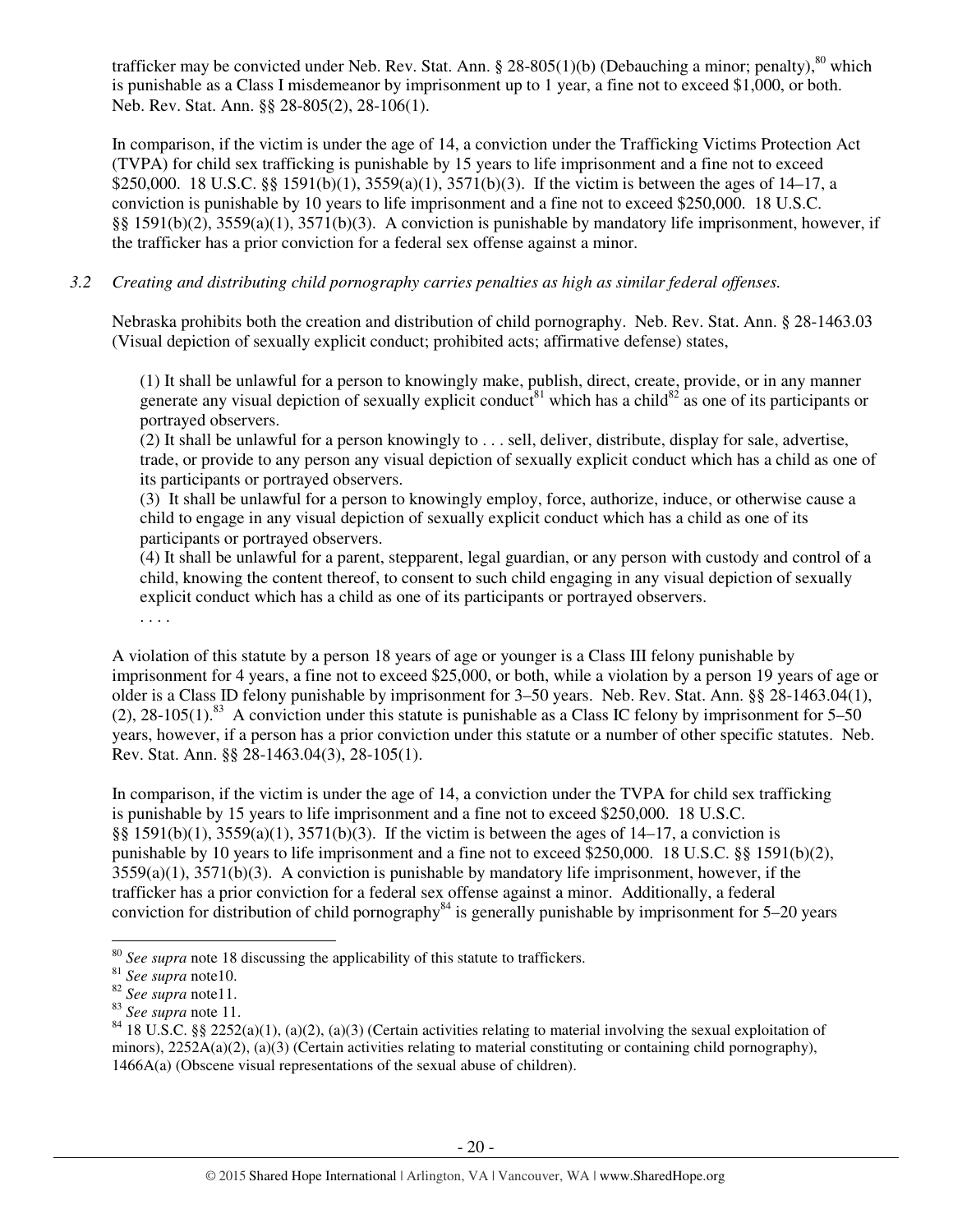and a fine not to exceed  $$250,000$ .<sup>85</sup> Subsequent convictions, however, are punishable by imprisonment up to 40 years and a fine not to exceed \$250,000. $86$ 

*3.3 Using the Internet or electronic communications to lure, entice, recruit or sell commercial sex acts with a minor is a separate crime or results in an enhanced penalty for traffickers.* 

While not expressly commercial in nature, Neb. Rev. Stat. Ann. § 28-320.02 (Sexual assault; use of electronic communication device; prohibited acts; penalties) may be used to prosecute a trafficker who uses the Internet to lure, entice, or recruit a child for use in commercial sex acts. Neb. Rev. Stat. Ann. § 28-320.02(1) states,

- (1) No person shall knowingly solicit, coax, entice, or lure
	- (a) a child sixteen years of age or younger or

(b) a peace officer who is believed by such person to be a child sixteen years of age or younger, by means of an electronic communication device as that term is defined in section 28-833 [Enticement by electronic communication device; penalty], to engage in an act which would be in violation of section 28-319 [Sexual assault; first degree; penalty], 28-319.01 [Sexual assault of a child; first degree; penalty], or 28- 320.01 [Sexual assault of a child; second or third degree; penalties] or subsection (1) or (2) of section 28- 320 [Sexual assault; second or third degree; penalty].

A conviction under this statute is punishable as a Class ID felony by imprisonment for 3–50 years. Neb. Rev. Stat. Ann. §§ 28-320.02(2),  $28-105(1)$ .<sup>87</sup> A conviction is punishable as a Class IC felony by imprisonment for 5–50 years, however, if a person has a prior conviction under this or other specific statutes. Neb. Rev. Stat. Ann. §§ 28-320.02(2), 28-105(1).

*3.4 Financial penalties for traffickers, including asset forfeiture, are sufficiently high.* 

Traffickers may be required to pay fines ranging from \$1,000–\$10,000. Traffickers do not face fines if convicted under Neb. Rev. Stat. Ann. § 28-831(1)<sup>88</sup> (Human trafficking; forced labor or services; prohibited acts; penalties)<sup>89</sup> or Neb. Rev. Stat. Ann. § 28-802(1)<sup>90</sup> (Pandering; penalty). Traffickers convicted under Neb. Rev. Stat. Ann. § 28-805(1)(b) (Debauching a minor; penalty) are subject to a possible fine not to exceed \$1,000. Neb. Rev. Stat. Ann. §§ 28-805(2), 28-106(1). A trafficker convicted under Neb. Rev. Stat. Ann. § 28-  $707(1)(d)^{91}$  (Child abuse; privileges not available; penalties) is subject to a possible fine not to exceed \$1,000 if the offense was "committed negligently," a possible fine not to exceed \$10,000 if the offense was "committed knowingly and intentionally and does not result in serious bodily injury," or no fine if the offense was

l

<sup>89</sup> *See supra* note 11.

<sup>91</sup> *See supra* note 6.

<sup>&</sup>lt;sup>85</sup> 18 U.S.C. §§ 2252(b) (stating that a conviction under subsection (a)(1), (a)(2), or (a)(3) is punishable by imprisonment for 5–20 years and a fine), 2252A(b)(1) (a conviction is punishable by imprisonment for 5–20 years and a fine), 1466A(a), (b) (stating that a conviction under subsection (a) is "subject to the penalties provided in section 2252A(b)(1)," imprisonment for 5–20 years and a fine, while a conviction under subsection (b) is "subject to the penalties provided in section 2252A(b)(2)," imprisonment up to 10 years, a fine, or both); *see also* 18 U.S.C. §§  $3559(a)(1)$  (classifying all of the above listed offenses as felonies),  $3571(b)(3)$  (providing a fine up to \$250,000 for any felony conviction).

<sup>&</sup>lt;sup>86</sup> 18 U.S.C. §§ 2252(b) (stating if a person has a prior conviction under subsection (a)(1), (a)(2), or (a)(3) or a list of other statutes, a conviction is punishable by a fine and imprisonment for 15–40 years), 2252A(b)(1) (stating if a person has a prior conviction under subsection (a)(2), (a)(3), or a list of other statutes, a conviction is punishable by a fine and imprisonment for 15–40 years), 1466A(a), (b) (stating that the penalty scheme for section 2252A(b) applies); *see also* 18 U.S.C. §§ 3559(a)(1) (classifying all of the above listed offenses as felonies), 3571(b)(3) (providing a fine up to \$250,000 for any felony conviction).

<sup>87</sup> *See supra* note 11.

<sup>88</sup> *See supra* note 2.

<sup>90</sup> *See supra* note 15.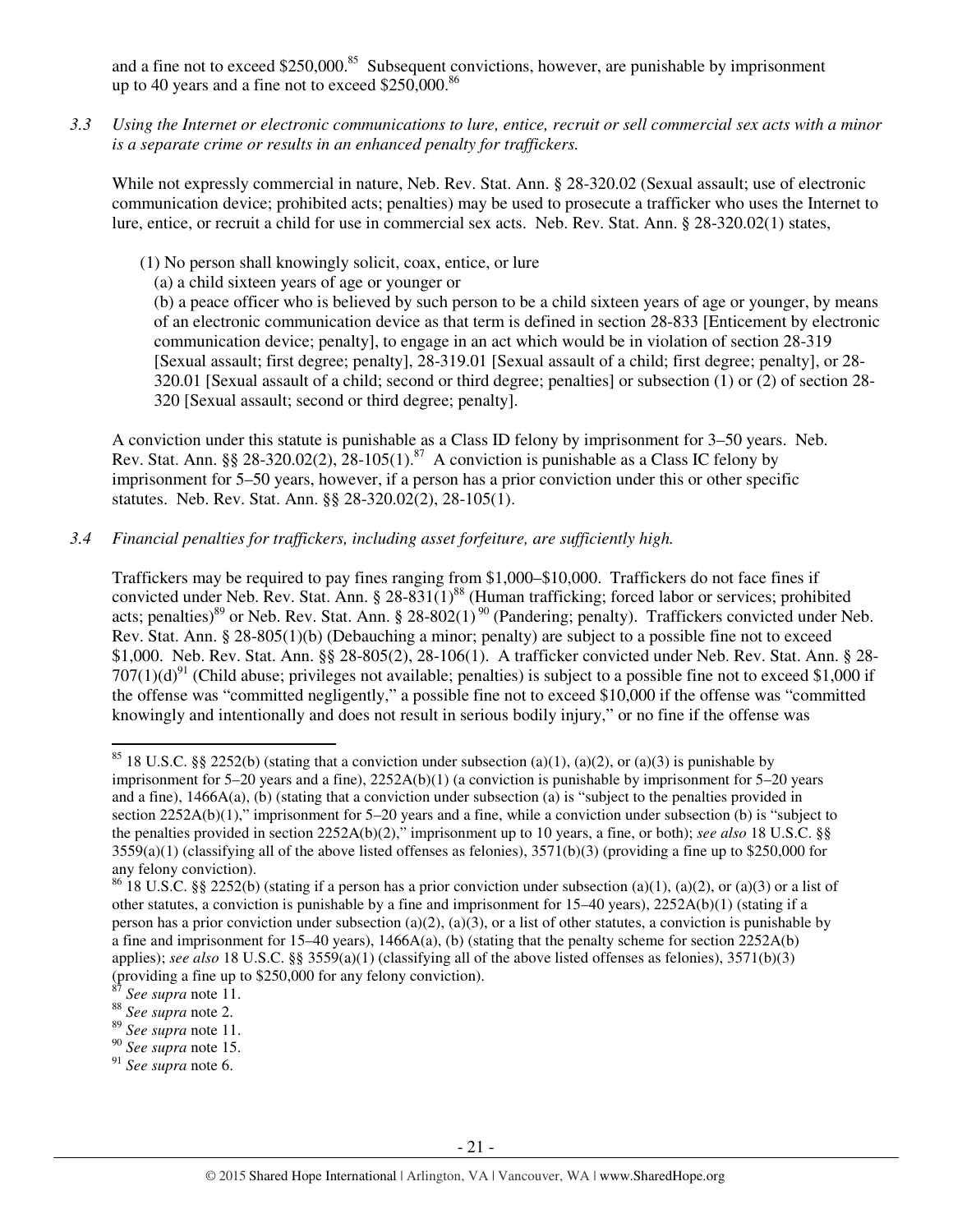"committed knowingly and intentionally and results in serious bodily injury" or in the death of the child. Neb. Rev. Stat. Ann. §§ 28-707(1)(3)–(8), 28-106(1), 28-105(1).

Additionally, traffickers who cause "actual physical injury or property damage or loss" to their victim may have to pay restitution pursuant to Neb. Rev. Stat. Ann.  $\S 29-2280$  (Restitution; order; when).<sup>92</sup> The court determines the amount of restitution "based on the actual damages sustained by the victim." Neb. Rev. Stat. Ann. § 29- 2281. Neb. Rev. Stat. Ann. § 29-2282 (Property damage; bodily injury; death; relief authorized) states, "If the offense results in bodily injury, the court may require payment of necessary medical care, including, but not limited to, physical or psychological treatment and therapy, and payment for income lost due to such bodily injury."

While other criminal laws in Nebraska authorize the seizure of contraband, $93$  no similar asset forfeiture provisions apply to violations of Neb. Rev. Stat. Ann. § 28-831(1) (Human trafficking; forced labor or services; prohibited acts; penalties) or other Nebraska CSEC laws.

3.4.1 Recommendation: Amend Nebraska's human trafficking and CSEC laws to provide for asset forfeiture.

## *3.5 Convicted traffickers are required to register as sex offenders.*

Neb. Rev. Stat. Ann. § 29-4004(1) (Registration; location; sheriff; duties; Nebraska State Patrol; duties; name-change order; treatment) (Operative Jan. 1,  $2012$ <sup>94</sup> states, "Any person subject to the Sex Offender Registration Act<sup>95</sup> shall register within three working days after becoming subject to the act . . . ." and Neb. Rev. Stat. Ann. § 29-4003(1) (Applicability of act) establishes when an offender becomes subject to the provisions of the Sex Offender Registration Act.<sup>96</sup>

Traffickers convicted under Neb. Rev. Stat. Ann. § 28-805(1)(b) (Debauching a minor; penalty), Neb. Rev. Stat. Ann. § 28-1463.03(2) (Visual depiction of sexually explicit conduct; prohibited acts; affirmative defense), Neb. Rev. Stat. Ann. § 28-320.02 (Sexual assault; use of electronic communication device; prohibited acts; penalties), Neb. Rev. Stat. Ann. § 28-1463.03 (Visual depiction of sexually explicit conduct; prohibited acts; affirmative defense), Neb. Rev. Stat. Ann. § 28-1463.05(1) (Visual depiction of sexually explicit acts related to possession; violation; penalty), Neb. Rev. Stat. Ann. § 28- 707(1)(d) (Child abuse; privileges not available; penalties), or Neb. Rev. Stat. Ann. § 28-802(1)<sup>97</sup> (Pandering; penalty) (where the victim is a minor) are required to register as a sex offender. Neb. Rev. Stat. Ann. § 29-4003. Traffickers convicted under Neb. Rev. Stat. Ann. § 28-831(1) (Human trafficking; forced labor or services; prohibited acts; penalties) or Neb. Rev. Stat. Ann. § 28-804(1)<sup>98</sup> (Keeping a place of prostitution; penalty), however, are not required to register as a sex offender under Nebraska law.

3.5.1 Recommendation: Require sex offender registration for convictions under Neb. Rev. Stat. Ann. § 28-831 (Human trafficking; forced labor or services; prohibited acts; penalties), and § 28-801.01 (Solicitation of prostitution) and § 28-804 (Keeping a place of prostitution; penalty) when a minor is involved.

<sup>&</sup>lt;sup>92</sup> See supra Section 2.8 for the provisions of Neb. Rev. Stat. Ann. § 29-2280.

<sup>93</sup> *See supra* note67.

<sup>94</sup> *See supra* note 75.

<sup>95</sup> *See supra* note 75.

<sup>96</sup> *See supra* Section 2.10 for the provisions of Neb. Rev. Stat. Ann. § 29-4003(1).

<sup>97</sup> *See supra* note 15.

<sup>98</sup> *See supra* note 17.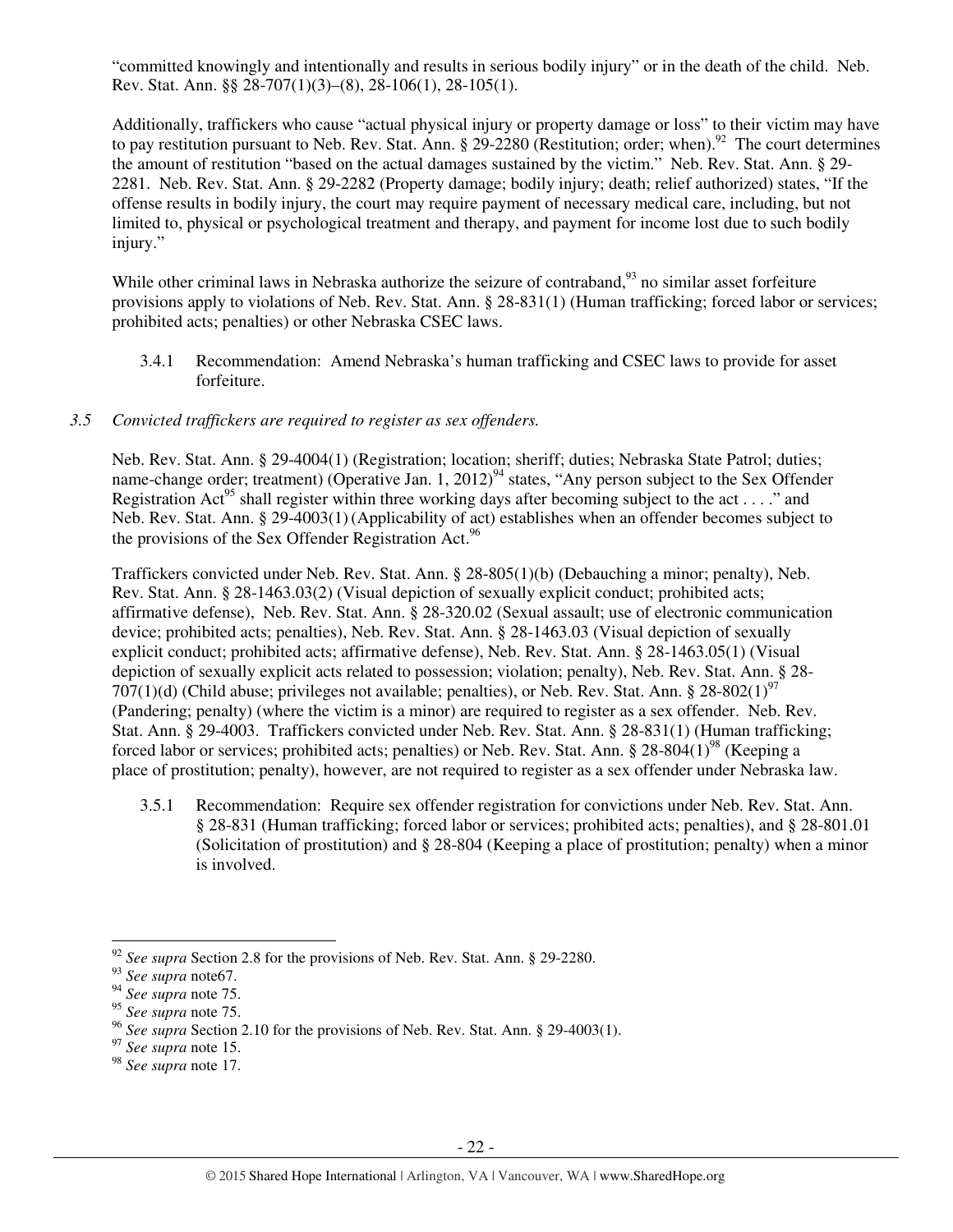*3.6 Laws relating to termination of parental rights for certain offenses include sex trafficking or commercial sexual exploitation of children (CSEC) offenses in order to remove the children of traffickers from their control and potential exploitation.* 

Nebraska laws relating to the termination of parental rights do not include a violation of Neb. Rev. Stat. Ann. § 28-831<sup>99</sup> (Human trafficking; forced labor or services; prohibited acts; penalties) or any of Nebraska's CSEC laws as grounds for terminating parental rights. However, Neb. Rev. Stat. Ann. § 43-292 (Termination of parental rights; grounds) states,

The court may terminate all parental rights between the parents or the mother of a juvenile born out of wedlock and such juvenile when the court finds such action to be in the best interests of the juvenile and it appears by the evidence that one or more of the following conditions exist:

. . . (2) The parents have substantially and continuously or repeatedly neglected and refused to give the juvenile or a sibling of the juvenile necessary parental care and protection;

. . .

(6) Following a determination that the juvenile is one as described in subdivision (3)(a) of section 43-247, reasonable efforts to preserve and reunify the family if required under section 43-283.01, under the direction of the court, have failed to correct the conditions leading to the determination;

. . .

(9) The parent of the juvenile has subjected the juvenile or another minor child to aggravated circumstances, including, but not limited to, abandonment, torture, chronic abuse, or sexual abuse; (10) The parent has (a) committed murder of another child of the parent, (b) committed voluntary manslaughter of another child of the parent, (c) aided or abetted, attempted, conspired, or solicited to commit murder, or aided or abetted voluntary manslaughter of the juvenile or another child of the parent, or (d) committed a felony assault that resulted in serious bodily injury to the juvenile or another minor child of the parent; or

(11) One parent has been convicted of felony sexual assault of the other parent under section 28-319.01 [Sexual assault of a child; first degree; penalty] or 28-320.01 [Sexual assault of a child; second or third degree; penalties] or a comparable crime in another state.

3.6.1 Recommendation: Amend Neb. Rev. Stat. Ann. § 43-292(10) (Termination of parental rights; grounds) to include Neb. Rev. Stat. Ann. § 28-831 (Human trafficking; forced labor or services; prohibited acts; penalties) and Nebraska's CSEC laws as grounds for the termination of parental rights.

<sup>99</sup> *See supra* note 2.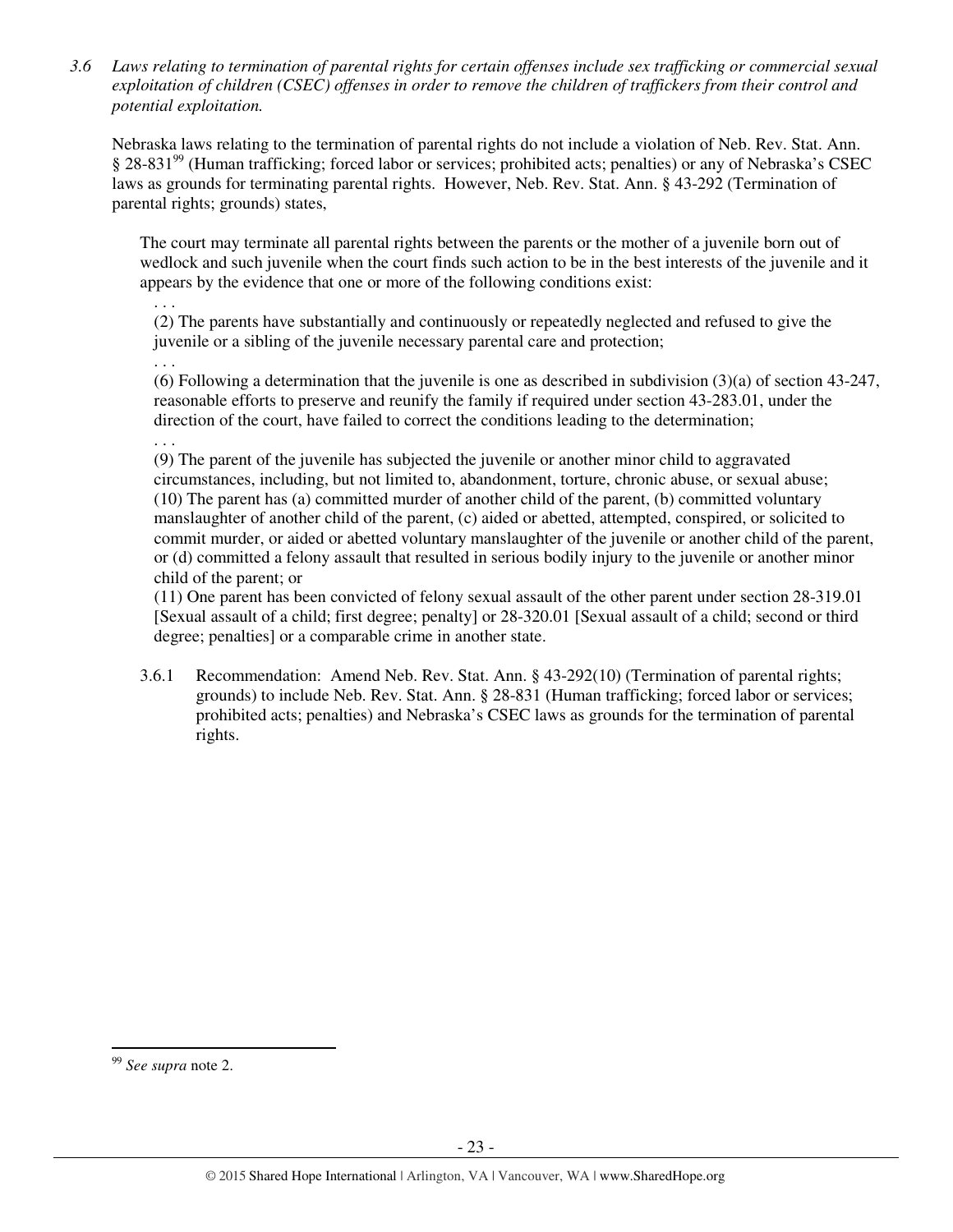#### **FRAMEWORK ISSUE 4: CRIMINAL PROVISIONS FOR FACILITATORS**

#### *Legal Components:*

- *4.1 The acts of assisting, enabling, or financially benefitting from child sex trafficking are included as criminal offenses in the state sex trafficking statute.*
- *4.2 Financial penalties, including asset forfeiture laws, are in place for those who benefit financially from or aid and assist in committing domestic minor sex trafficking.*

*\_\_\_\_\_\_\_\_\_\_\_\_\_\_\_\_\_\_\_\_\_\_\_\_\_\_\_\_\_\_\_\_\_\_\_\_\_\_\_\_\_\_\_\_\_\_\_\_\_\_\_\_\_\_\_\_\_\_\_\_\_\_\_\_\_\_\_\_\_\_\_\_\_\_\_\_\_\_\_\_\_\_\_\_\_\_\_\_\_\_\_\_\_\_* 

- *4.3 Promoting and selling child sex tourism is illegal.*
- *4.4 Promoting and selling child pornography is illegal.*

#### *Legal Analysis:*

*4.1 The acts of assisting, enabling, or financially benefitting from child sex trafficking are included as criminal offenses in the state sex trafficking statute.* 

Under Neb. Rev. Stat. Ann. § 28-831(1),<sup>100</sup> (Human trafficking; forced labor or services; prohibited acts; penalties), it is illegal for a person to "engages in labor trafficking of a minor or sex trafficking of a minor." Additionally Neb. Rev. Stat. Ann. § 28-831(3) states, "Any person who knowingly benefits from or participates in a venture which has, as part of the venture, an act that is violation of this section, is guilty of a Class IIIA felony."

Some facilitators may also be prosecuted under Neb. Rev. Stat. Ann. § 28-802(1)(b),  $(c)^{101}$  (Pandering; penalty) which states, "A person commits pandering if such person . . . procures or harbors therein an inmate for a house of prostitution or for any place where prostitution is practiced or allowed . . . or inveigles, entices, persuades, encourages, or procures any person to come into or leave this state for the purpose of prostitution or debauchery." Neb. Rev. Stat. Ann. § 28-802(2) states, "Pandering is a Class III felony for a first offense, unless the person being enticed, procured, harbored, or otherwise persuaded to become a prostitute is under the age of eighteen years, in which case pandering is a Class II felony for a first offense. Pandering is a Class II felony for a second or subsequent offense."

Facilitators also face prosecution under Neb. Rev. Stat. Ann. § 28-804<sup>102</sup> (Keeping a place of prostitution) which states,

(1) Any person who has or exercises control over the use of any place which offers seclusion or shelter for the practice of prostitution and who knowingly grants or permits the use of such place for the purpose of prostitution commits the offense of keeping a place of prostitution.

(2) Keeping a place of prostitution is a Class IV felony, unless any person using such place for the practice of prostitution is under the age of eighteen years, in which case any person convicted of keeping a place of prostitution shall be guilty of a Class III felony.

A Class IV felony is punishable by imprisonment up to 2 years, a fine not to exceed \$10,000, or both. Neb. Rev. Stat. Ann. § 28-105(1).<sup>103</sup> A Class III felony is punishable by imprisonment up to 4 years, a fine not to exceed \$25,000, or both.

<sup>100</sup> *See supra* note 2.

<sup>101</sup> *See supra* note 15.

<sup>102</sup> *See supra* note 17.

<sup>103</sup> *See supra* note 11.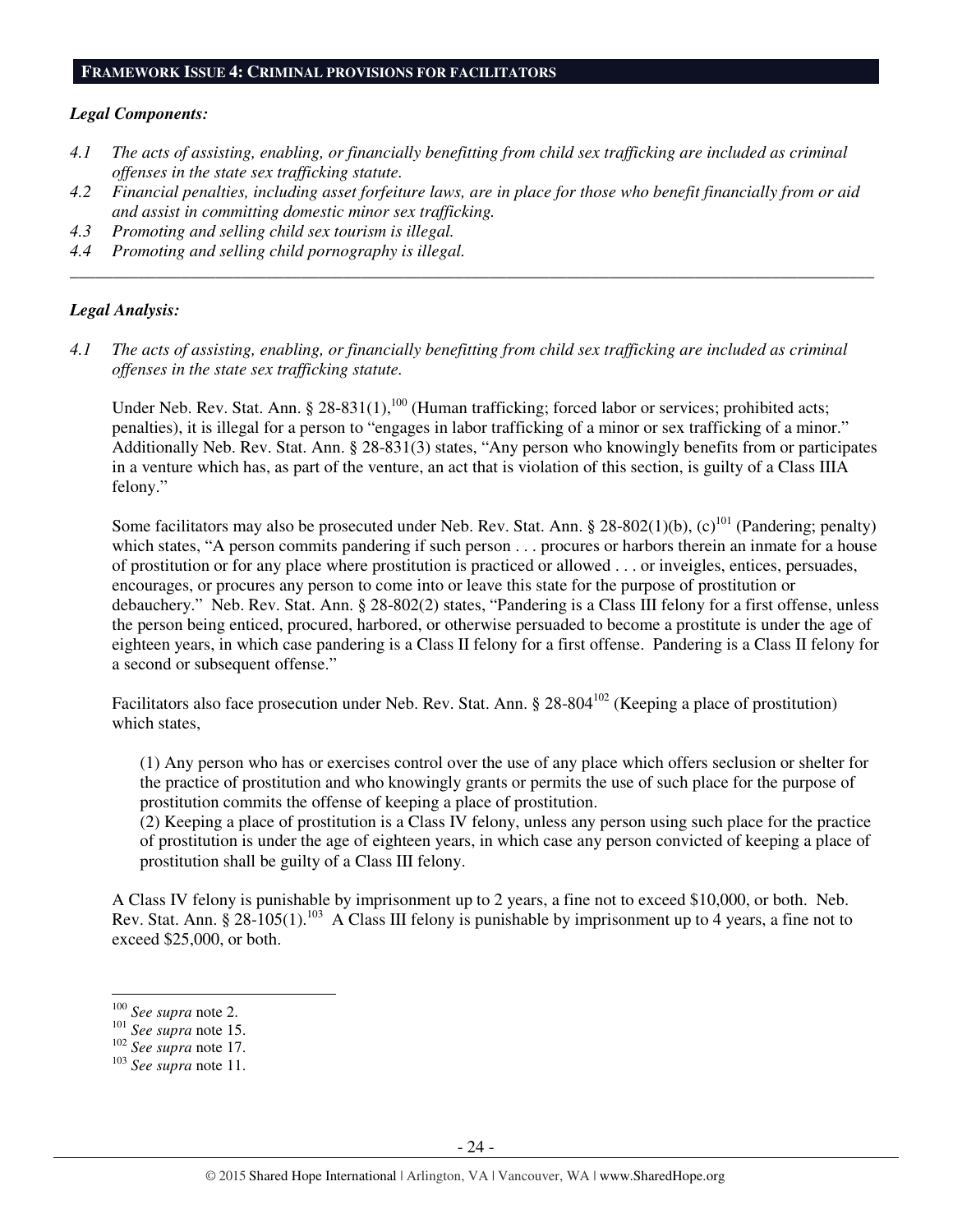A facilitator may also be convicted under Neb. Rev. Stat. Ann. § 28-707(1)(d)<sup>104</sup> (Child abuse; privileges not available; penalties).<sup>105</sup> A violation of this statute is a Class I misdemeanor if "committed negligently," a Class IIIA felony if "committed knowingly and intentionally and does not result in serious bodily injury," a Class II felony if "committed knowingly and intentionally and results in serious bodily injury," or a Class IB felony if "committed knowingly and intentionally and results in the death of such child." Neb. Rev. Stat. Ann. § 28- 707(1)(3)–(8). A Class I misdemeanor is punishable by imprisonment up to 1 year, a fine not to exceed \$1,000, or both. Neb. Rev. Stat. Ann. § 28-106(1). A Class IIIA felony is punishable by imprisonment up to 3 years, a fine not to exceed \$10,000, or both. Neb. Rev. Stat. Ann. § 28-105(1). A Class III felony is punishable by imprisonment for up to 4 years, a \$25,000 fine, or both. Neb. Rev. Stat. Ann § 28-707(1). A Class II felony is punishable by imprisonment for 1–50 years, while a Class IB felony is punishable by imprisonment for 20 years to life. Neb. Rev. Stat. Ann. § 28-105(1).

*4.2 Financial penalties, including asset forfeiture laws, are in place for those who benefit financially from or aid and assist in committing domestic minor sex trafficking.* 

A facilitator convicted under Neb. Rev. Stat. Ann.  $\S 28-831(3)^{106}$  (Human trafficking; forced labor or services; prohibited acts; penalties) or Rev. Stat. Ann. § 28-802(1)(b)(c),(2)<sup>107</sup> (Pandering) do not face a fine. A facilitator convicted under Neb. Rev. Stat. Ann. § 28-707(1)(d) (Child abuse; privileges not available; penalties) is subject to a possible fine not to exceed \$1,000 if the offense was "committed negligently," a possible fine not to exceed \$10,000 if the offense was "committed knowingly and intentionally and does not result in serious bodily injury," or no fine if the offense was "committed knowingly and intentionally and results in serious bodily injury" or in the death of the child. Neb. Rev. Stat. Ann. §§ 28-707(1)(3)–(8), 28-106(1), 28-105(1). Neb. Rev. Stat. Ann. §§ 28-804(2), 28-802(2), 28-106(1), 28-105(1). Facilitators convicted under Neb. Rev. Stat. 28-804<sup>108</sup> (Keeping a Place of Prostitution) face a fine not exceeding \$10,000.

Additionally, facilitators who cause "actual physical injury or property damage or loss" to their victim may have to pay restitution pursuant to Neb. Rev. Stat. Ann. § 29-2280 (Restitution; order; when).<sup>109</sup> The court determines the amount of restitution "based on the actual damages sustained by the victim." Neb. Rev. Stat. Ann. § 29-2281. Additionally, Neb. Rev. Stat. Ann. § 29-2282 (Property damage; bodily injury; death; relief authorized) states, "If the offense results in bodily injury, the court may require payment of necessary medical care, including, but not limited to, physical or psychological treatment and therapy, and payment for income lost due to such bodily injury." While other criminal laws in Nebraska authorize the seizure of contraband,<sup>110</sup> no similar seizure or asset forfeiture provisions apply to violations of Neb. Rev. Stat. Ann. § 28-831 (Human trafficking; forced labor or services; prohibited acts; penalties) or Nebraska's CSEC laws.

- 4.2.1 Recommendation: Amend Neb. Rev. Stat. Ann. § 28-831 (Human trafficking; forced labor or services; prohibited acts; penalties) to establish an asset forfeiture scheme that reaches facilitators' assets.
- *4.3 Promoting and selling child sex tourism is illegal.*

There is no Nebraska law that addresses sex tourism.

<sup>104</sup> *See supra* note 6.

<sup>&</sup>lt;sup>105</sup> *See supra* Section 1.2 for the provisions of Neb. Rev. Stat. Ann. § 28-707.

<sup>106</sup> *See supra* note 2.

<sup>107</sup> *See supra* note 15.

<sup>108</sup> *See supra* note 17.

<sup>109</sup> *See supra* Section 2.8 for the provisions of Neb. Rev. Stat. Ann. § 29-2280.

<sup>110</sup> *See supra* note67.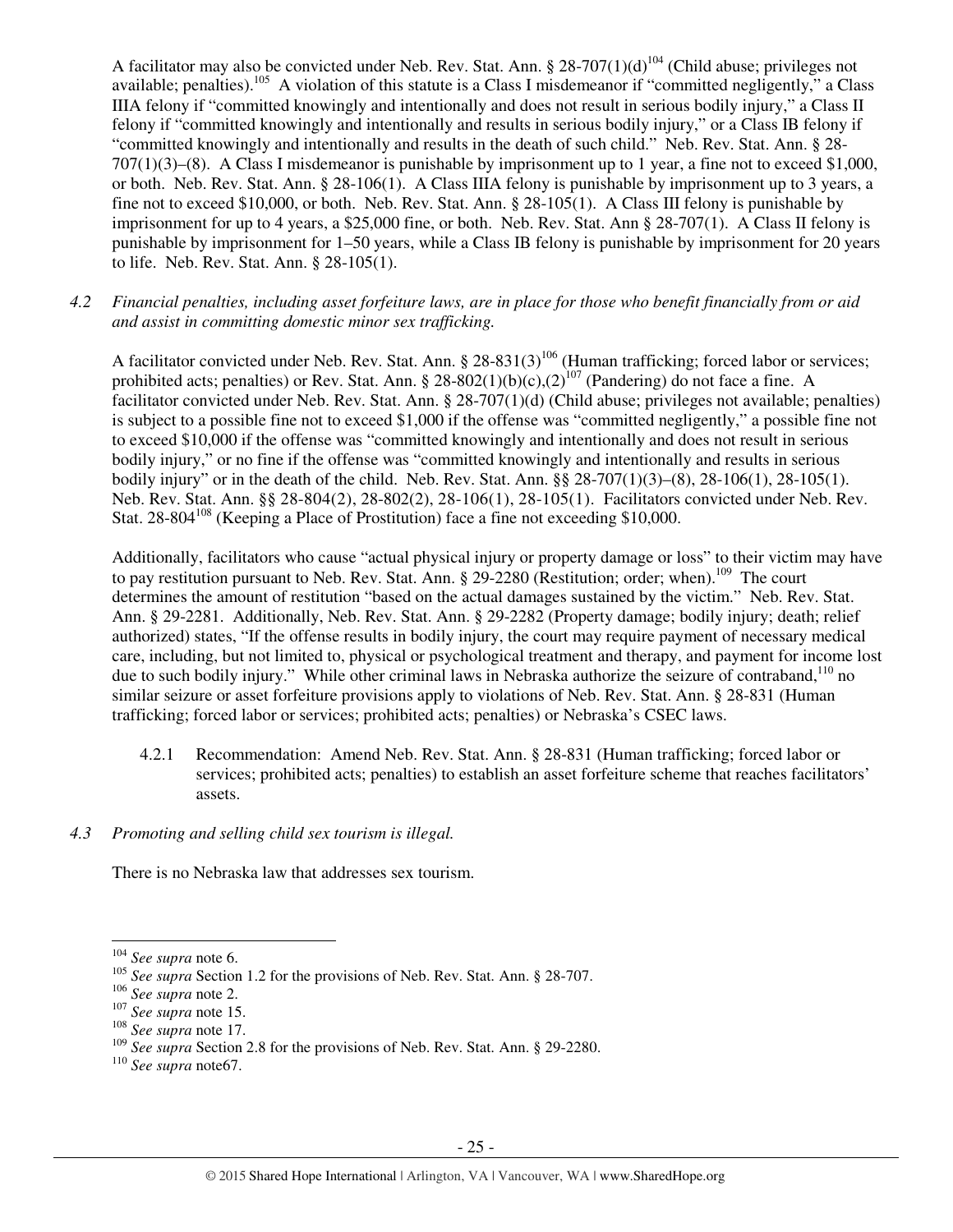4.3.1 Recommendation: Enact a law that prohibits selling or offering to sell travel services that include or facilitate travel for the purpose of engaging in commercial sexual exploitation of a minor or prostitution of a minor, if the travel is sold or occurs in Nebraska.

# *4.4 Promoting and selling child pornography is illegal.*

Nebraska prohibits both the promotion and distribution of child pornography. Neb. Rev. Stat. Ann. § 28- 1463.03(2) (Visual depiction of sexually explicit conduct; prohibited acts; affirmative defense) states that it is "unlawful for a person knowingly to . . . sell, deliver, distribute, display for sale, advertise, trade, or provide to any person any visual depiction of sexually explicit conduct which has a child<sup>111</sup> as one of its participants or portrayed observers." A violation of this statute by a person 18 years of age or younger is a Class III felony punishable by imprisonment for 4 years, a fine not to exceed \$25,000, or both, while a violation by a person 19 years of age or older is a Class ID felony punishable by imprisonment for 3–50 years. Neb. Rev. Stat. Ann. §§ 28-1463.04(1), (2), 28-105(1).<sup>112</sup> A conviction under this statute is punishable as a Class IC felony by imprisonment for 5–50 years, however, if a person has a prior conviction under this statute or a number of other specific statutes. Neb. Rev. Stat. Ann. §§ 28-1463.04(3), 28-105(1).

Furthermore, Neb. Rev. Stat. Ann. § 28-1463.05(1)<sup>113</sup> (Visual depiction of sexually explicit acts related to possession; violation; penalty) makes it illegal "for a person to knowingly possess with intent to rent, sell, deliver, distribute, trade, or provide to any person any visual depiction of sexually explicit conduct which has a child as one of its participants or portrayed observers." A first conviction under this statute by an offender under 19 years of age is punishable as a Class IIIA felony by imprisonment up to 3 years, a fine not to exceed \$10,000, or both, while a first conviction by an offender 19 years of age or older is punishable as a Class IIA felony by imprisonment up to 4 years, a fine not to exceed \$25,000, or both. Neb. Rev. Stat. Ann. §§ 28-1463.05(2)(a), (b), 28-105(1). In instances when the offender has a prior conviction under this statute or other specific criminal statutes, $114$  a conviction is punishable as a Class IC felony by imprisonment for 5–50 years. Neb. Rev. Stat. Ann. §§ 28-1463.05(2)(c), 28-105(1).

l

<sup>114</sup> Pursuant to Neb. Rev. Stat. Ann. § 28-1463.05(2)(c),

<sup>111</sup> *See supra* note11.

<sup>112</sup> *See supra* note 11.

<sup>&</sup>lt;sup>113</sup> The text of Neb. Rev. Stat. Ann. § 28-1463.05 included here and elsewhere in this report includes amendments made by the enactment of Legislative Bill 605 during the 104th Leg. Assemb. Second Sess. (Neb. 2015) (effective May 27, 2015).

Any person who violates this section and has previously been convicted of a violation of this section or section 28-308 [Assault in the first degree; penalty], 28-309 [Assault in the second degree; penalty], 28-310 [Assault in the third degree; penalty], 28-311 [Criminal child enticement; attempt; penalties], 28-313 [Kidnapping; penalties], 28-314 [False imprisonment in the first degree; penalty], 28-315 [False imprisonment in the second degree; penalty], 28-319 [Sexual assault; first degree; penalty], 28-319.01 [Sexual assault of a child; first degree; penalty], 28-320.01 [Sexual assault of a child; second or third degree; penalties], 28-813 [Obscene literature or material; prepares; distributes; promotes; penalty], 28-833 [Enticement by electronic communication device; penalty], or 28-1463.03 [Visual depiction of sexually explicit conduct; prohibited acts; affirmative defense] or subsection (1) or (2) of section 28-320 [Sexual assault; second or third degree; penalty] shall be guilty of a Class IC felony for each offense.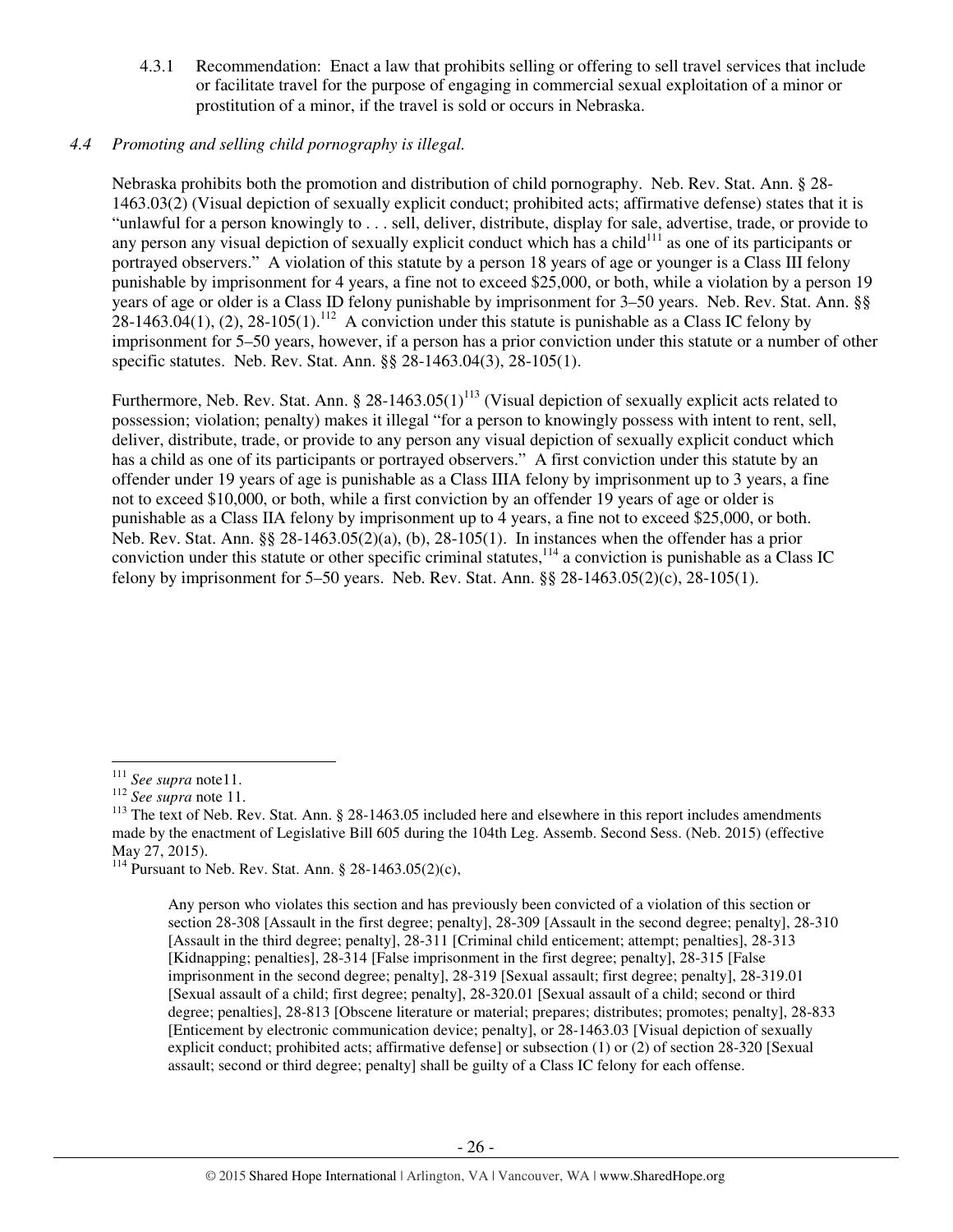# **FRAMEWORK ISSUE 5: PROTECTIVE PROVISIONS FOR THE CHILD VICTIMS**

# *Legal Components:*

- *5.1 Statutorily-mandated victim services define "victim" to specifically include victims of domestic minor sex trafficking or commercial sexual exploitation of children (CSEC) to ensure prompt identification and access to victims' rights and services.*
- *5.2 The state sex trafficking statute expressly prohibits a defendant from raising consent of the minor to the commercial sex acts as a defense.*
- *5.3 Prostitution laws apply only to adults, preventing criminalization of minors under 18 for prostitution offenses.*
- *5.4 State law provides a non-punitive avenue to specialized services through one or more points of entry.*
- *5.5 Commercial sexual exploitation is identified as a type of abuse and neglect within child protection statutes.*
- *5.6 The definition of "caregiver" or another related term in the child welfare statutes is not a barrier to a sex trafficked child accessing the protection of child welfare.*
- *5.7 Crime victims' compensation is specifically available to a child victim of sex trafficking or commercial sexual exploitation of children (CSEC) without regard to ineligibility factors.*
- *5.8 Victim-friendly procedures and protections are provided in the trial process for minors under 18.*
- *5.9 Expungement or sealing of juvenile delinquency records resulting from arrests or adjudications for prostitution-related offenses committed as a result of, or in the course of, the commercial sexual exploitation of a minor is available within a reasonable time after turning 18.*
- *5.10 Victim restitution and civil remedies for victims of domestic minor sex trafficking or commercial sexual exploitation of children (CSEC) are authorized by law.*
- *5.11 Statutes of limitations for civil and criminal actions for child sex trafficking or commercial sexual exploitation of children (CSEC) offenses are eliminated or lengthened sufficiently to allow prosecutors and victims a realistic opportunity to pursue criminal action and legal remedies.*

*\_\_\_\_\_\_\_\_\_\_\_\_\_\_\_\_\_\_\_\_\_\_\_\_\_\_\_\_\_\_\_\_\_\_\_\_\_\_\_\_\_\_\_\_\_\_\_\_\_\_\_\_\_\_\_\_\_\_\_\_\_\_\_\_\_\_\_\_\_\_\_\_\_\_\_\_\_\_\_\_\_\_\_\_\_\_\_\_\_\_\_\_\_* 

# *Legal Analysis:*

*5.1 Statutorily-mandated victim services define "victim" to specifically include victims of domestic minor sex trafficking or commercial sexual exploitation of children (CSEC) to ensure prompt identification and access to victims' rights and services.* 

For purposes of victims' rights as guaranteed by Neb. Rev. Stat. Ann. § 81-1848 (Victims and witnesses of crimes; rights; enumerated), "victim" is defined by Neb. Rev. Stat. Ann. § 29-119(2):

(a) Victim means a person who, as a result of a homicide under sections 28-302 to 28-306, a first degree sexual assault under section 28-319, a first degree assault under section 28-308, a sexual assault of a child in the second or third degree under section 28-320.01, a sexual assault of a child in the first degree under section 28-319.01, a second degree assault under section 28-309, a first degree false imprisonment under section 28-314, a second degree sexual assault under section 28-320, or a robbery under section 28-324, has had a personal confrontation with the offender and also includes a person who has suffered serious bodily injury as defined in section 28-109 as a result of a motor vehicle accident when the driver was charged with a violation of section 60-6,196 or 60-6,197 or with a violation of a city or village ordinance enacted in conformance with either section.

. . . .

(c) In the case of a violation of section 28-813.01 [Sexually explicit conduct; visual depiction; unlawful; penalty; affirmative defense], 28-1463.03 [Visual depiction of sexually explicit conduct; prohibited acts; affirmative defense], 28-1463.04 [Violation; penalty], or 28-1463.05 [Visual depiction of sexually explicit acts related to possession; violation; penalty], victim means a person who was a child as defined in section 28-1463.02 and a participant or portrayed observer in the visual depiction of sexually explicit conduct which is the subject of the violation and who has been identified and can be reasonably notified.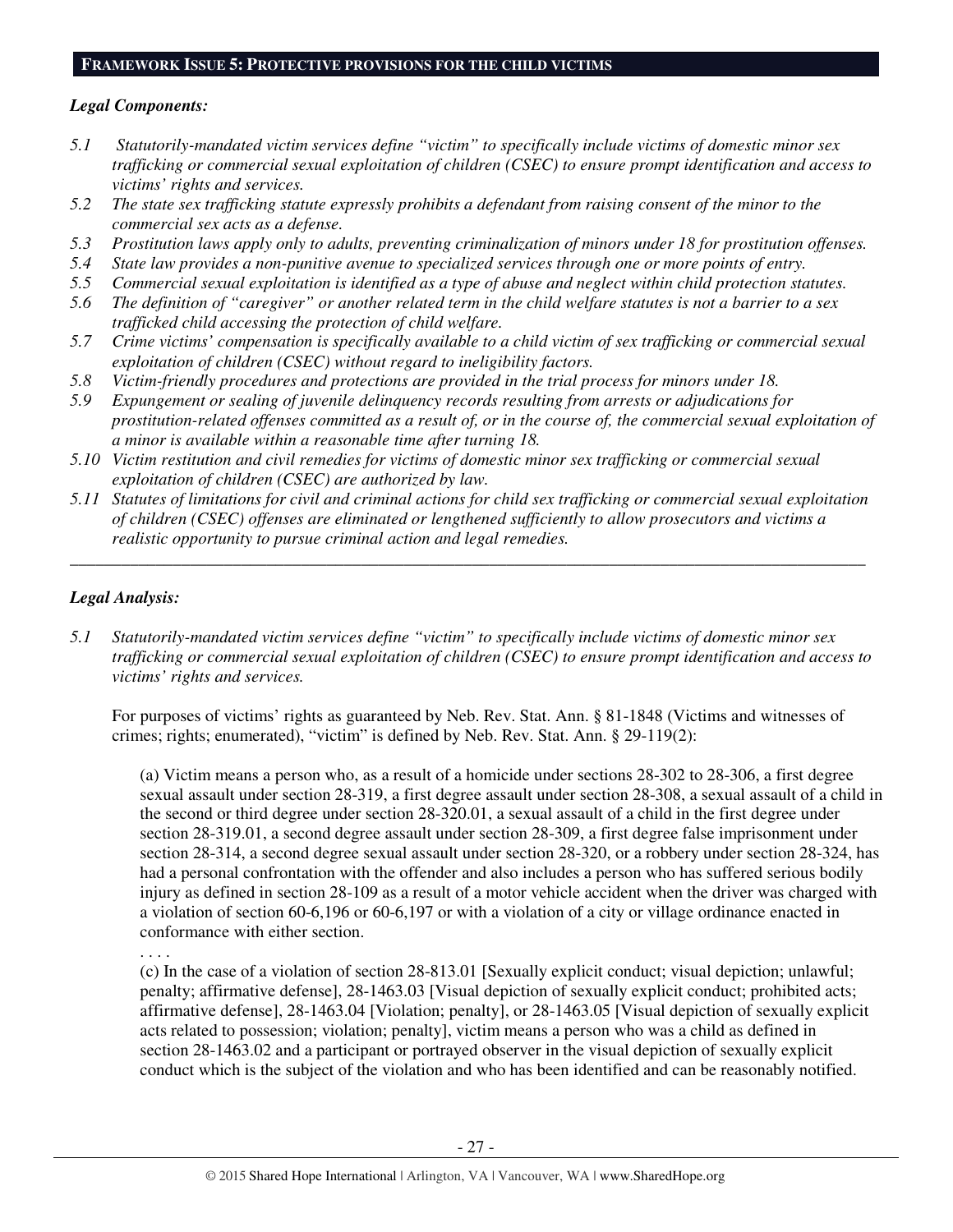For purposes of crime victims' compensation, Neb. Rev. Stat. Ann. § 81-1801(7) (Terms, defined) defines "victim" as "a person who is injured or killed as a result of conduct specified in section 81-1818 [Personal injury or death; situations for which compensation is permitted]." Neb. Rev. Stat. Ann. § 81-1818 (Personal injury or death; situations for which compensation is permitted) states,

The committee or hearing officer may order the payment of compensation from the Victim's Compensation Fund for personal injury or death which resulted from:

(1) An attempt on the part of the applicant to prevent the commission of crime, to apprehend a suspected criminal, to aid or attempt to aid a police officer in the performance of his or her duties, or to aid a victim of a crime; or

(2) The commission or attempt on the part of one other than the applicant of an unlawful criminal act committed or attempted in the State of Nebraska.

5.1.1 Recommendation: Amend Neb. Rev. Stat. Ann. § 81-1801(7) to expressly include commercially sexually exploited minors under the age of 18 as victims for purposes of statutory benefits and services.

# *5.2 The state sex trafficking statute expressly prohibits a defendant from raising consent of the minor to the commercial sex acts as a defense.*

Nothing in Neb. Rev. Stat. Ann. § 28-831<sup>115</sup> (Human trafficking; forced labor or services; prohibited acts; penalties), § 28-801.01<sup>116</sup> (Solicitation of prostitution), § 28-804<sup>117</sup> (Keeping a place of prostitution), or § 28- $707^{118}$  (Child abuse; privileges not available; penalties) expressly prohibits a consent defense in instances where a minor is a victim of a commercial sex act.

- 5.2.1 Recommendation: Amend Neb. Rev. Stat. Ann. § 28-831 (Human trafficking; forced labor or services; prohibited acts; penalties) and Nebraska's CSEC and child pornography laws to expressly prohibit a consent defense when the victim is a minor under the age of 18.
- *5.3 Prostitution laws apply only to adults, preventing criminalization of minors under 18 for prostitution offenses.*

Neb. Rev. Stat. Ann. § 28-801(5) (Prostitution; penalty) provides that:

If the law enforcement officer determines, after a reasonable detention for investigative purposes, that a person suspected of or charged with a violation of subsection (1) of this section is a person under eighteen years of age, such person shall be immune from prosecution for a prostitution offense under this section and shall be subjected to temporary custody under section 43-248 [Temporary custody of juvenile without warrant] . . . .

*5.4 State law provides a non-punitive avenue to specialized services through one or more points of entry.* 

# **Child Identified as Juvenile<sup>119</sup> in Need of Assistance**

Neb. Rev. Stat. Ann. § 28-710(2)(b) (Act, how cited; terms, defined) defines "child abuse or neglect" as:

<sup>115</sup> *See supra* note 2.

<sup>116</sup> *See supra* note 16.

<sup>117</sup> *See supra* note 17.

<sup>118</sup> *See supra* note 6.

<sup>&</sup>lt;sup>119</sup> Pursuant to Neb. Rev. Stat. Ann. § 43-245(9), "Juvenile means any person under the age of eighteen."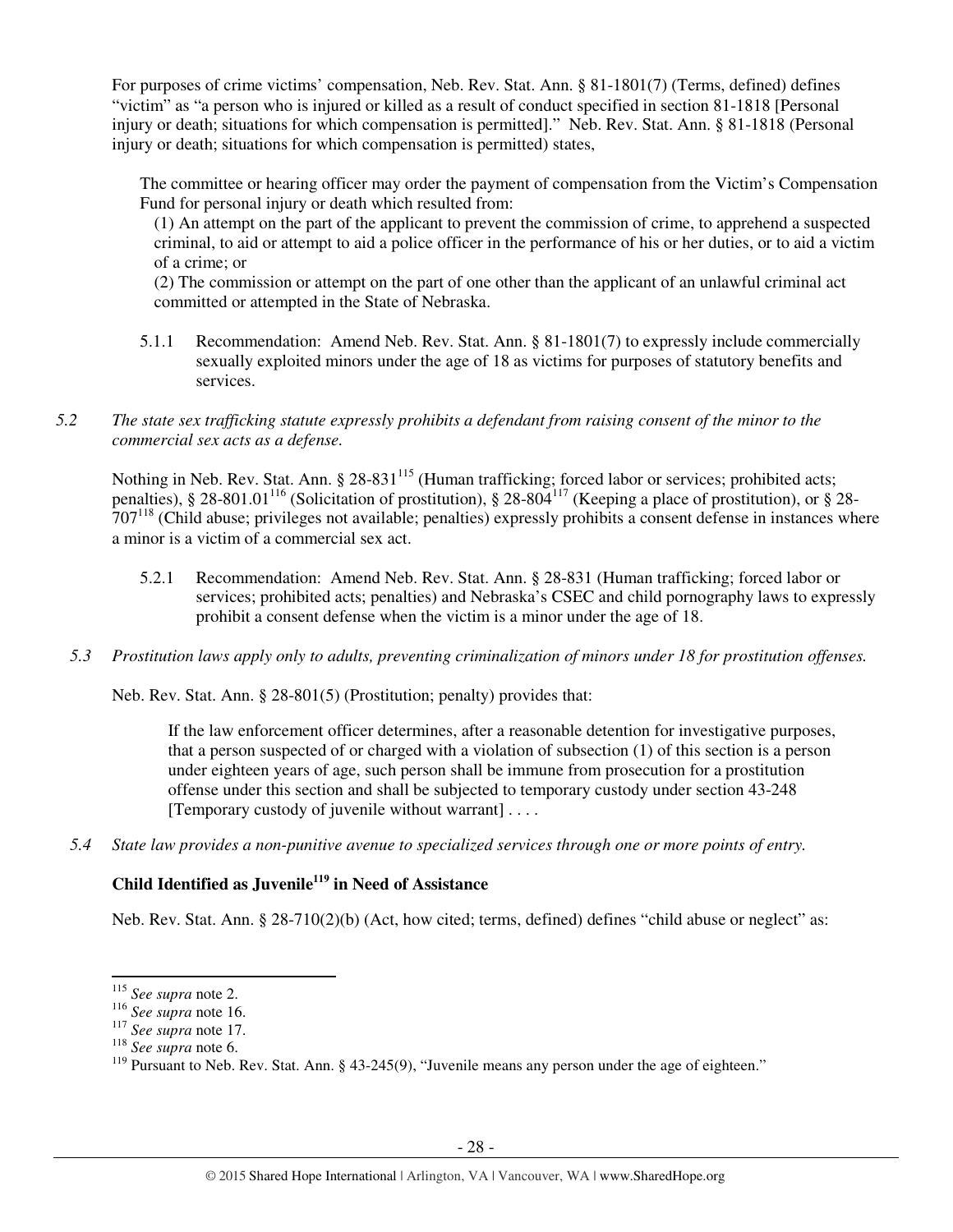(b) [K]nowingly, intentionally, or negligently causing or permitting a minor child to be:

. . . . (vi) Sexually exploited by allowing, encouraging, or forcing such person to solicit for or engage in prostitution, debauchery, public indecency, or obscene or pornographic photography, films, or depictions.<sup>120</sup>

. . . .

l

#### *I. Initial Custody*

a. Authority for initial custody

Law enforcement officers who suspect a minor of engaging in prostitution can take the minor into custody and are statutorily required to direct them into a protective response. Neb. Rev. Stat. Ann. § 28-801(5) (Prostitution; penalty; affirmative defense; immunity from prosecution; law enforcement officer; duties) states:

If the law enforcement officer determines, after a reasonable detention for investigative purposes, that a person suspected of or charged with a violation of subsection (1) of this section is a person under eighteen years of age, such a person shall be immune from prosecution for a prostitution offense under this section and shall be subject to temporary custody under section 43-248 and further disposition under the Nebraska Juvenile Code. A law enforcement officer who takes a person under eighteen years of age into custody under this section shall immediately report an allegation of a violation of section 28-831 [Human trafficking; forced labor or services; prohibited acts; penalties] to the Department of Health and Human Services which shall commence an investigation within twenty-four hours under the Child Protection Act.

Victims of domestic minor sex trafficking can also be taken into the abuse and neglect process through traditional reporting mechanisms. Neb. Rev. Stat. Ann. § 28-711(1) (Child subjected to abuse or neglect; report; contents; toll-free number) states that "any physician, any medical institution, any nurse, any school employee, any social worker, the Inspector General appointed under section 24 of this act, $^{121}$  or any other person [who] has reasonable cause to believe that a child has been subjected to child abuse or neglect or observes such child being subjected to conditions or circumstances which reasonably would result in child abuse or neglect . . . shall" report the suspected abuse to law enforcement or the department. Pursuant to§ 28-713(1) (Reports of child abuse or neglect; law enforcement agency; department; duties), it is the duty of law enforcement agencies that receive a child abuse report "to investigate the report, to take immediate steps to protect the child, and to institute legal proceedings if appropriate."

Pursuant to Neb. Rev. Stat. Ann. § 43-248 (Temporary custody of juvenile without warrant; when),

A peace officer may take a juvenile into temporary custody without a warrant or order of the court and proceed as provided in section 43-250 when:

<sup>&</sup>lt;sup>120</sup> Pursuant to Neb. Rev. Stat. Ann. § 28-710(2)(b)(vi) a sexually exploited child is likely to be identified as abused or neglected. If a child is identified as abused or neglected under Neb. Rev. Stat. Ann. § 28-710(2)(b)(vi) the definition of caregiver is not defined and, therefore, not sufficiently broad to involve Child Protective Services in investigations where the child is in the custody or control of a non-family trafficker.

<sup>&</sup>lt;sup>121</sup> Neb. Rev. Stat. Ann. § 43-4317 (Office of Inspector General of Nebraska child welfare) states, "(1) The office of Inspector General of Nebraska Child Welfare is created within the office of Public Counsel for the purpose of conducting investigations, audits, inspections, and other reviews of the Nebraska child welfare system. The Inspector General shall be appointed by the Public Counsel with approval from the chairperson of the Executive Board of the Legislative Council and the chairperson of the Health and Human Services Committee of the Legislature." Neb. Rev. Stat. Ann. § 43-4317(1).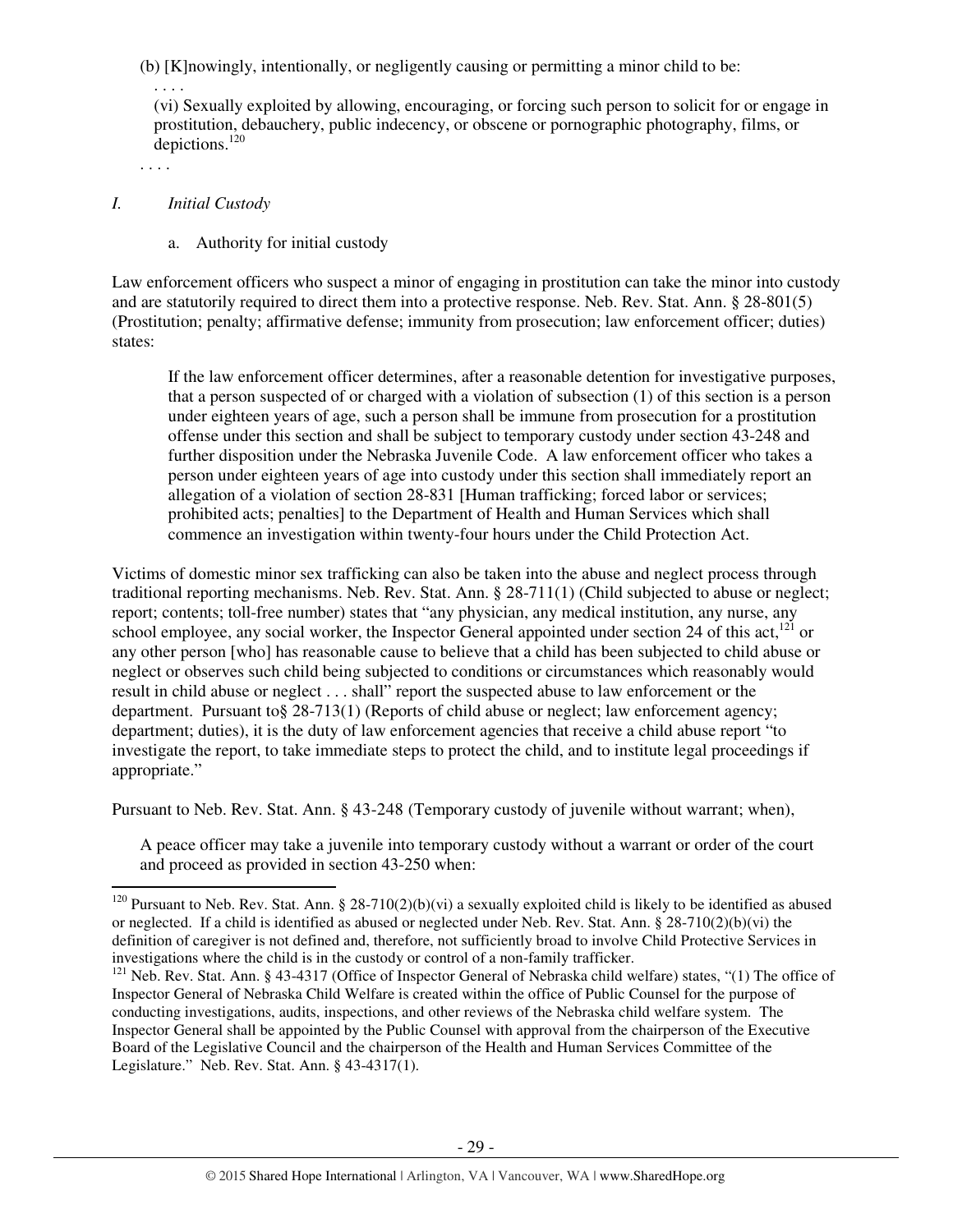. . . .

(2) A juvenile is seriously endangered in his or her surroundings and immediate removal appears to be necessary for the juvenile's protection;

. . . .

l

(7) The officer has reasonable grounds to believe the juvenile is immune from prosecution for prostitution under subsection (5) of section 28-801.

b. Placement

If a child is taken into law enforcement custody on suspicion of prostitution as provided in § 43-248(7), $^{122}$  the child shall be delivered to the Department of Health and Human Services which can authorize necessary emergency treatment and services. Neb. Rev. Stat. Ann. § 43-250(2) states,

When a juvenile is taken into temporary custody pursuant to subdivision (2) or (7) of section 43-248, the peace officer shall deliver the custody of such juvenile to the Department of Health and Human Services which shall make a temporary placement of the juvenile in the least restrictive environment consistent with the best interests of the juvenile as determined by the department. The department shall supervise such placement and, if necessary, consent to any necessary emergency medical, psychological, or psychiatric treatment for such juvenile. The department shall have no other authority with regard to such temporary custody until or unless there is an order by the court placing the juvenile in the custody of the department. If the peace officer delivers temporary custody of the juvenile pursuant to this subsection, the peace officer shall make a full written report to the county attorney within twenty-four hours of taking such juvenile into temporary custody. If a court order of temporary custody is not issued within forty-eight hours of taking the juvenile into custody, the temporary custody by the department shall terminate and the juvenile shall be returned to the custody of his or her parent, guardian, custodian, or relative.

# *II. Process Following Initial Custody*

Pursuant to Neb. Rev. Stat. Ann. § 43-253(1) (Temporary custody; investigation; release; when), "[u]pon delivery to the probation officer of a juvenile who has been taken into temporary custody under section 29-401, 43-248, or 43-250, the probation officer shall immediately investigate the situation of the juvenile and the nature and circumstances of the events surrounding his or her being taken into custody." If the officer "deems it to be in the best interests of the juvenile, the probation officer shall immediately release such juvenile to the custody of his or her parent," except that "[i]n no case shall the court or probation

If a child is detained, under Neb. Rev. Stat. Ann. §  $43-250(1)(c)(iv)$ ,  $(1)(c)(vi)$  (Temporary custody; disposition; custody requirements), certain juveniles, including those under the age of 16, and those considered neglected, "shall not be placed [or held] within a secure area of a jail or other facility intended or used for the detention of adults."

 $122$  If a child is taken into temporary custody pursuant to 43-248(4) because the officer has reasonable grounds to believe that the juvenile has run away from his or her parent, the child may be released or the child may be delivered to a probation officer who will "determine the need for detention of the juvenile as provided in section 43-260.01 [Detention; factors]." Neb. Rev. Stat. Ann. § 43-250(1)(c). Pursuant to Neb. Rev. Stat. Ann. § 43-260.01 (Detention; factors),

The need for preadjudication placement or supervision and the need for detention of a juvenile and whether secure or nonsecure detention is indicated may be determined as follows:

<sup>(1)</sup> The standardized juvenile detention screening instrument shall be used to evaluate the juvenile;

<sup>(2)</sup> If the results indicate that secure detention<sup>122</sup> is not required, nonsecure detention<sup>122</sup> placement or supervision options shall be pursued; and

<sup>(3)</sup> If the results indicate that secure detention is required, detention at the secure level as indicated by the instrument shall be pursued.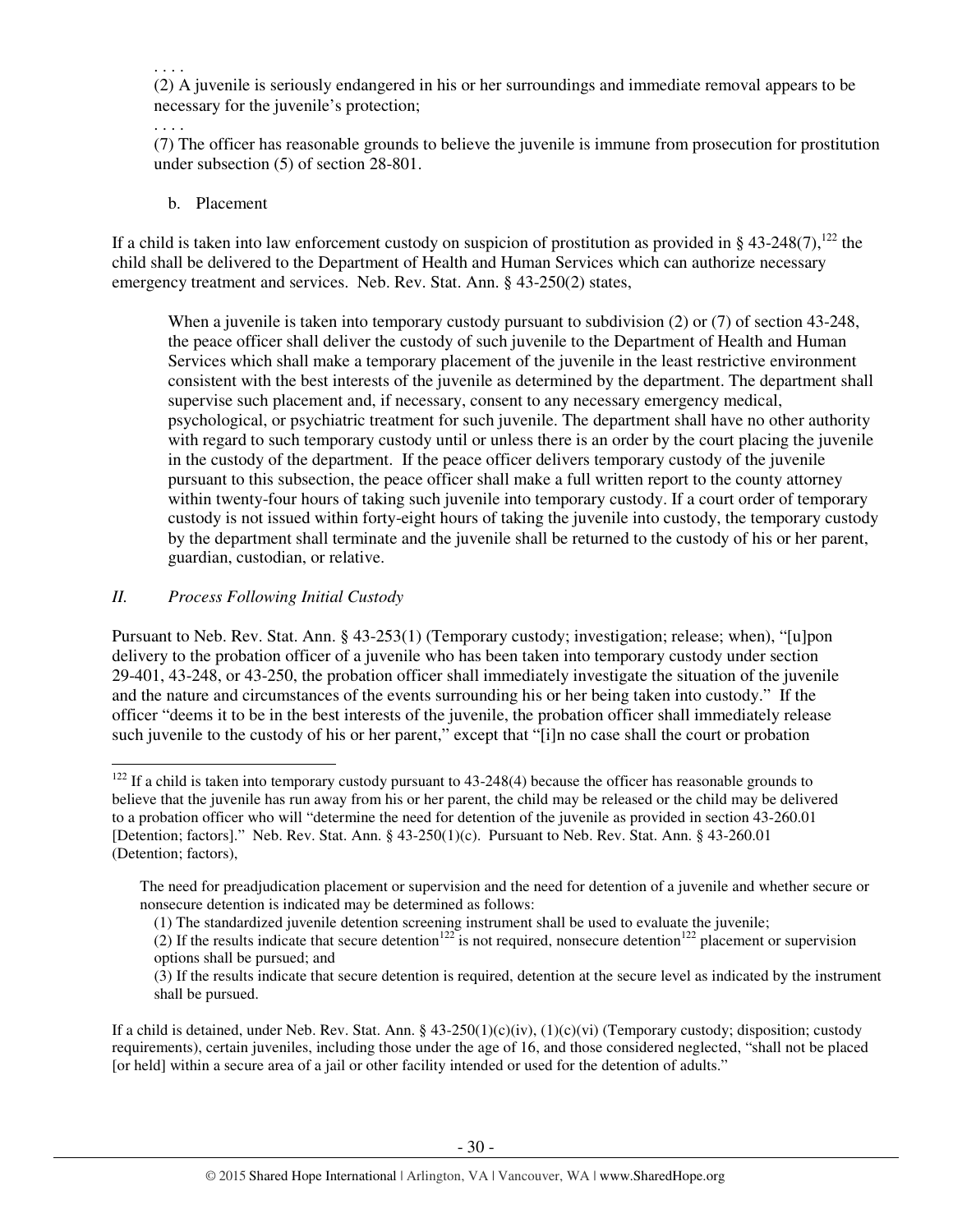officer release such juvenile if it appears that further detention or placement of such juvenile is a matter of immediate and urgent necessity for the protection of such juvenile . . . ." Neb. Rev. Stat. Ann. § 43-  $253(4)$ ,  $(5)$ .

Pursuant to Ann. Neb. Rev. Stat. Ann. § 43-255 (Detention or placement; release required; exceptions), any juvenile placed in custody under Neb. Rev. Stat. Ann. § 43-250 (Temporary custody; disposition; custody requirements) must be released within 48 hours of the detention or placement "unless within such period of time . . . (2) a petition has been filed pursuant to section 43-274 [County attorney; preadjudication powers and duties; juvenile court petition, pretrial diversion, or mediation; procedures], or (3) a criminal complaint has been filed in a court of competent jurisdiction." Neb. Rev. Stat. Ann. § 43-253(3) also prohibits a juvenile detained in custody pursuant to 43-250(1)(c) to be held in secure detention for more than 24-hours, excluding non-judicial days, "unless such juvenile has appeared personally before a court of competent jurisdiction for a hearing to determine if continued detention is necessary. If continued secure detention is ordered, such detention shall be in a juvenile detention facility."

# *III. Placement Process Pending Adjudication/Investigation*

While awaiting adjudication, Neb. Ann. § 43-254 (Placement or detention pending adjudication; restrictions; assessment of costs) states in part,

Pending the adjudication of any case . . . the juvenile may be (1) placed or detained a reasonable period of time on order of the court in the temporary custody of either the person having charge of the juvenile or some other suitable person, (2) kept in some suitable place provided by the city or county authorities, (3) placed in any proper and accredited charitable institution, (4) placed in a state institution, except any adult correctional facility, when proper facilities are available and the only local facility is a city or county jail, at the expense of the committing county on a per diem basis as determined from time to time by the head of the particular institution, (5) placed in the temporary care and custody of the Department of Health and Human Services when it does not appear that there is any need for secure detention, except that beginning October 1, 2013, no juvenile alleged to be a juvenile described in subdivision  $(1)$ ,  $(2)$ ,  $(3)(b)$ , or  $(4)$  of section 43-247 shall be placed in the care and custody or under the supervision of the Department of Health and Human Services, or (6) beginning October 1, 2013, offered supervision options as determined pursuant to section 43-260.01, through the Office of Probation Administration as ordered by the court and agreed to in writing by the parties, if the juvenile is alleged to be a juvenile described in subdivision  $(1)$ ,  $(2)$ ,  $(3)(b)$ , or  $(4)$  of section 43-247 and it does not appear that there is any need for secure detention.

Rev. Stat. Ann. § 43-250(1)(c)(iv), (1)(c)(vi) (Temporary custody; disposition; custody requirements), certain juveniles, including those under the age of 16, and a child considered neglected, "shall not be placed [or held] within a secure area of a jail or other facility intended or used for the detention of adults."

# *IV. Adjudication or Referral to Alternate Process*

 $\overline{a}$ 

Pursuant to Neb. Rev. Stat. Ann. § 43-260 (Adjudication hearing; held within ninety days after petition is filed; additional reviews; telephonic or videoconference hearing; authorized),

Except as provided in sections  $43-254.01$ ,<sup>123</sup> . . . all cases filed under subdivision (3) of section  $43-247$ shall have an adjudication hearing not more than ninety days after a petition is filed. Upon a showing of

<sup>&</sup>lt;sup>123</sup> Neb. Rev. Stat. Ann. § 43-254.01 (Temporary mental health placement; evaluation; procedure) specifically deals with children placed in a mental health facility for evaluation and emergency treatment. Adjudication hearings in those cases must be held within 7 days. Neb. Rev. Stat. Ann. § 43-254.01(3).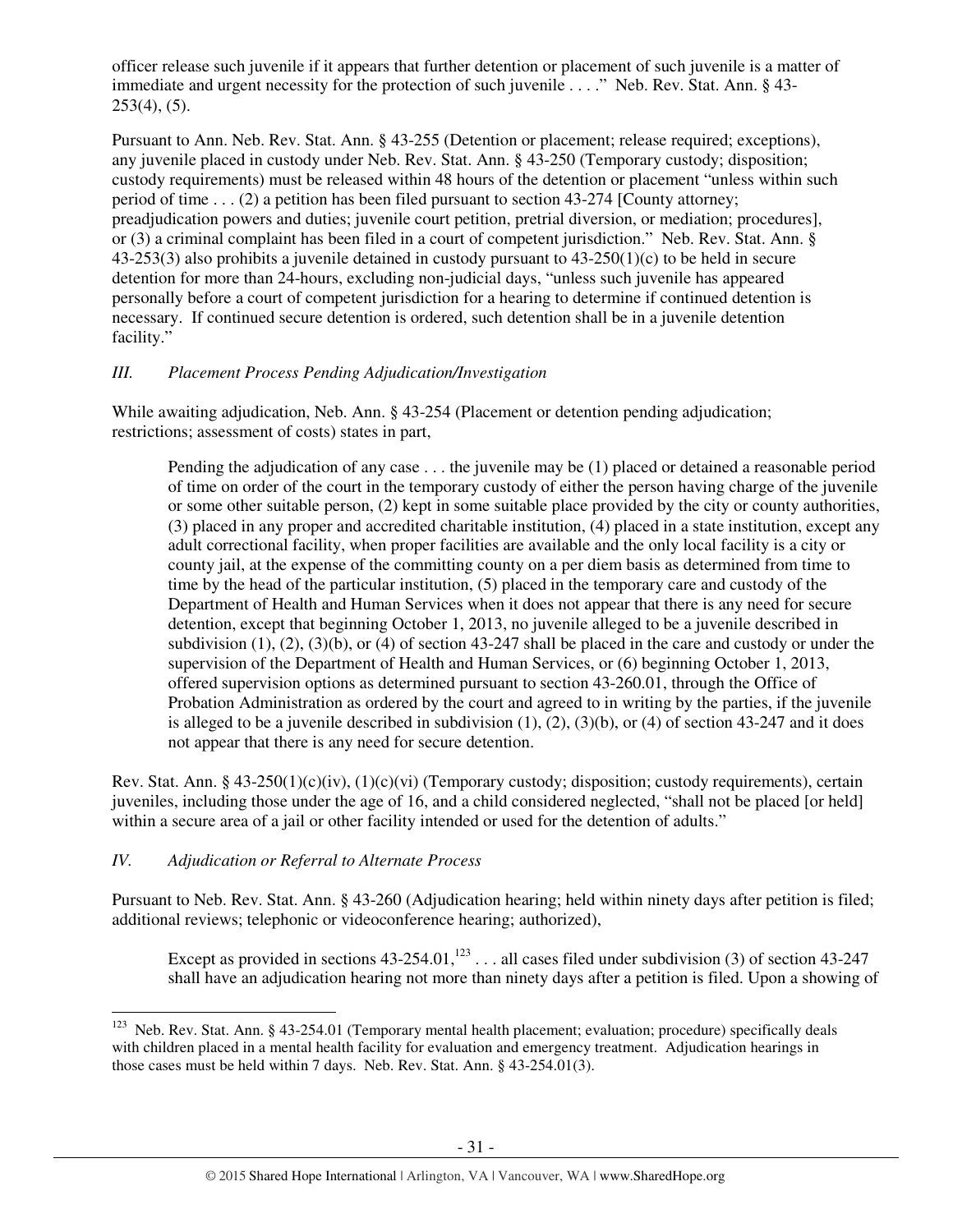good cause, the court may continue the case beyond the ninety-day period. The court shall also review every case filed under such subdivision which has been adjudicated or transferred to it for disposition not less than once every six months.

## *V. Outcomes*

Neb. Rev. Stat. Ann. §  $43-251.01^{124}$  (Juveniles; placements and commitments; restrictions) states,

All placements and commitments of juveniles for evaluations or as temporary or final dispositions are subject to the following:

(1) No juvenile shall be confined in an adult correctional facility as a disposition of the court; (2) A juvenile who is found to be a juvenile as described in subdivision (3) of section 43-247 [Juvenile court; jurisdiction] shall not be placed in an adult correctional facility, the secure youth confinement facility operated by the Department of Correctional Services, or a youth rehabilitation and treatment center or committed to the Office of Juvenile Services;

. . .

(4) A juvenile under the age of fourteen years shall not be placed with or committed to a youth rehabilitation and treatment center; and

(5) A juvenile shall not be detained in secure detention or placed at a youth rehabilitation and treatment center unless detention or placement of such juvenile is a matter of immediate and urgent necessity for the protection of such juvenile or the person or property of another or if it appears that such juvenile is likely to flee the jurisdiction of the court . . . .

(6) A juvenile alleged to be a juvenile as described in subdivision (3)(b) of section 43-247 shall not be placed in a juvenile detention facility, including a wing labeled as staff secure at such facility, unless the designated staff secure portion of the facility fully complies with subdivision (3) of section 83-4,125 and the ingress and egress to the facility are restricted solely through staff supervision; and

(7) A juvenile alleged to be a juvenile as described in subdivision (3)(b) of section 43-247 shall not be placed out of his or her home as a dispositional order of the court unless: (a) All available community-based resources have been exhausted to assist the juvenile and his or her family; and (b) Maintaining the juvenile in the home presents a significant risk of harm to the juvenile or community.

Additionally, pursuant to Neb. Rev. Stat. Ann. § 43-284 (Juvenile in need of assistance or special supervision; care and custody; payments for support; removal from home; restrictions),

When any juvenile is adjudged to be under . . . [Neb. Rev. Stat. Ann. § 43-247(3)], the court may permit such juvenile to remain in his or her own home subject to supervision or may make an order committing the juvenile to  $(1)$  the care of some suitable institution,  $(2)$  inpatient or outpatient treatment at a mental health facility or mental health program, (3) the care of some reputable citizen of good moral character, (4) the care of some association willing to receive the juvenile embracing in its objects the purpose of caring for or obtaining homes for such juveniles, . . . (5) the care of a suitable family, or (6) the care and custody of the Department of Health and Human Services.

l

The court may enter a dispositional order removing a juvenile from his or her home upon a written determination that continuation in the home would be contrary to the health, safety, or welfare of such

<sup>. . . .</sup> 

 $124$  The text of Neb. Rev. Stat. Ann. § 43-251.01 included here and elsewhere in this report includes amendments made by the enactment of Legislative Bill 482 during the 104th Leg. Assemb. Second Sess. (Neb. 2015) (effective May 19, 2015).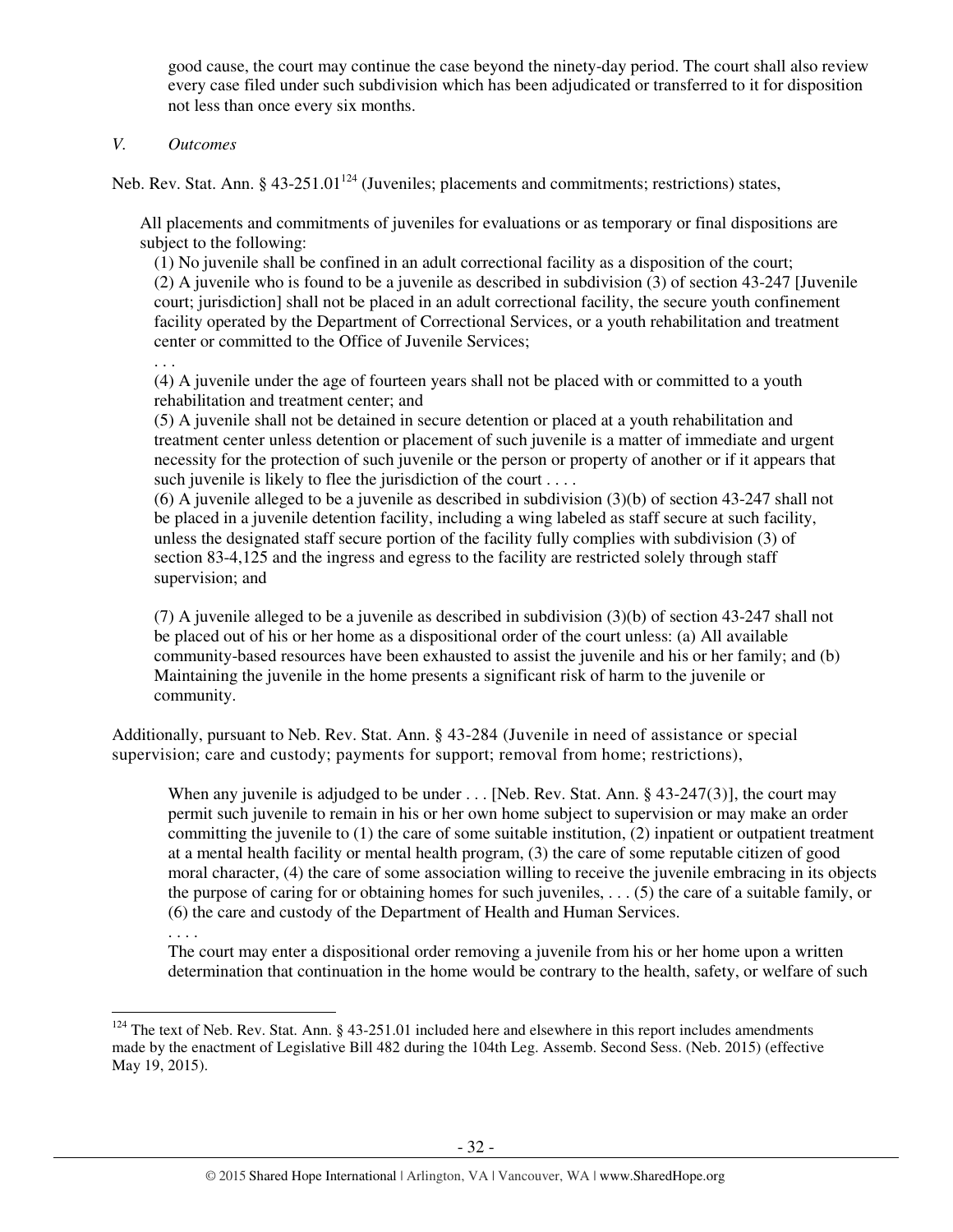juvenile and that reasonable efforts to preserve and reunify the family have been made if required under section 43-283.01 [Preserve and reunify the family; reasonable efforts; requirements].

# **Child Identified as Juvenile Violator or Juvenile In Need of Special Supervision**

A child may be detained and taken into custody for violating a criminal statute. Neb. Rev. Stat. Ann. § 43-248(1) (Temporary custody of juvenile without warrant; when). Minors may not be prosecuted for prostitution under Neb. Rev. Stat. Ann. § 28-801(5)<sup>125</sup> (Prostitution; penalty; affirmative defense; immunity from prosecution; law enforcement officer; duties**)**, but DMST victims may still be brought into the juvenile justice process if they are suspected of other crimes.

- I. *Initial Custody* 
	- a. Authority for initial custody

Under Neb. Rev. Stat. Ann. § 43-248 (Temporary custody of juvenile without warrant):

A peace officer may take a juvenile into temporary custody without a warrant or order of the court and proceed as provided in section 43-250 when:

(1) A juvenile has violated a state law or municipal ordinance and the officer has reasonable grounds to believe such juvenile committed such violation;

. . . .

l

(3) The officer believes the juvenile to be mentally ill and dangerous as defined in section 71-908 and that the harm described in that section is likely to occur before proceedings may be instituted before the juvenile court;

(4) The officer has reasonable grounds to believe that the juvenile has run away from his or her parent, guardian, or custodian;

(5) A probation officer has reasonable cause to believe that a juvenile is in violation of probation and that the juvenile will attempt to leave the jurisdiction or place lives or property in danger;

(6) The officer has reasonable grounds to believe the juvenile is truant from school. . . .

b. Placement

Neb. Rev. Stat. Ann. §43-250 (Temporary custody; disposition; custody requirements) provides for shortterm placement of juveniles taken into temporary custody and allows for the possibility of both secure and non-secure detention:

(1) A peace officer who takes a juvenile into temporary custody under section 29-401 or subdivision (1),  $(4)$ ,<sup>126</sup> or (5) of section 43-248 shall immediately take reasonable measures to notify the juvenile's parent, guardian, custodian, or relative and shall proceed as follows:

 $126$  If a child is taken into temporary custody pursuant to 43-248(4) because the officer has reasonable grounds to believe that the juvenile has run away from his or her parent, the child may be released or the child may be delivered to a probation officer who will "determine the need for detention of the juvenile as provided in section 43-260.01 [Detention; factors]." Neb. Rev. Stat. Ann. § 43-250(1)(c). Pursuant to Neb. Rev. Stat. Ann. § 43-260.01 (Detention; factors),

The need for preadjudication placement or supervision and the need for detention of a juvenile and whether secure or nonsecure detention is indicated may be determined as follows:

<sup>(1)</sup> The standardized juvenile detention screening instrument shall be used to evaluate the juvenile;

<sup>(2)</sup> If the results indicate that secure detention<sup>126</sup> is not required, nonsecure detention<sup>126</sup> placement or supervision options shall be pursued; and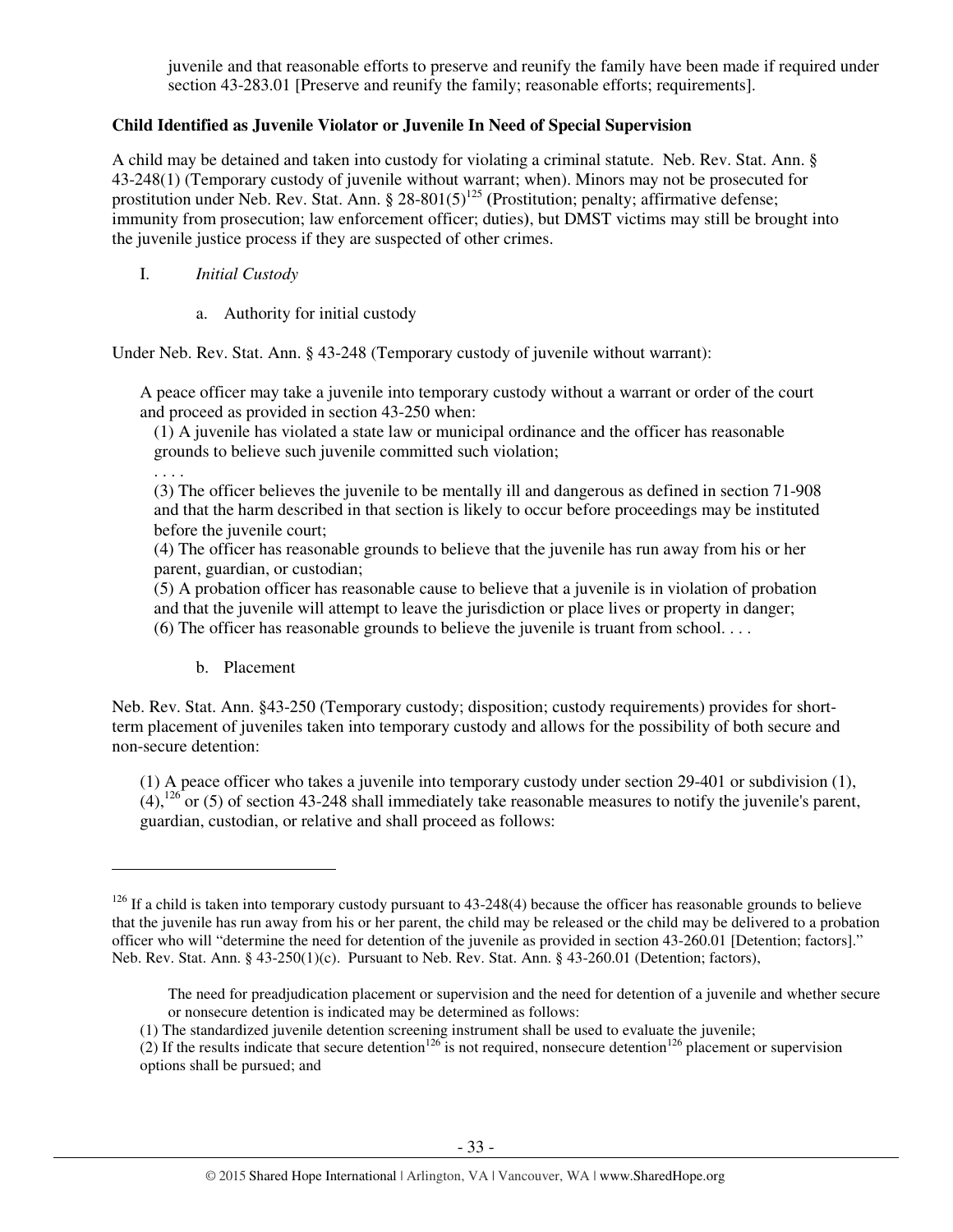(a) The peace officer may release a juvenile taken into temporary custody under section 29-401 or subdivision (1) or (4) of section 43-248;

(b) The peace officer may require a juvenile taken into temporary custody under section 29-401 or subdivision (1) or (4) of section 43-248 to appear before the court of the county in which such juvenile was taken into custody at a time and place specified in the written notice prepared in triplicate by the peace officer or at the call of the court. The notice shall also contain a concise statement of the reasons such juvenile was taken into custody. The peace officer shall deliver one copy of the notice to such juvenile and require such juvenile or his or her parent, guardian, other custodian, or relative, or both, to sign a written promise that such signer will appear at the time and place designated in the notice. Upon the execution of the promise to appear, the peace officer shall immediately release such juvenile. The peace officer shall, as soon as practicable, file one copy of the notice with the county attorney or city attorney and, when required by the court, also file a copy of the notice with the court or the officer appointed by the court for such purpose; or

(c) The peace officer may retain temporary custody of a juvenile taken into temporary custody under section 29-401 or subdivision (1), (4), or (5) of section 43-248 and deliver the juvenile, if necessary, to the probation officer and communicate all relevant available information regarding such juvenile to the probation officer. The probation officer shall determine the need for detention of the juvenile as provided in section 43-260.01. Upon determining that the juvenile should be placed in a secure or nonsecure placement and securing placement in such secure or nonsecure setting by the probation officer, the peace officer shall implement the probation officer's decision to release or to detain and place the juvenile. When secure detention of a juvenile is necessary, such detention shall occur within a juvenile detention facility except:

(i) When a juvenile described in subdivision (1) or (2) of section 43-247, except for a status offender, is taken into temporary custody within a metropolitan statistical area and where no juvenile detention facility is reasonably available, the juvenile may be delivered, for temporary custody not to exceed six hours, to a secure area of a jail or other facility intended or used for the detention of adults solely for the purposes of identifying the juvenile and ascertaining his or her health and well-being and for safekeeping while awaiting transport to an appropriate juvenile placement or release to a responsible party;

(ii) When a juvenile described in subdivision (1) or (2) of section 43-247, except for a status offender, is taken into temporary custody outside of a metropolitan statistical area and where no juvenile detention facility is reasonably available, the juvenile may be delivered, for temporary custody not to exceed twenty-four hours excluding nonjudicial days and while awaiting an initial court appearance, to a secure area of a jail or other facility intended or used for the detention of adults solely for the purposes of identifying the juvenile and ascertaining his or her health and well-being and for safekeeping while awaiting transport to an appropriate juvenile placement or release to a responsible party;

(iii) Whenever a juvenile is held in a secure area of any jail or other facility intended or used for the detention of adults, there shall be no verbal, visual, or physical contact between the juvenile and any incarcerated adult and there shall be adequate staff to supervise and monitor the juvenile's activities at all times. This subdivision shall not apply to a juvenile charged with a felony as an adult in county or district court if he or she is sixteen years of age or older;

(iv) If a juvenile is under sixteen years of age or is a juvenile as described in subdivision (3) of section 43-247, he or she shall not be placed within a secure area of a jail or other facility intended or used for the detention of adults;

<sup>(3)</sup> If the results indicate that secure detention is required, detention at the secure level as indicated by the instrument shall be pursued.

If a child is detained, under Neb. Rev. Stat. Ann. §  $43-250(1)(c)(iv)$ ,  $(1)(c)(vi)$  (Temporary custody; disposition; custody requirements), certain juveniles, including those under the age of 16, and those considered neglected, "shall not be placed [or held] within a secure area of a jail or other facility intended or used for the detention of adults."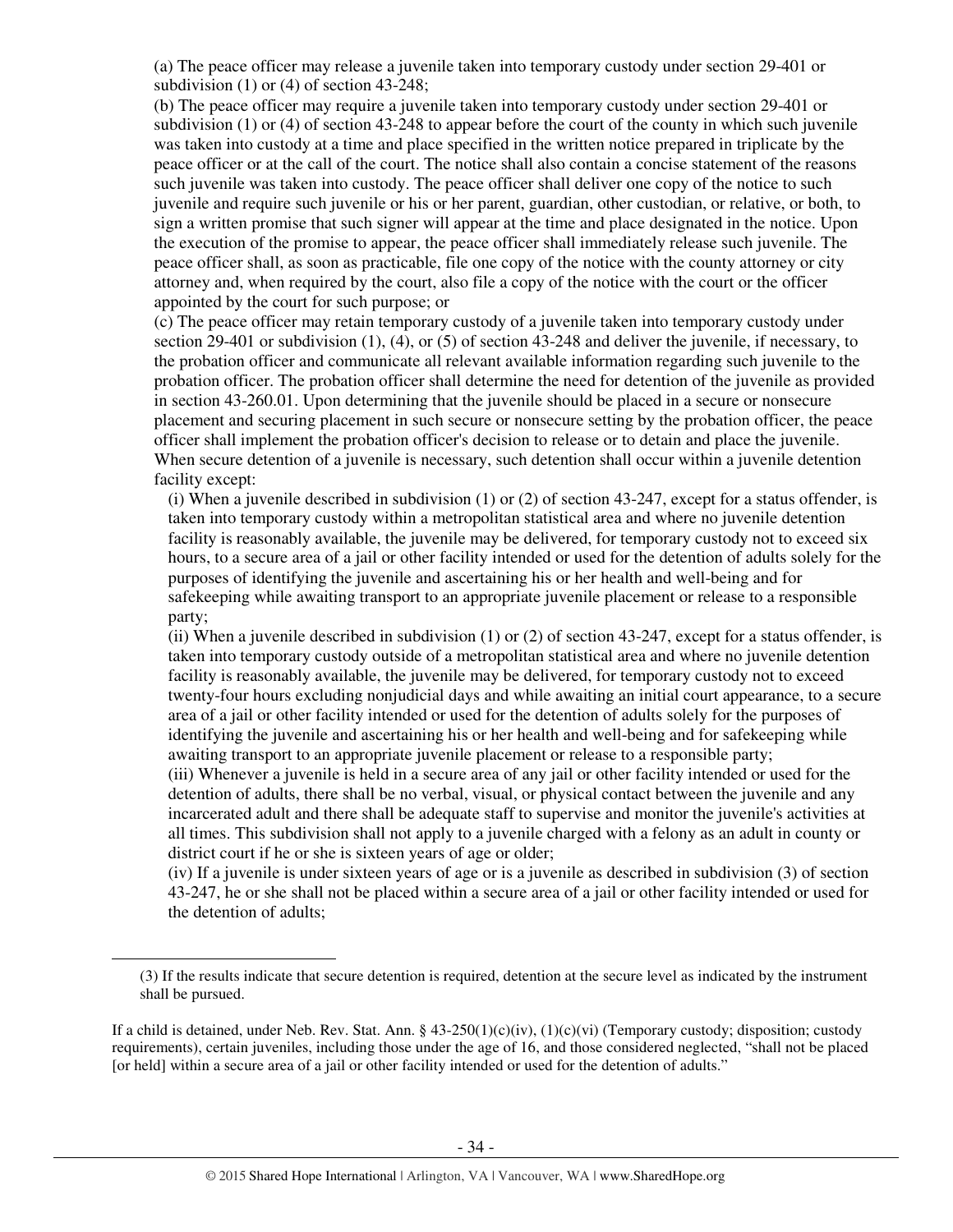(v) If, within the time limits specified in subdivision  $(1)(c)(i)$  or  $(1)(c)(ii)$  of this section, a felony charge is filed against the juvenile as an adult in county or district court, he or she may be securely held in a jail or other facility intended or used for the detention of adults beyond the specified time limits;

. . . . . . . .

(5) A juvenile taken into custody pursuant to a legal warrant of arrest shall be delivered to a probation officer who shall determine the need for detention of the juvenile as provided in section 43-260.01. If detention is not required, the juvenile may be released without bond if such release is in the best interests of the juvenile, the safety of the community is not at risk, and the court that issued the warrant is notified that the juvenile had been taken into custody and was released.

(6) In determining the appropriate temporary placement of a juvenile under this section, the peace officer shall select the placement which is least restrictive of the juvenile's freedom so long as such placement is compatible with the best interests of the juvenile and the safety of the community.

## *I. Process Following Initial Custody*

Under Neb. Rev. Stat. Ann. §43-258 (Preadjudication physical and mental evaluation; placement; restrictions; reports; costs; responsibility), the court may order an interim process to evaluate the needs of juveniles detained under its jurisdiction:

Pending the adjudication of any case under the Nebraska Juvenile Code, the court may order the juvenile examined by a physician, surgeon, psychiatrist, duly authorized community mental health service program, or psychologist to aid the court in determining (a) a material allegation in the petition relating to the juvenile's physical or mental condition, (b) the juvenile's competence to participate in the proceedings, (c) the juvenile's responsibility for his or her acts, or (d) whether or not to provide emergency medical treatment.

. . . .

(3) Upon completion of the evaluation, the juvenile shall be returned to the court together with a written report of the results of the evaluation. Such report shall include an assessment of the basic needs of the juvenile and recommendations for continuous and long-term care and shall be made to effectuate the purposes in subdivision (1) of section 43-246. The juvenile shall appear before the court for a hearing on the report of the evaluation results within ten days after the court receives the evaluation.

# *II. Placement Process Pending Adjudication/Investigation*

While awaiting adjudication, Neb. Rev. Stat. Ann. § 43-254 (Placement or detention pending adjudication; restrictions; assessment of costs) states in part,

Pending the adjudication of any case . . . the juvenile may be (1) placed or detained a reasonable period of time on order of the court in the temporary custody of either the person having charge of the juvenile or some other suitable person, (2) kept in some suitable place provided by the city or county authorities, (3) placed in any proper and accredited charitable institution, (4) placed in a state institution, except any adult correctional facility, when proper facilities are available and the only local facility is a city or county jail, at the expense of the committing county on a per diem basis as determined from time to time by the head of the particular institution, (5) placed in the temporary care and custody of the Department of Health and Human Services when it does not appear that there is any need for secure detention, except that beginning October 1, 2013, no juvenile alleged to be a juvenile described in subdivision  $(1)$ ,  $(2)$ ,  $(3)(b)$ , or  $(4)$  of section 43-247shall be placed in the care and custody or under the supervision of the Department of Health and Human Services, or (6) beginning October 1, 2013, offered supervision options as determined pursuant to section 43-260.01, through the Office of Probation Administration as ordered by the court and agreed to in writing by the parties, if the juvenile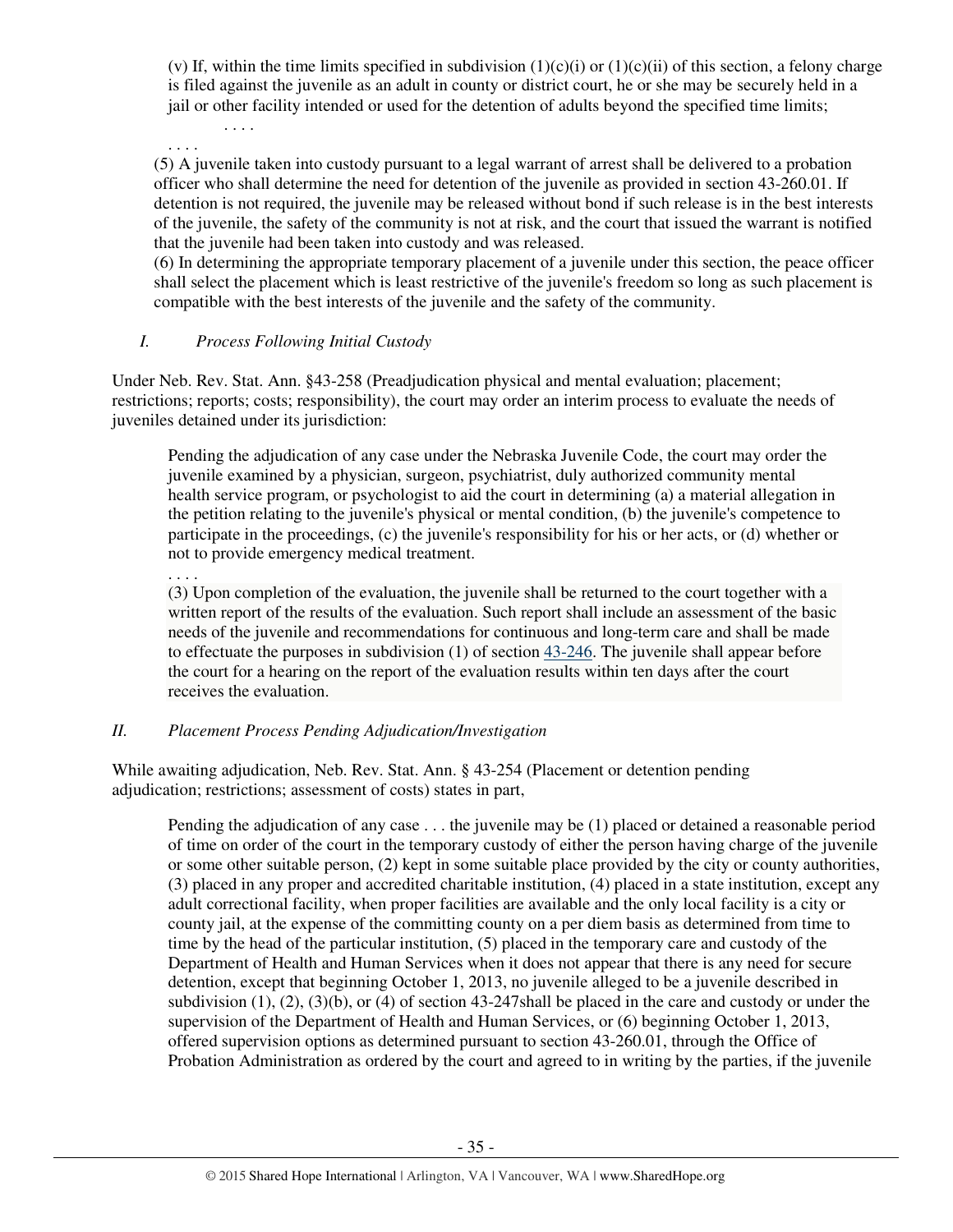is alleged to be a juvenile described in subdivision  $(1)$ ,  $(2)$ ,  $(3)(b)$ , or  $(4)$  of section 43-247 and it does not appear that there is any need for secure detention.

# IV. Adjudication or Referral to Alternate Process

Formal adjudication under Neb. Rev. Stat. Ann. § 43-278 (Adjudication hearing; held within ninety days after petition is filed; additional reviews; telephonic or videoconference hearing; authorized) must be held within 90 days of the filing of a petition. Further, under Neb. Rev. Stat. Ann. § 43-280 (Adjudication; effect; use of incourt statements):

No adjudication by the juvenile court upon the status of a juvenile shall be deemed a conviction nor shall the adjudication operate to impose any of the civil disabilities ordinarily resulting from conviction. The adjudication and the evidence given in the court shall not operate to disqualify such juvenile in any future civil or military service application or appointment. Any admission, confession, or statement made by the juvenile in court and admitted by the court, in a proceeding under section 43-279, shall be inadmissible against such juvenile in any criminal or civil proceeding but may be considered by a court as part of a presentence investigation involving a subsequent transaction.

Some counties in Nebraska may offer diversion as an alternative to the formal adjudication process. Under Neb. Rev. Stat. Ann. § 43-260.02 (Juvenile pretrial diversion program; authorized):

A county attorney may establish a juvenile pretrial diversion program with the concurrence of the county board. If the county is part of a multicounty juvenile services plan under the Nebraska County Juvenile Services Plan Act, the county attorney may establish a juvenile pretrial diversion program in conjunction with other county attorneys from counties that are a part of such multicounty plan. A city attorney may establish a juvenile pretrial diversion program with the concurrence of the governing body of the city. Such programs shall meet the requirements of sections 43-260.02 to 43-260.07.

Neb. Rev. Stat. Ann. § 43-260.04 (Juvenile pretrial diversion program; requirements) requires that a diversion program shall:

(1) Be an option available for the county attorney or city attorney based upon his or her determination under this subdivision. The county attorney or city attorney may use the following information:

(a) The juvenile's age;

- (b) The nature of the offense and role of the juvenile in the offense;
- (c) The number and nature of previous offenses involving the juvenile;
- (d) The dangerousness or threat posed by the juvenile to persons or property; or
- (e) The recommendations of the referring agency, victim, and advocates for the juvenile;

(2) Permit participation by a juvenile only on a voluntary basis and shall include a juvenile diversion agreement described in section 43-260.06;

(3) Allow the juvenile to consult with counsel prior to a decision to participate in the program;

(4) Be offered to the juvenile when practicable prior to the filing of a juvenile petition or a criminal charge but after the arrest of the juvenile or issuance of a citation to the juvenile if after the arrest or citation a decision has been made by the county attorney or city attorney that the offense will support the filing of a juvenile petition or criminal charges;

(5) Provide screening services for use in creating a diversion plan utilizing appropriate services for the juvenile;

(6) Result in dismissal of the juvenile petition or criminal charges if the juvenile successfully completes the program;

(7) Be designed and operated to further the goals stated in section 43-260.03 and comply with sections 43- 260.04 to 43-260.07; and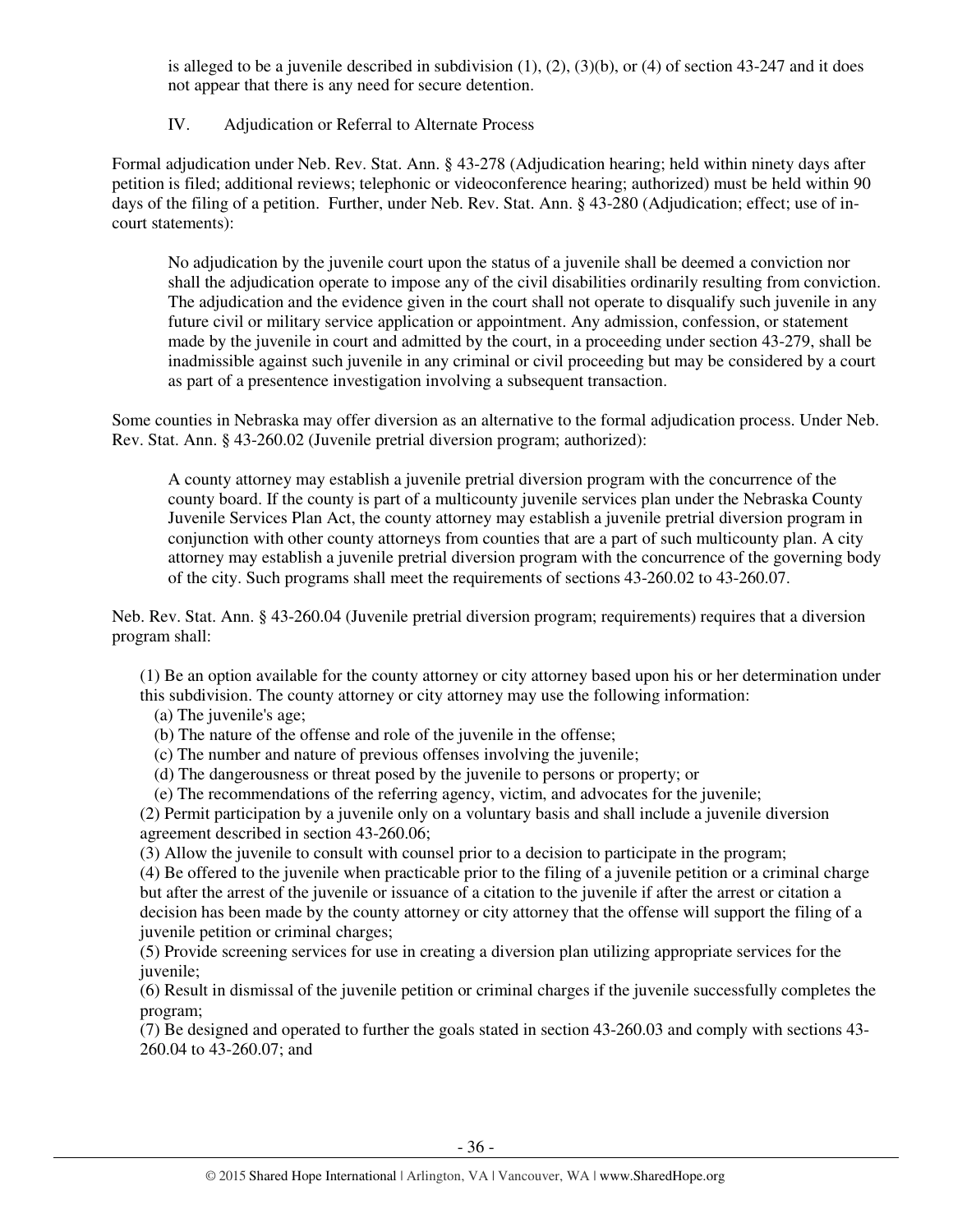(8) Require information received by the program regarding the juvenile to remain confidential unless a release of information is signed upon admission to the program or is otherwise authorized by law.

*VI. Outcome* 

When a juvenile has been adjudicated guilty of a misdemeanor or felony, Neb. Rev. Stat. Ann. § 43-286 (Juvenile violator or juvenile in need of special supervision; disposition; violation of probation, supervision, or court order; procedure) governs the outcome:

(ii) . . . The court may continue the dispositional portion of the hearing, from time to time upon such terms and conditions as the court may prescribe, including an order of restitution of any property stolen or damaged or an order requiring the juvenile to participate in community service programs, if such order is in the interest of the juvenile's reformation or rehabilitation, and, subject to the further order of the court, may:

(A) Place the juvenile on probation subject to the supervision of a probation officer; or (B) Permit the juvenile to remain in his or her own home or be placed in a suitable family home or institution, subject to the supervision of the probation officer.

If the court has placed a juvenile under the supervision of a probation officer, the Office of Probation Administration shall pay the costs of the suitable family home or institution which are not otherwise paid by the juvenile's parents.

- 5.4.1 Recommendation: Enact a law to ensure domestic minor sex trafficking victims have access to specialized services appropriate to their status as sex trafficking victims.
- *5.5 Commercial sexual exploitation is identified as a type of abuse and neglect within child protection statutes.*

Commercial sexual exploitation is expressly identified as a type of abuse or neglect within Nebraska's Child Protection and Family Safety Act.<sup>127</sup> Specifically, Neb. Rev. Stat. Ann. § 28-710(2)(b) (Act, how cited; terms, defined) defines "child abuse or neglect" to include the following:

(b) [K]nowingly, intentionally, or negligently causing or permitting a minor child to be:

(vi) Sexually exploited by allowing, encouraging, or forcing such person to solicit for or engage in prostitution, debauchery, public indecency, or obscene or pornographic photography, films, or depictions. . . . .

# *5.6 The definition of "caregiver" or another related term in the child welfare statutes is not a barrier to a sex trafficked child accessing the protection of child welfare.*

Nebraska's child welfare statutes do not define the term "caregiver" or "custodian." Nebraska's Child Protection and Family Safety Act,<sup>128</sup> however, does refer to the "subject of the investigation or report of child abuse or neglect" and defines "subject of the report of child abuse or neglect" as "the person or persons identified in the report as responsible for the child abuse or neglect." Neb. Rev. Stat. Ann. § 28-710(2)(j) (Act, how cited; terms, defined).

Nonetheless, the person identified as responsible for the abuse of the child is not a barrier to services for juvenile sex trafficking victims. On the contrary, pursuant to Neb. Rev. Stat. Ann. § 28-801(5) (Prostitution;

l

. . . .

<sup>127</sup> Neb. Rev. Stat. Ann. §§ 28-710 to -727.

<sup>128</sup> *See supra* note 127.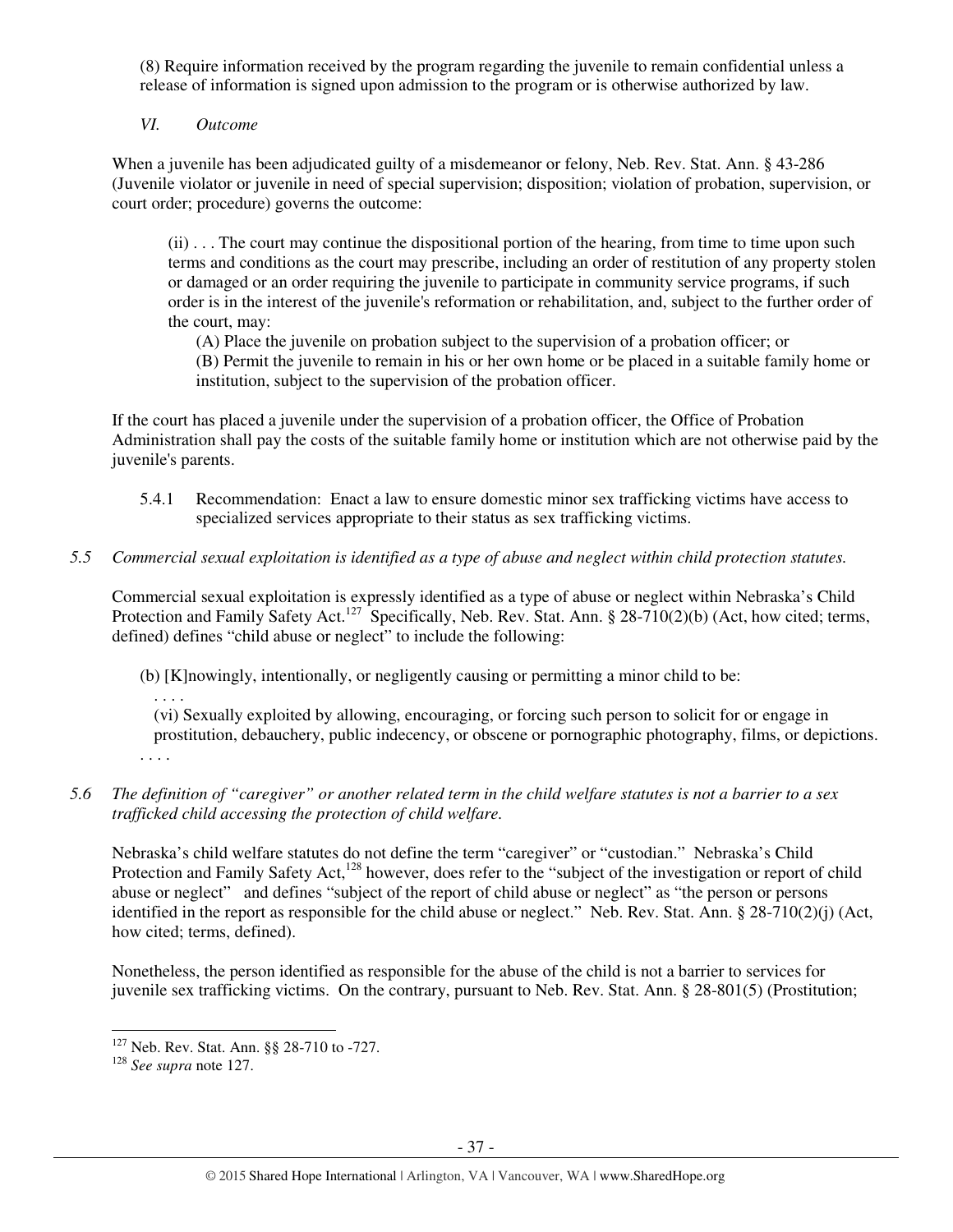penalty; affirmative defense; immunity from prosecution; law enforcement officer; duties), when a law enforcement suspects that a minor is engaged in prostitution, the minor must be referred to the Department Health and Human Services, and the Department must open an investigation. Additionally, under Neb. Rev. Stat. Ann. § 43-250(2) (Temporary custody; disposition; custody requirements), the Department must place the child in the least restrict environment and consent to necessary services.<sup>129</sup>

*5.7 Crime victims' compensation is specifically available to a child victim of sex trafficking or commercial sexual exploitation of children (CSEC) without regard to ineligibility factors.* 

A commercially sexually exploited child may be eligible to receive compensation under Nebraska's Crime Victim's Reparation Act.<sup>130</sup> Specifically, Neb. Rev. Stat. Ann. § 81-1801(7) defines a "victim" as "a person who is injured or killed as a result of conduct specified in section 81-1818 [Personal injury or death; situations for which compensation is permitted]." Neb. Rev. Stat. Ann. § 81-1818 (Personal injury or death; situations for which compensation is permitted) states,

The committee or hearing officer may order the payment of compensation from the Victim's Compensation Fund for personal injury or death which resulted from:

(2) The commission or attempt on the part of one other than the applicant of an unlawful criminal act committed or attempted in the State of Nebraska.

Neb. Rev. Stat. Ann. § 81-1807 (Victim; compensation; application) provides that "[a]ny person who may be eligible for compensation under the Nebraska Crime Victim's Reparations Act may make application to the committee on forms provided by the committee."

Neb. Rev. Stat. Ann. § 81-1819 (Payment of compensation; order; losses covered) provides that a victim may receive compensation for

(1) Expenses actually and reasonably incurred as a result of the personal injury or death of the victim, including expenses for mental health counseling and care;

(2) Loss of wages and future earning capacity as a result of total or partial incapacity of the victim and reasonable expenses of job retraining or similar employment-oriented rehabilitative services for the victim; (3) Pecuniary loss to the dependents of the deceased victim;

(4) Funeral and burial expenses actually and reasonably incurred as a result of the death of the victim; and

(5) Any other loss resulting from the personal injury or death of the victim which the committee determines to be reasonable.

Even if a commercially sexually exploited child suffers compensable losses, certain other eligibility requirements may make it difficult for a domestic minor sex trafficking victim to receive compensation. For example, Neb. Rev. Stat. Ann. § 81-1821 (Application; statute of limitations) requires both that the crime be reported to law enforcement and a claim for compensation be filed within specified time limits. Specifically, Neb. Rev. Stat. Ann. § 81-1821 states,

No order for the payment of compensation shall be entered under the Nebraska Crime Victim's Reparations Act unless the application has been submitted to the committee within two years after the date of the personal injury or death and the personal injury or death was the result of an incident or offense which had been reported to the police within three days of its occurrence or, if the incident or offense could not reasonably have been reported within that period, within three days of the time when a report could reasonably have been made.

 $\overline{a}$ 

. . . .

<sup>&</sup>lt;sup>129</sup> *See supra* Section 5.4 for discussion regarding access to services for juvenile sex trafficking victims.

<sup>&</sup>lt;sup>130</sup> Neb. Rev. Stat. Ann. §§ 81-1801 to -1842.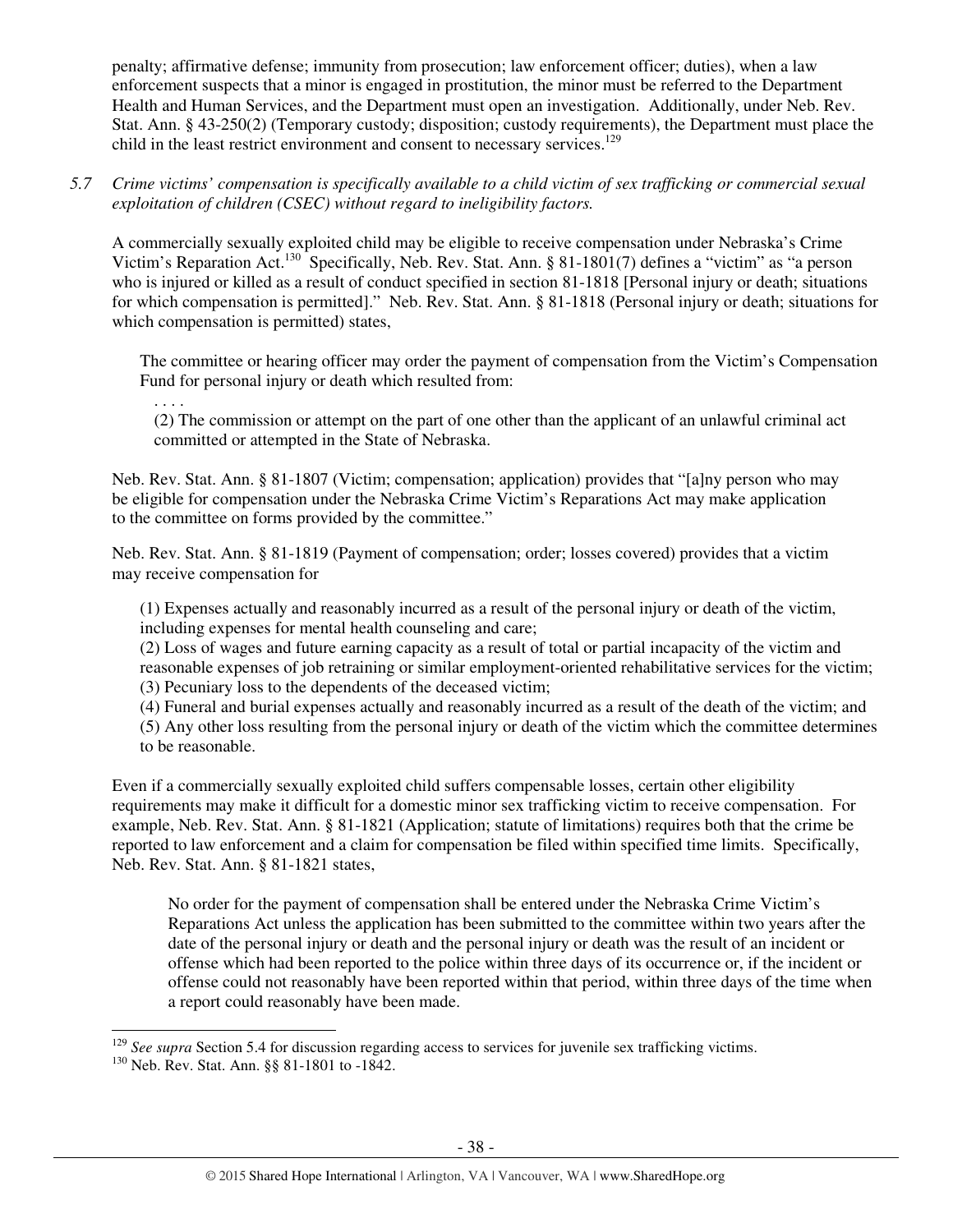Additionally, Neb. Rev. Stat. Ann. § 81-1822 (Compensation; situations when not awarded) states,

No compensation shall be awarded from the Victim's Compensation Fund:

(1) If the victim aided or abetted the offender in the commission of the unlawful act;

(3) If the victim violated a criminal law of the state, which violation caused or contributed to his or her injuries or death . . . .

5.7.1 Recommendation: Amend Neb. Rev. Stat. Ann. § 81-1821 (Application; statute of limitations) and Neb. Rev. Stat. Ann. § 81-1822 (Compensation; situations when not awarded) to create exceptions to the listed items for commercially exploited minors under the age of 18.

# *5.8 Victim-friendly procedures and protections are provided in the trial process for minors under 18.*

Children 11 years of age or younger, who are the victims of any crime under Nebraska's laws are afforded some protections under Nebraska law.<sup>131</sup> The testimony of a child who is 11 years of age or younger may be admitted through a videotaped deposition. Neb. Rev. Stat. Ann. § 29-1926(1)(a) (Child victim or child witness; videotape deposition and in camera testimony; conditions; use; findings by court; release; violation; penalty) provides in part, "(1)(a) Upon request of the prosecuting or defense attorney and upon a showing of compelling need, $132$  the court shall order the taking of a videotape deposition of a child victim of or child witness to any offense punishable as a felony. The deposition ordinarily shall be in lieu of courtroom or in camera testimony by the child." Under the procedures set out for this type of testimony, only specified persons, including the defendant and a person who is familiar to the child, are permitted to be present during the child's testimony.

Neb. Rev. Stat. Ann. § 81-1848 (Victims and witnesses of crimes; rights; enumerated) enumerates rights afforded to "[v]ictims as defined in section 29-119,"<sup>133</sup> which does not expressly include victims of human l

(i) The nature of the offense;

(ii) The significance of the child's testimony to the case;

(iv) The child's age;

. . . .

(vi) The nature, degree, and duration of potential injury to the child from testifying.

<sup>133</sup> Pursuant to Neb. Rev. Stat. Ann. § 29-119(2) (Plea agreement; terms, defined),

(a) Victim means a person who, as a result of . . . a sexual assault of a child in the second or third degree under section 28-320.01, a sexual assault of a child in the first degree under section 28-319.01 . . . has had a personal confrontation with the offender . . . .

<sup>&</sup>lt;sup>131</sup> Neb. Rev. Stat. Ann. § 29-1926(1)(g) (Child victim or child witness; videotape deposition and in camera testimony; conditions; use; findings by court; release; violation; penalty) provides that "[f]or purposes of this section, child shall mean a person eleven years of age or younger at the time the motion to take the deposition is made or at the time of the taking of in camera testimony at trial."

 $132$  Pursuant to Neb. Rev. Stat. Ann. § 29-1926(1)(h),

Nothing in this section shall restrict the court from conducting the pretrial deposition or in camera proceedings in any manner deemed likely to facilitate and preserve a child's testimony to the fullest extent possible, consistent with the right to confrontation guaranteed in the Sixth Amendment of the Constitution of the United States and Article I, section 11, of the Nebraska Constitution. In deciding whether there is a compelling need that child testimony accommodation is required by pretrial videotape deposition, in camera live testimony, in camera videotape testimony, or any other accommodation, the court shall make particularized findings on the record of:

<sup>(</sup>iii) The likelihood of obtaining the child's testimony without modification of trial procedure or with a different modification involving less substantial digression from trial procedure than the modification under consideration;

<sup>(</sup>v) The child's psychological maturity and understanding; and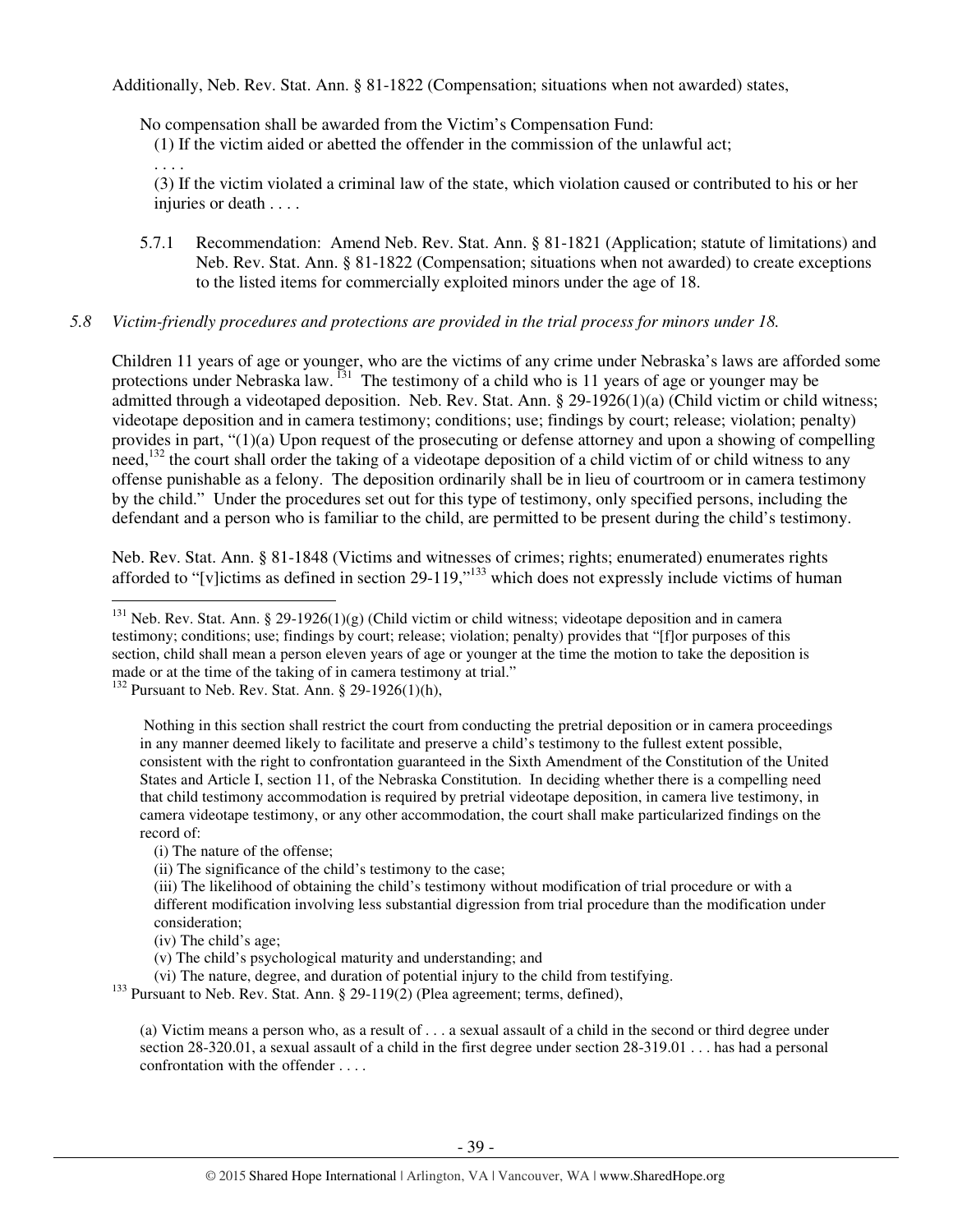trafficking. These rights include the right to receive information regarding the case, a schedule of hearings, protection from threats, and to be provided a secure waiting area. Neb. Rev. Stat. Ann. § 81-1848(1)(b),(2)(c)),  $(2)(f)$ .

While victims of sexual assault are eligible for additional protections, they do not apply specifically to domestic minor sex trafficking victims unless they are also victims of sexual assault.<sup>134</sup> Sexual assault victims may receive certain additional protections. For example, in a criminal case, evidence of a sexual assault victim's past sexual behavior or sexual predisposition is inadmissible in sexual assault cases unless the information proves another source of semen or injury or other physical evidence, the victim consented, or the exclusion of such evidence would violate the constitutional rights of the accused. Neb. Rev. Stat. Ann. § 27-412(1), (2)(a). Additionally, pursuant to Neb. Rev. Stat. Ann. § 29-2028 (Sexual assault; testimony; corroboration not required), the testimony of victims of offenses under Neb. Rev. Stat. Ann. § 28-319.01 (Sexual assault of a child; first degree; penalty) to § 28-320.01 (Sexual assault of a child; second or third degree; penalties) does not require corroborating evidence.

- 5.8.1 Recommendation: Expand Neb. Rev. Stat. Ann. § 29-1926 (Child victim or child witness; videotape deposition and in camera testimony; conditions; use; findings by court; release; violation; penalty) to allow children older the age of 11 to testify via a videotaped deposition.
- 5.8.2 Recommendation: Specify application of the "rape shield" law in prosecutions of domestic minor sex trafficking or commercial sexual exploitation of children to reduce trauma in the crossexamination of testifying victims.
- *5.9 Expungement or sealing of juvenile delinquency records resulting from arrests or adjudications for prostitution-related offenses committed as a result of, or in the course of, the commercial sexual exploitation of a minor is available within a reasonable time after turning 18.*

Domestic minor sex trafficking victims can have certain juvenile criminal records sealed pursuant to Neb. Rev. Stat. Ann. § 43-2,108.01 (Sealing of records; juveniles eligible), which states,

Sections 43-2,108.01 to 43-2,108.05 apply only to persons who were under the age of eighteen years when the offense took place and, after being taken into custody, arrested, cited in lieu of arrest, or

. . . .

<sup>(</sup>c) In the case of a violation of section 28-813.01 [Sexually explicit conduct; visual depiction; unlawful; penalty; affirmative defense], 28-1463.03 [Visual depiction of sexually explicit conduct; prohibited acts; affirmative defense], 28-1463.04 [Violation; penalty], or 28-1463.05 [Visual depiction of sexually explicit acts related to possession; violation; penalty], victim means a person who was a child as defined in section 28- 1463.02 [Terms, defined] and a participant or portrayed observer in the visual depiction of sexually explicit conduct which is the subject of the violation and who has been identified and can be reasonably notified. (d) In the case of a sexual assault of a child, a possession offense of a visual depiction of sexually explicit conduct, or a distribution offense of a visual depiction of sexually explicit conduct, victim means the child victim and the parents, guardians, or duly appointed legal representative of the child victim but does not include the alleged perpetrator of the crime.

<sup>&</sup>lt;sup>134</sup> Neb. Rev. Stat. Ann. § 27-413 (Offense of sexual assault, defined) provides that sexual assault includes "sexual assault of a child under section 28-319.01 [Sexual assault of a child; first degree; penalty] or 28-320.01 [Sexual assault of a child; second or third degree; penalties], sexual assault by use of an electronic communication device under section 28-320.02 [Sexual assault; use of electronic communication device; prohibited acts; penalties] . . . [and] an attempt or conspiracy to commit any of the crimes listed in this section, or the commission of or conviction for a crime in another jurisdiction that is substantially similar to any crime listed in this section." The text of Neb. Rev. Stat. Ann. § 27-413 included here and elsewhere in this report includes amendments made by the enactment of Legislative Bill 294 during the 104th Leg. Assemb. Second Sess. (Neb. 2015) (effective May 20, 2015).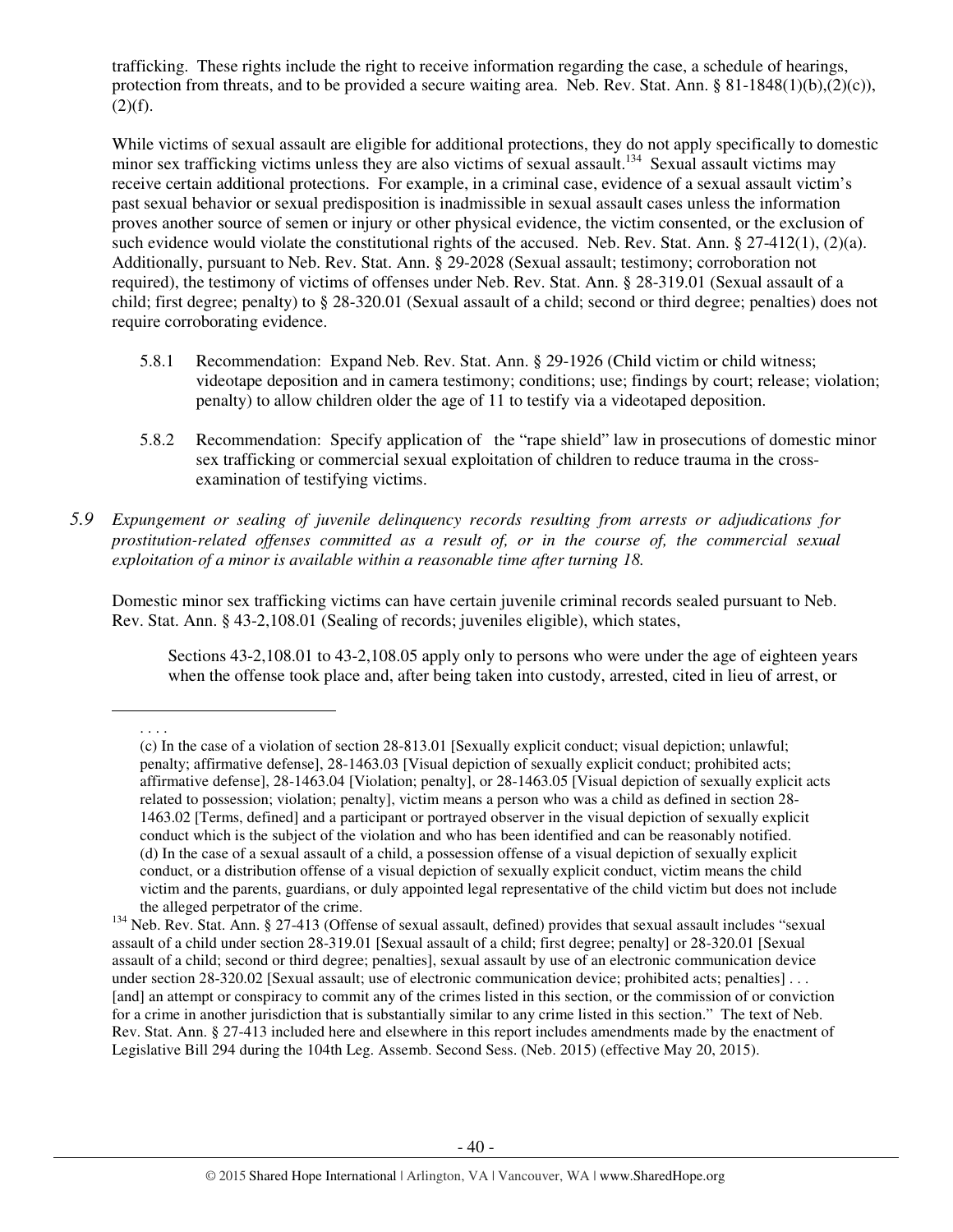referred for prosecution without citation, the county attorney or city attorney (1) released the juvenile without filing a juvenile petition or criminal complaint, (2) offered juvenile pretrial diversion or mediation to the juvenile under the Nebraska Juvenile Code, (3) filed a juvenile court petition describing the juvenile as a juvenile described in subdivision  $(1)$ ,  $(2)$ ,  $(3)(b)$ , or  $(4)$  of section 43-247 [Juvenile court; jurisdiction], (4) filed a criminal complaint in county court against the juvenile under state statute or city or village ordinance for misdemeanor or infraction possession of marijuana or misdemeanor or infraction possession of drug paraphernalia, or (5) filed a criminal complaint in county court against the juvenile for any other misdemeanor or infraction under state statute or city or village ordinance, other than for a traffic offense that may be waived.

Upon receiving notice pursuant to Neb. Rev. Stat. Ann. § 43-2,108.03(1)–(3) (Sealing of records; county attorney or city attorney; duties; motion to seal record authorized) that a juvenile arrested or brought into custody was not referred for prosecution, charges were dismissed, or the juvenile completed a diversion or mediation, Neb. Rev. Stat. Ann. § 43-2,108.03(4) states that "the government agency or court shall immediately seal all records housed at that government agency or court pertaining to the citation, arrest, record of custody, complaint, disposition, diversion, or mediation."

Neb. Rev. Stat. Ann. § 43-2,108.03(5) further states,

If a juvenile described in section 43-2,108.01 has satisfactorily completed such juvenile's probation, supervision, or other treatment or rehabilitation program provided under the Nebraska Juvenile Code or has satisfactorily completed such juvenile's diversion or sentence in county court:

(a) The court may initiate proceedings pursuant to section 43-2,108.04 [Sealing of records; notification of proceedings; order of court; hearing; notice; findings; considerations] to seal the record pertaining to such disposition or adjudication under the juvenile code or sentence of the county court; and (b) If the juvenile has attained the age of seventeen years, the court shall initiate proceedings pursuant to section 43-2,108.04 to seal the record pertaining to such disposition or adjudication under the juvenile code or diversion or sentence of the county court, except that the court is not required to initiate proceedings to seal a record pertaining to a misdemeanor or infraction not described in subdivision (4) of section 43-2,108.01 under a city or village ordinance that has no possible jail sentence. Such a record may be sealed under subsection (6) of this section.

Neb. Rev. Stat. Ann. § 43-2,108.03(6) allows a juvenile's parent or guardian to petition the court to seal the juvenile's records where the juvenile "has satisfactorily completed diversion, mediation, probation, supervision, or other treatment or rehabilitation program provided under the Nebraska Juvenile Code or has satisfactorily completed the diversion or sentence ordered by a county court." Pursuant to Neb. Rev. Stat. Ann. § 43-2,108.04(5), (6), a court will seal a juvenile's records

(5) . . . if it finds that the juvenile has been rehabilitated to a satisfactory degree. In determining whether the juvenile has been rehabilitated to a satisfactory degree, the court may consider all of the following:

(a) The age of the juvenile;

(b) The nature of the offense and the role of the juvenile in the offense;

(c) The behavior of the juvenile after the disposition, adjudication, diversion, or sentence and the juvenile's response to diversion, mediation, probation, supervision, other treatment or rehabilitation program, or sentence;

(d) The education and employment history of the juvenile; and

(e) Any other circumstances that may relate to the rehabilitation of the juvenile.

(6) If, after conducting the hearing in accordance with this section, the juvenile is not found to be satisfactorily rehabilitated such that the record is not ordered to be sealed, a juvenile who is a person described in section 43-2,108.01 or such juvenile's parent or guardian may not move the court to seal the record for one year after the court's decision not to seal the record is made, unless such time restriction is waived by the court.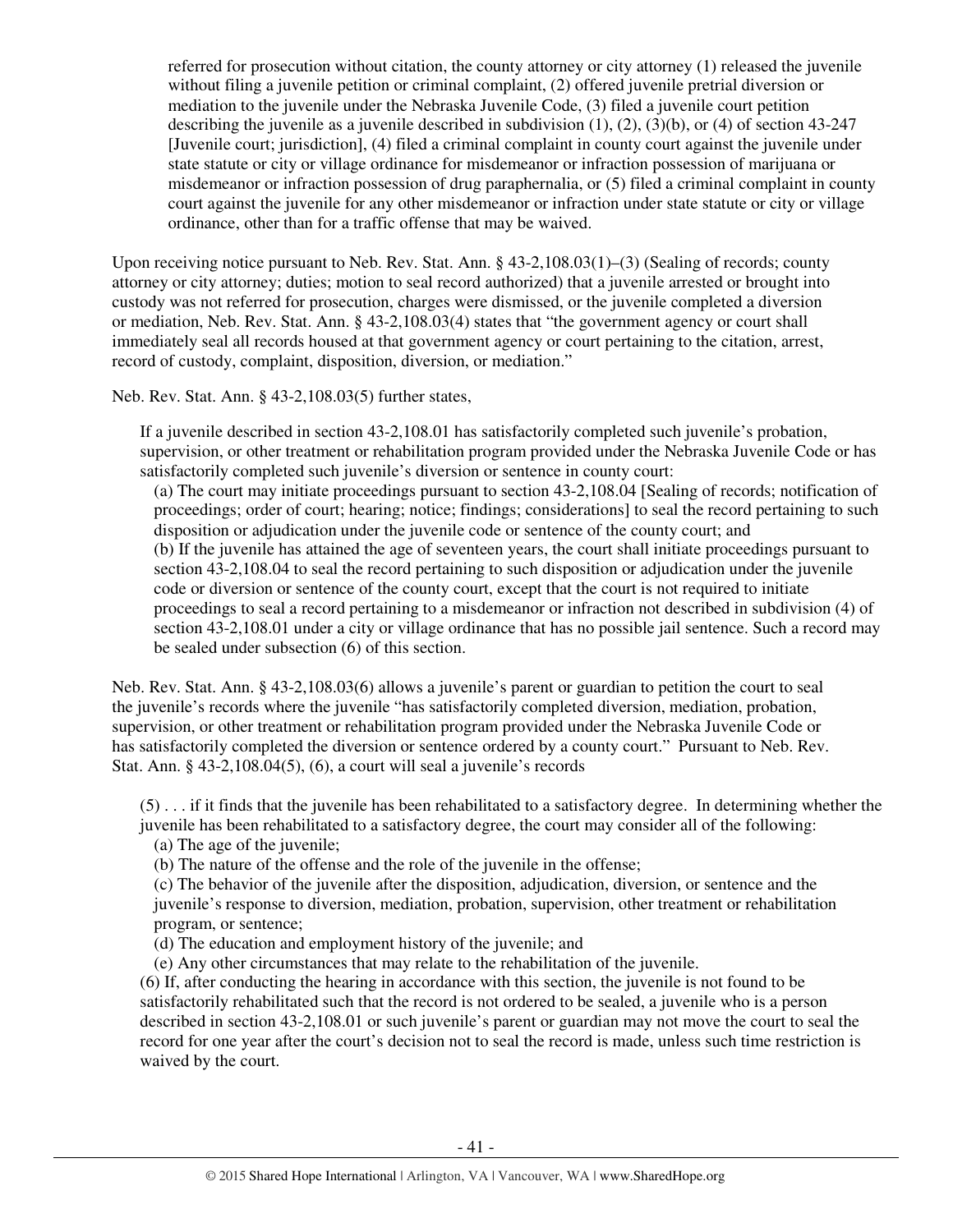*5.10 Victim restitution and civil remedies for victims of domestic minor sex trafficking or commercial sexual exploitation of children (CSEC) are authorized by law.* 

The Human Trafficking Victims Civil Remedies Act allows both minor and adult victims of human trafficking, as defined by Neb. Rev. Stat. Ann § 28-830 (Human trafficking; forced labor or services; terms, defined), to bring civil claims against traffickers, buyers, or facilitators. Enacted Legislative Bill 294 § 1.<sup>135</sup> Section 3 states,

(1) Any trafficking victim and his or her parents who suffered or continues to suffer personal or psychological injury as a result of such trafficking may bring a civil action against any person who knowingly (a) engaged in human trafficking of such victim within this state or (b) aided or assisted in human trafficking of such victim within this state.

(2) A plaintiff who prevails in a civil action brought pursuant to the Human Trafficking Civil Remedies Act may recover his or her actual damages plus any and all attorney's fees and costs reasonably associated with the civil action. In addition to all other remedies available under the Act, the court may also award temporary, preliminary, or permanent injunction as the court deems necessary and appropriate.

Additionally, under the Exploited Children's Civil Remedy Act,<sup>136</sup> Nebraska provides a civil cause of action for sex trafficked minors who were sexually exploited through child pornography. Neb. Rev. Stat. Ann. § 25- 21,292 (Civil action authorized; recovery; attorney's fees and costs; injunctive relief) states,

(1) Any participant<sup>137</sup> or portrayed observer<sup>138</sup> in a visual depiction of sexually explicit conduct<sup>139</sup> or his or her parent or legal guardian who suffered or continues to suffer personal or psychological injury as a result of such participation or portrayed observation may bring a civil action against any person who knowingly and willfully (a) created, distributed, or actively acquired such visual depiction while in this state or (b) aided or assisted with the creation, distribution, or active acquisition of such visual depiction while such person or the person aided or assisted was in this state.

(2) A plaintiff who prevails in a civil action brought pursuant to the Exploited Children's Civil Remedy Act may recover his or her actual damages, which are deemed to be a minimum of one hundred fifty thousand dollars, plus any and all attorney's fees and costs reasonably associated with the civil action. In addition to all other remedies available under the act, the court may also award temporary, preliminary, and permanent injunctive relief as the court deems necessary and appropriate.

(3) This section does not create a cause of action if the participant was sixteen years of age or older at the time the visual depiction was created and the participant willfully and voluntarily participated in the creation of the visual depiction.

l

<sup>139</sup> Pursuant to Neb. Rev. Stat. Ann. § 25-21,291(10), "Sexually explicit conduct has the same meaning as in section 28-1463.02." Neb. Rev. Stat. Ann. § 28-1463.02(5) defines "sexual explicit conduct" as

(a) Real or simulated intercourse, whether genital-genital, oral-genital, anal-genital, or oral-anal between persons of the same or opposite sex or between a human and an animal or with an artificial genital; (b) real or simulated masturbation; (c) real or simulated sadomasochistic abuse; (d) erotic fondling; (e) erotic nudity; or (f) real or simulated defecation or urination for the purpose of sexual gratification or sexual stimulation of one or more of the persons involved.

<sup>&</sup>lt;sup>135</sup> Legislative Bill 294 was enacted during the 104th Leg. Assemb. Second Sess. (Neb. 2015) (effective May 19, 2015).

<sup>136</sup> Neb. Rev. Stat. Ann. §§ 25-21,290 to -21,296.

 $137$  Neb. Rev. Stat. Ann. § 25-21,291(8) (Terms, defined) defines "participant" as "a child who appears in any visual depiction of sexually explicit conduct and is portrayed or actively engaged in acts of sexually explicit conduct appearing therein."

<sup>138.</sup> Neb. Rev. Stat. Ann. § 25-21,291(9) (Terms, defined) defines "portrayed observer" as "a child who appears in any visual depiction where sexually explicit conduct is likewise portrayed or occurring within the child's presence or in the child's proximity."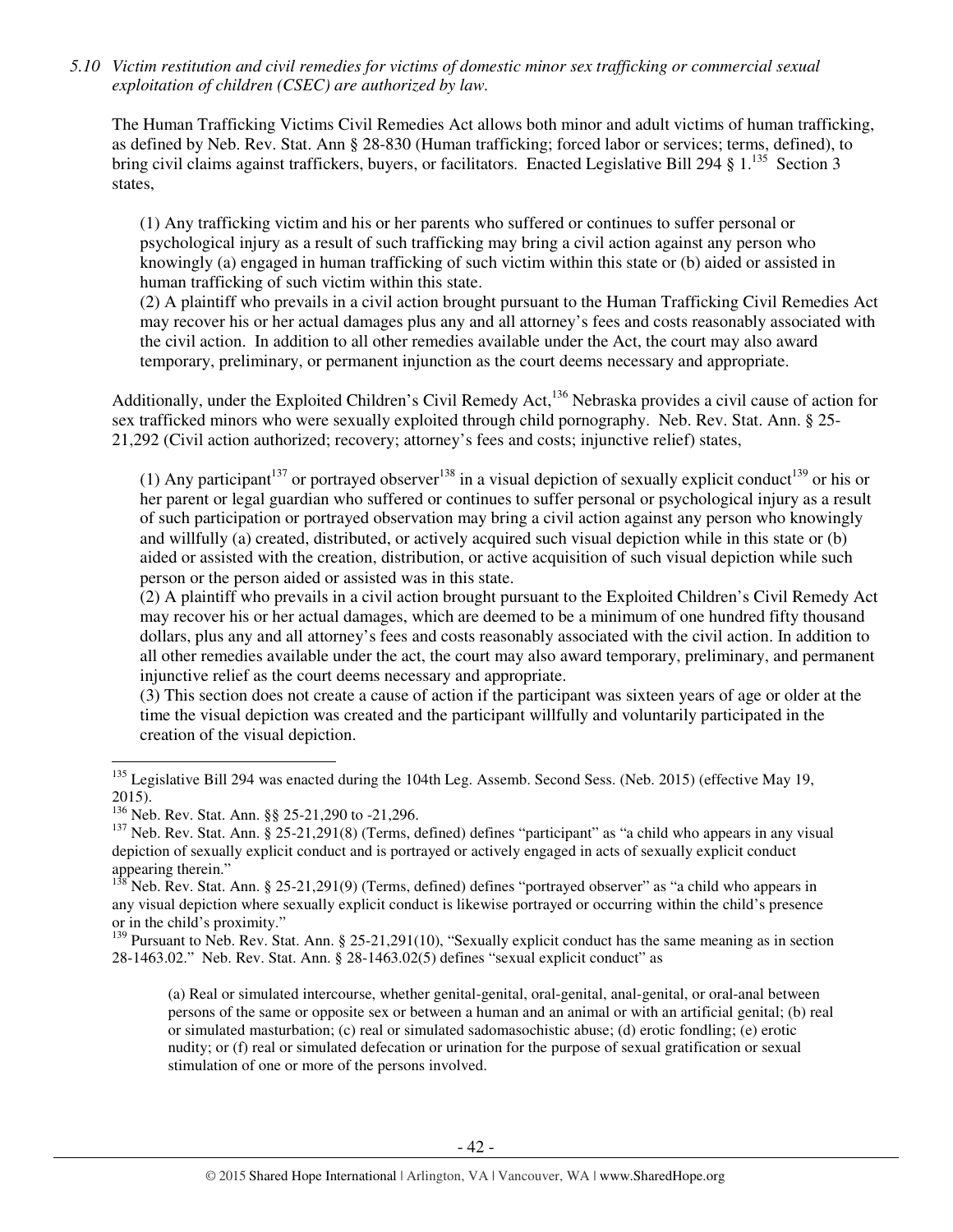. . . .

l

Restitution may also be available to a commercially sexually exploited child. Neb. Rev. Stat. Ann. § 29-2280 (Restitution; order; when) states,

A sentencing court may order the defendant to make restitution for the actual physical injury or property damage or loss sustained by the victim as a direct result of the offense for which the defendant has been convicted. With the consent of the parties, the court may order restitution for the actual physical injury or property damage or loss sustained by the victim of an uncharged offense or an offense dismissed pursuant to plea negotiations. . . .

The court determines the amount of restitution "based on the actual damages sustained by the victim." Neb. Rev. Stat. Ann. § 29-2281. Additionally, Neb. Rev. Stat. Ann. § 29-2282 (Property damage; bodily injury; death; relief authorized) states, "If the offense results in bodily injury, the court may require payment of necessary medical care, including, but not limited to, physical or psychological treatment and therapy, and payment for income lost due to such bodily injury."

- 5.10.1 Recommendation: Amend Neb. Rev. Stat. Ann. § 29-2280 (Restitution; order; when) to make restitution mandatory in human trafficking and CSEC offenses.
- *5.11 Statutes of limitations for civil and criminal actions for child sex trafficking or commercial sexual exploitation of children (CSEC) offenses are eliminated or lengthened sufficiently to allow prosecutors and victims a realistic opportunity to pursue criminal action and legal remedies.*

Generally, felony prosecutions must be commenced within 3 years of the offense, and misdemeanor prosecutions must begin within one year and 6 months. Neb. Rev. Stat. Ann. § 29-110(1)–(2). While statutes of limitations are eliminated for some sexual offenses against children,<sup>140</sup> Neb. Rev. Stat. Ann. § 29-110(1) (Prosecutions; complaint, indictment, or information; filing; time limitations; exceptions), the statute of limitations is not eliminated for violations of Neb. Rev. Stat. Ann. § 28-831 (Human trafficking; forced labor or services; prohibited acts; penalties)and CSEC offenses. Neb. Rev. Stat. Ann. § 29-110(3) states,

Except as otherwise provided by law, no person shall be prosecuted for kidnapping under section 28-313, false imprisonment under section 28-314 or 28-315, child abuse under section 28-707, pandering under section 28-802, debauching a minor under section 28-805, or an offense under section 28-813, 28-813.01 [Sexually explicit conduct; visual depiction; unlawful; penalty; affirmative defenses], or 28-1463.03 [Visual depiction of sexually explicit conduct; prohibited acts; affirmative defense] when the victim is under sixteen years of age at the time of the offense (a) unless the indictment for such offense is found by a grand jury within seven years next after the offense has been committed or within seven years next after the victim's sixteenth birthday, whichever is later, or (b) unless a complaint for such offense is filed before the magistrate within seven years next after the offense has been committed or within seven years next after the victim's sixteenth birthday, whichever is later, and a warrant for the arrest of the defendant has been issued.

To receive a civil remedy under the Exploited Children's Civil Remedy Act, Neb. Rev. Stat. Ann. § 25- 21,293 (Time for brining action; limitation) states that an action "shall be filed within three years of the

<sup>&</sup>lt;sup>140</sup> Neb. Rev. Stat. Ann. § 29-110(7) (Prosecutions; complaint, indictment, or information; filing; time limitations; exceptions) provides, "There shall not be any time limitations for prosecution or punishment for . . . sexual assault of a child in the second or third degree under section 28-320.01 . . . or sexual assault of a child in the first degree under section 28-319.01; nor shall there be any time limitations for prosecution or punishment for sexual assault in the third degree under section 28-320 when the victim is under sixteen years of age at the time of the offense."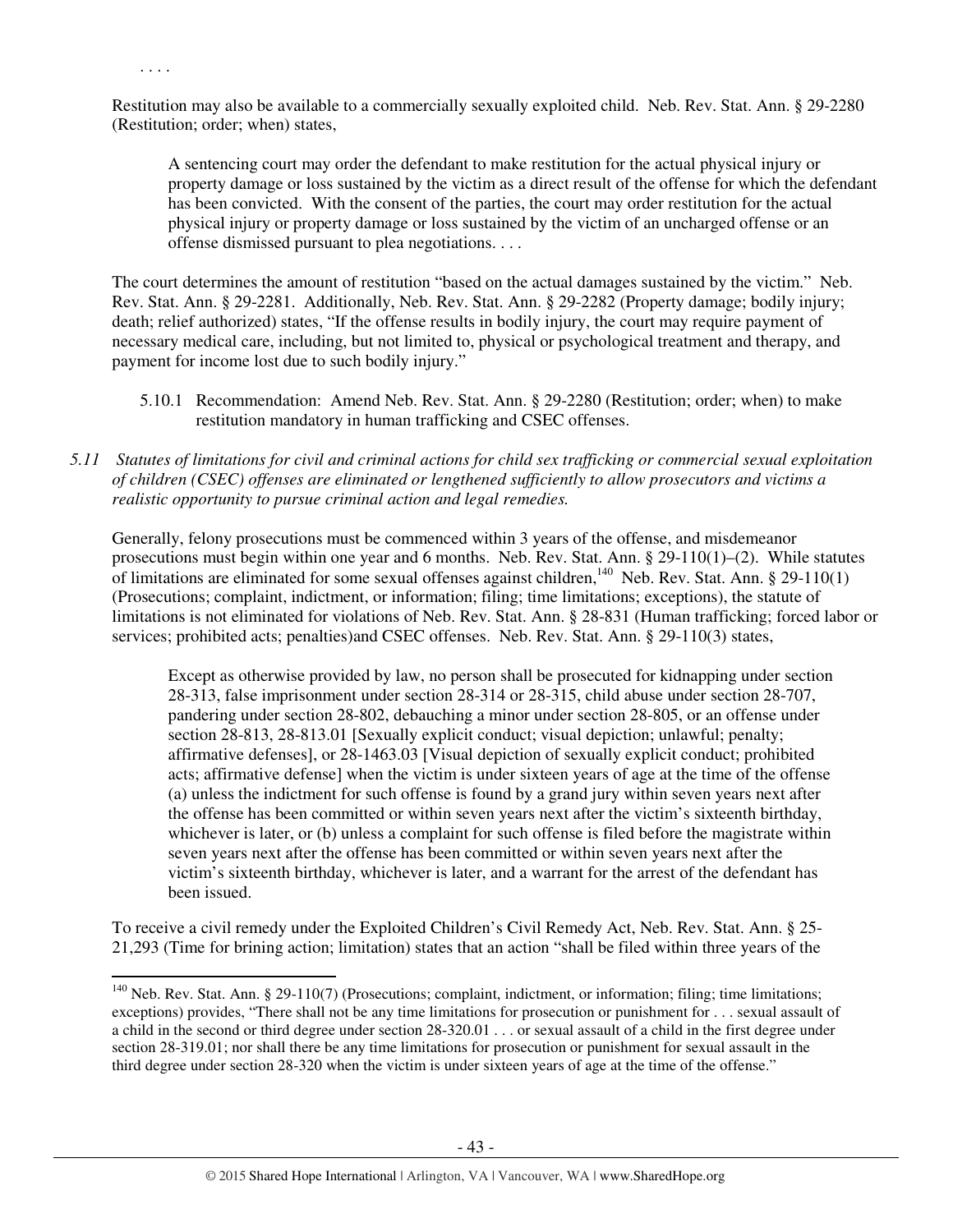later of" the conclusion of criminal prosecution of the offender, the date the victim is able to identify the offender, or the victim's 18 birthday.

According to Enacted Legislative Bill 294  $\S 4$ ,<sup>141</sup>, the statute of limitations on civil claims under the Human Trafficking Victims Civil Remedies Act is ten years from the later of:

(1) The conclusion of any related criminal prosecution against the person or persons from whom recovery is sought;

(2) The receipt of any actual or constructive notice sent or given to the trafficking victim or his or her parent or legal guardian by a member of a law enforcement entity informing the victim or his or her parent or elgal guardian that the entity has identified the person who knowingly (a) engaged in human trafficking of such victim within this state or (b) aided or assisted in human trafficking of such victim within this state;

(3) The time at which the human trafficking of the trafficking victim ended if he or she was eighteen years of age or older; or

(4) The victim reaching the age of majority if he or she was under eighteen years of age at the time he or she was a victim of human trafficking.

5.11.1 Recommendation: Amend Neb. Rev. Stat. Ann. § 29-110 (Prosecutions; complaint, indictment, or information; filing; time limitations; exceptions) to eliminate statutes of limitations for prosecutions under Neb. Rev. Stat. Ann. § 28-831 (Human trafficking; forced labor or services; prohibited acts; penalties), § 28-707 (Child abuse; privileges not available; penalties) and § 28-802 (Pandering).

<sup>141</sup> *See supra* note 135.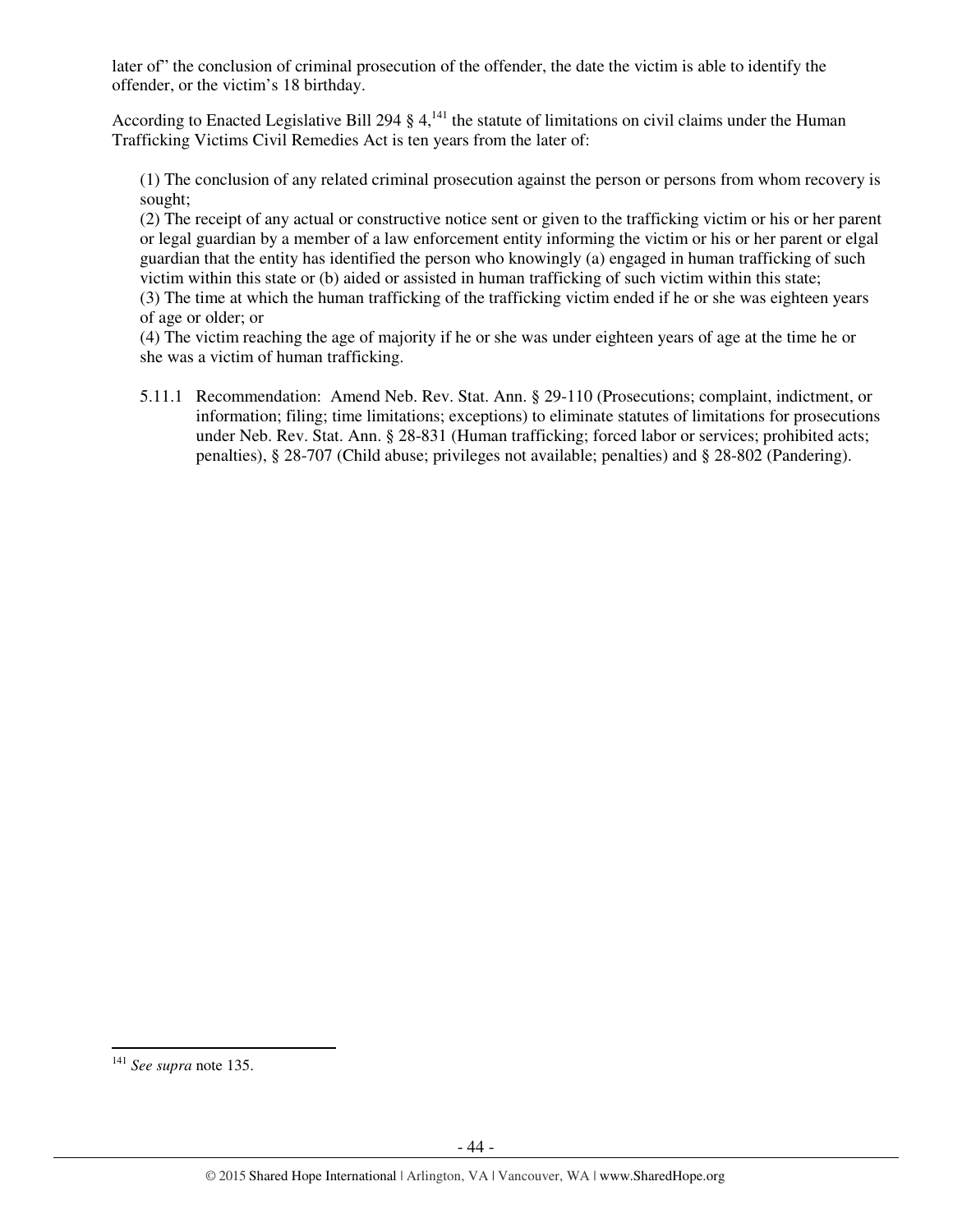#### **FRAMEWORK ISSUE 6: CRIMINAL JUSTICE TOOLS FOR INVESTIGATION AND PROSECUTIONS**

#### *Legal Components:*

- *6.1 Training on human trafficking and domestic minor sex trafficking for law enforcement is statutorily mandated or authorized.*
- *6.2 Single party consent to audiotaping is permitted in law enforcement investigations.*
- *6.3 Wiretapping is an available tool to investigate domestic minor sex trafficking.*
- *6.4 Using a law enforcement posing as a minor to investigate buying or selling of commercial sex acts is not a defense to soliciting, purchasing, or selling sex with a minor.*
- *6.5 Using the Internet or electronic communications to investigate buyers and traffickers is a permissible investigative technique.*
- *6.6 Law enforcement and child welfare agencies are mandated to promptly report missing and recovered children. \_\_\_\_\_\_\_\_\_\_\_\_\_\_\_\_\_\_\_\_\_\_\_\_\_\_\_\_\_\_\_\_\_\_\_\_\_\_\_\_\_\_\_\_\_\_\_\_\_\_\_\_\_\_\_\_\_\_\_\_\_\_\_\_\_\_\_\_\_\_\_\_\_\_\_\_\_\_\_\_\_\_\_\_\_\_\_\_\_\_\_\_\_\_*

## *Legal Analysis:*

*6.1 Training on human trafficking and domestic minor sex trafficking for law enforcement is statutorily mandated or authorized.* 

Neb. Rev. Stat. Ann. § 81-1402 (Nebraska Law Enforcement Training Center; created; purposes) establishes the Nebraska Law Enforcement Training Center to oversee training of law enforcement, conduct certification of law enforcement, and test law enforcement candidates "to ensure they meet pre-certification and certification requirements." Under 2012 Legislative Bill 1145 (Sec. 3),

(1) It is the intent of the Legislature that law enforcement agencies, prosecutors, public defenders, judges, juvenile detention center staff, and others involved in the juvenile justice system and the criminal justice system and other relevant officials be provided mandatory training regarding issues in human trafficking. The task force established in section 2 of this act shall work with such agencies, persons, and staff to develop a proper curriculum for the training and to determine how the training should be provided. The determination and accompanying legislative recommendations shall be made by December 1, 2012. Such training shall focus on:

(a) State and federal law regarding human trafficking;

(b) Methods used in identifying victims of human trafficking who are United States citizens and foreign nationals, including preliminary interview techniques and appropriate questioning methods;

(c) Methods for prosecuting human traffickers;

(d) Methods of increasing effective collaboration with nongovernmental organizations and other relevant social service organizations in the course of investigating and prosecuting a human trafficking case; (e) Methods for protecting the rights of victims of human trafficking, taking into account the need to consider human rights and the special needs of women and minor victims;

(f) The necessity of treating victims of human trafficking as crime victims rather than as criminals; and (g) Methods for promoting the safety and well-being of all victims of human trafficking.

*6.2 Single party consent to audiotaping is permitted in law enforcement investigations.* 

Neb. Rev. Stat. Ann. § 86-290(2)(b), (c) (Unlawful acts; penalty) permits single-party consent to audio-taping by stating,

(b) It is not unlawful under sections 86-271 to 86-295 for a person acting under color of law to intercept a wire, electronic, or oral communication when such person is a party to the communication or one of the parties to the communication has given prior consent to such interception.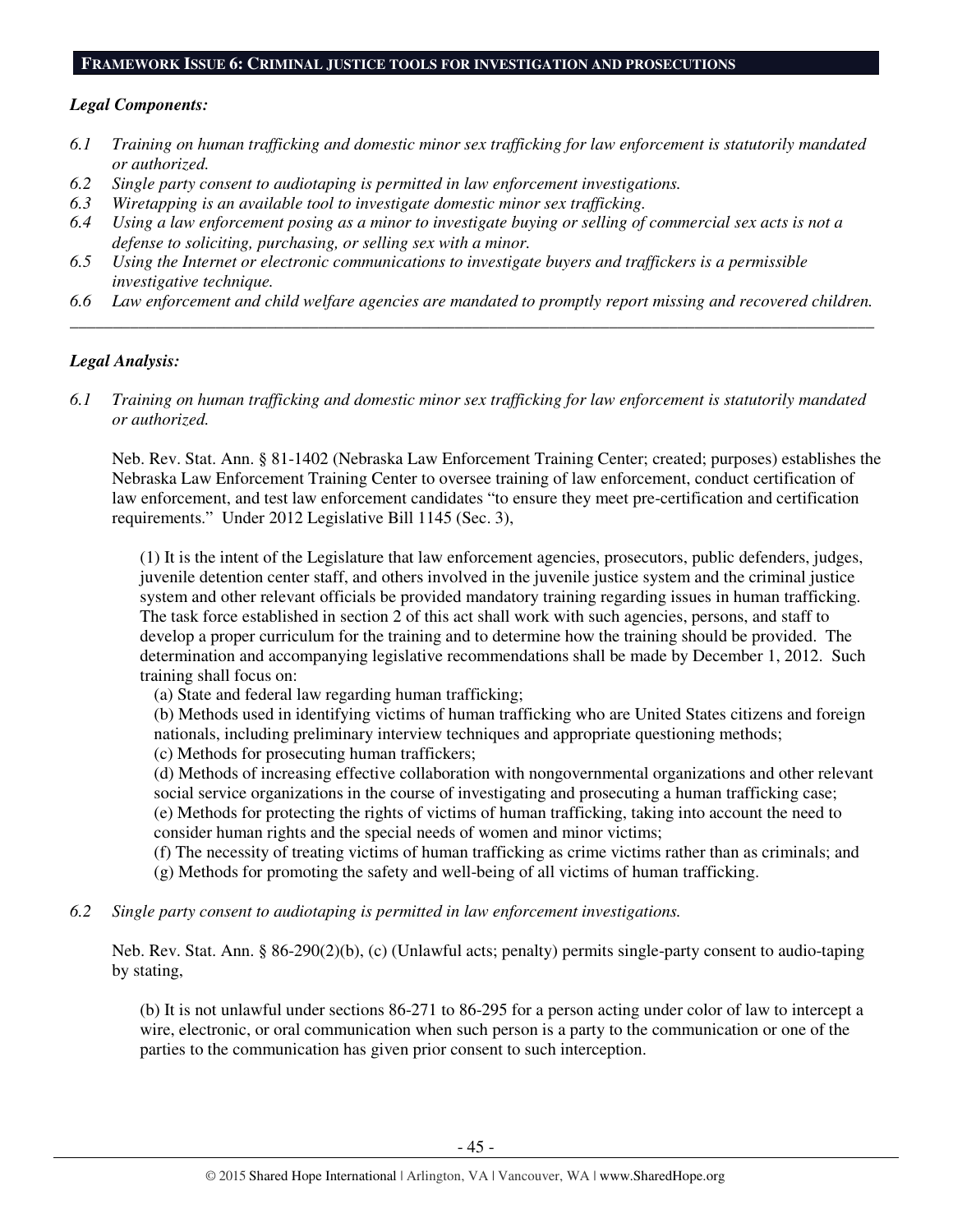(c) It is not unlawful under sections 86-271 to 86-295 for a person not acting under color of law to intercept a wire, electronic, or oral communication when such person is a party to the communication or when one of the parties to the communication has given prior consent to such interception unless such communication is intercepted for the purpose of committing any criminal or tortious act in violation of the Constitution or laws of the United States or of any state.

# *6.3 Wiretapping is an available tool to investigate domestic minor sex trafficking.*

An order authorizing wiretapping may be issued for investigations related to the sex trafficking of minors, including investigations related to child pornography, the sexual assault of a child, and the enticement of a child through the use of the Internet. Nebraska law, however, does not expressly authorize law enforcement to receive an order authorizing wiretapping in an investigation under Neb. Rev. Stat. Ann. § 28-831<sup>142</sup> (Human trafficking; forced labor or services; prohibited acts; penalties). Neb. Rev. Stat. Ann. § 86-291 (Interception; court order) specifically states,

The Attorney General or any county attorney may make application to any district court of this state for an order authorizing or approving the interception of wire, electronic, or oral communications, and such court may grant, subject to sections 86-271 to 86-295, an order authorizing or approving the interception of wire, electronic, or oral communications by law enforcement officers having responsibility for the investigation of the offense as to which application is made, when such interception may provide or has provided evidence of the commission of the offense of murder, kidnapping, robbery, bribery, extortion, dealing in narcotic or other dangerous drugs, sexual assault of a child or a vulnerable adult, visual depiction or possessing a visual depiction of sexually explicit conduct of a child, or child enticement by means of a computer, or any conspiracy to commit any such offense.

At the same time a county attorney first makes application to the district court for an initial order authorizing or approving the interception of wire, electronic, or oral communications, the county attorney shall submit the application to the Attorney General or his or her designated deputy or assistant. Within twenty-four hours of receipt by the office of the Attorney General of the application from the county attorney, the Attorney General or his or her designated deputy or assistant, as the case may be, shall state to the district court where the order is sought his or her recommendation as to whether the order should be granted. The court shall not issue the order until it has received the recommendation or until seventy-two hours after receipt of the application from the county attorney, whichever is sooner, unless the court finds exigent circumstances existing which necessitate the immediate issuance of the order. The court may issue the order and disregard the recommendation of the Attorney General or his or her designated deputy or assistant.

- 6.3.1 Recommendation: Amend Neb. Rev. Stat. Ann. § 86-291 (Interception; court order) to include Neb. Rev. Stat. Ann. § 28-831(3) (Human trafficking; forced labor or services; prohibited acts; penalties) and all other Nebraska CSEC laws
- *6.4 Using a law enforcement posing as a minor to investigate buying or selling of commercial sex acts is not a defense to soliciting, purchasing, or selling sex with a minor.*

Nebraska's laws do not specifically permit or forbid the use of a law enforcement decoy during investigations under Neb. Rev. Stat. Ann. § 28-831<sup>143</sup> (Human trafficking; forced labor or services; prohibited acts; penalties) or CSEC laws.

<sup>142</sup> *See supra* note 2.

<sup>143</sup> *See supra* note 2.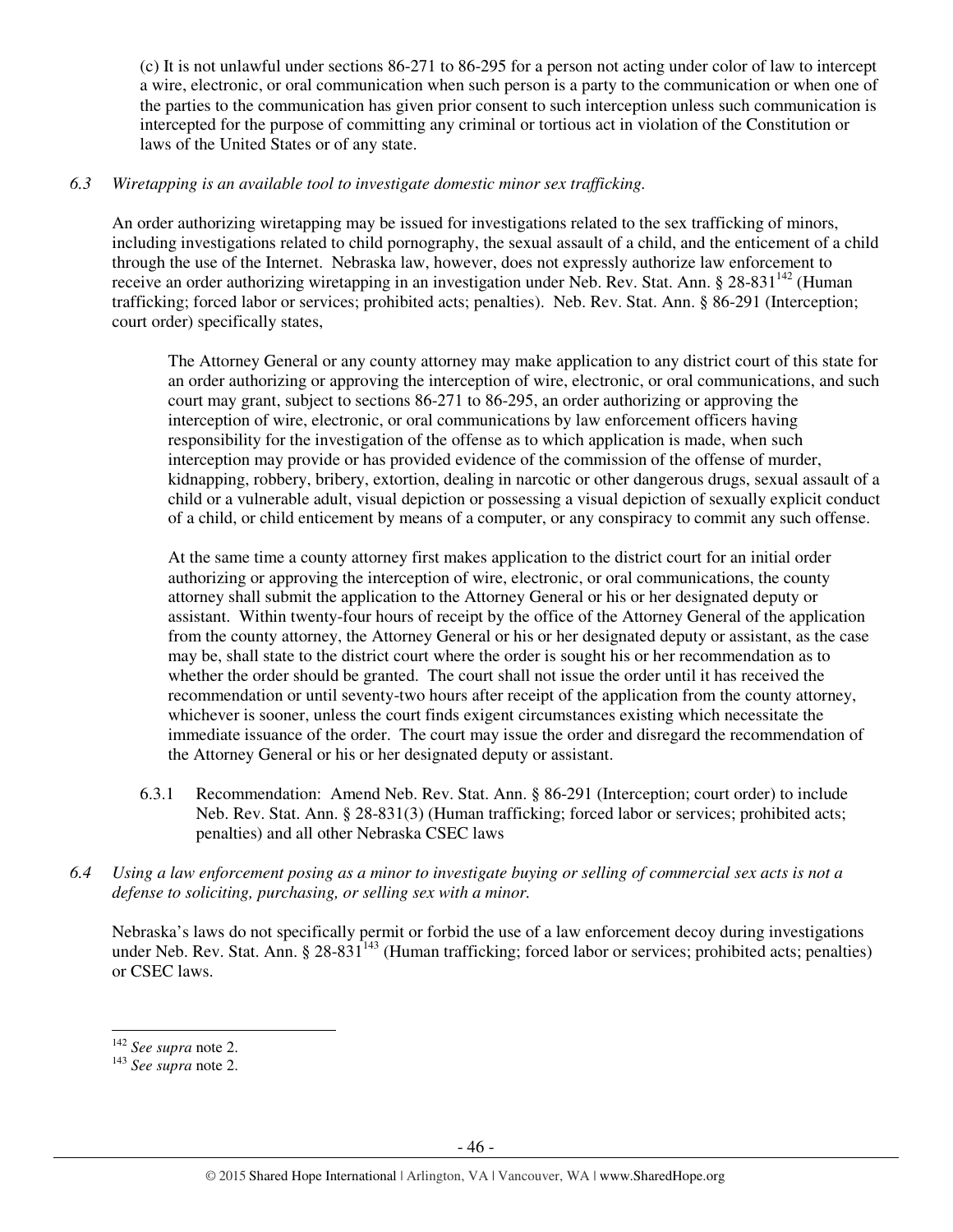6.4.1 Recommendation: Enact a law expressly permitting the use of a law enforcement decoy during the investigation or prohibiting a defense to prosecution based on the "minor" being in fact a person posing as a minor for purposes of the investigation of a violation under Neb. Rev. Stat. Ann. § 28- 831 (Human trafficking; forced labor or services; prohibited acts; penalties) and CSEC laws.

## *6.5 Using the Internet or electronic communications to investigate buyers and traffickers is a permissible investigative technique.*

While neither is expressly commercial in nature, two of Nebraska's laws appear to authorize law enforcement to use the Internet in investigating buyers and traffickers. Neb. Rev. Stat. Ann. § 28-833(1) (Enticement by electronic communication device; penalty) makes it illegal for a person to knowingly and intentionally use "an electronic communication device to contact a child under sixteen years of age or a peace officer who is believed by such person to be a child under sixteen years of age and in so doing . . . [o]ffers or solicits any indecent, lewd, or lascivious act." Similarly, Neb. Rev. Stat. Ann. § 28-320.02(1) (Sexual assault; use of electronic communication device; prohibited acts; penalties) makes it illegal for a person to knowingly

solicit, coax, entice, or lure (a) a child sixteen years of age or younger or (b) a peace officer who is believed by such person to be a child sixteen years of age or younger, by means of an electronic communication device . . . to engage in an act which would be in violation of section 28-319 [Sexual assault; first degree; penalty], 28-319.01 [Sexual assault of a child; first degree; penalty], or 28-320.01 [Sexual assault of a child; second or third degree; penalties] or subsection (1) or (2) of section 28-320 [Sexual assault; second or third degree; penalty]. . . .

The inclusion of the language "or a peace officer who is believed by such person to be a child" under 16 suggests that law enforcement may pose as a child on the Internet while investigating violations of Neb. Rev. Stat. Ann. § 28-833(1) and § 28-320.02(1).

# *6.6 Law enforcement and child welfare agencies are mandated to promptly report missing and recovered children.*

Neb. Rev. Stat. Ann. § 29-214.01(1), (4) (Missing Persons Information Clearinghouse; Nebraska State Patrol; powers and duties) establishes a Missing Persons Information Clearinghouse (Clearinghouse) to serve as a central repository for information and investigation of missing persons. Neb. Rev. Stat. Ann. § 29-214.01(2) states that the Nebraska State Patrol shall do the following:

(a) Collect, process, maintain, and disseminate information about missing persons in Nebraska through hard copy or electronic means;

. . . .

(c) Cooperate with other states and the National Crime Information Center in the exchange of information on missing persons;

(d) Maintain a statewide, toll-free telephone line, twenty-four hours a day, to receive and disseminate information related to missing persons;

(e) Maintain an Internet web site accessible to law enforcement agencies and to the public with information on missing persons and with information about the resources available through the clearinghouse. . . .

. . . .

(h) Distribute through hard copy or electronic means monthly missing persons bulletins to local law enforcement agencies and to other interested individuals, agencies, and media outlets which request such information. The bulletins shall contain information on missing persons in Nebraska, including names, photographs or other images, if available, descriptions of missing persons, the law enforcement agencies or persons to contact with information regarding missing persons, and the names of persons reported missing whose locations have been determined and confirmed;

. . . .